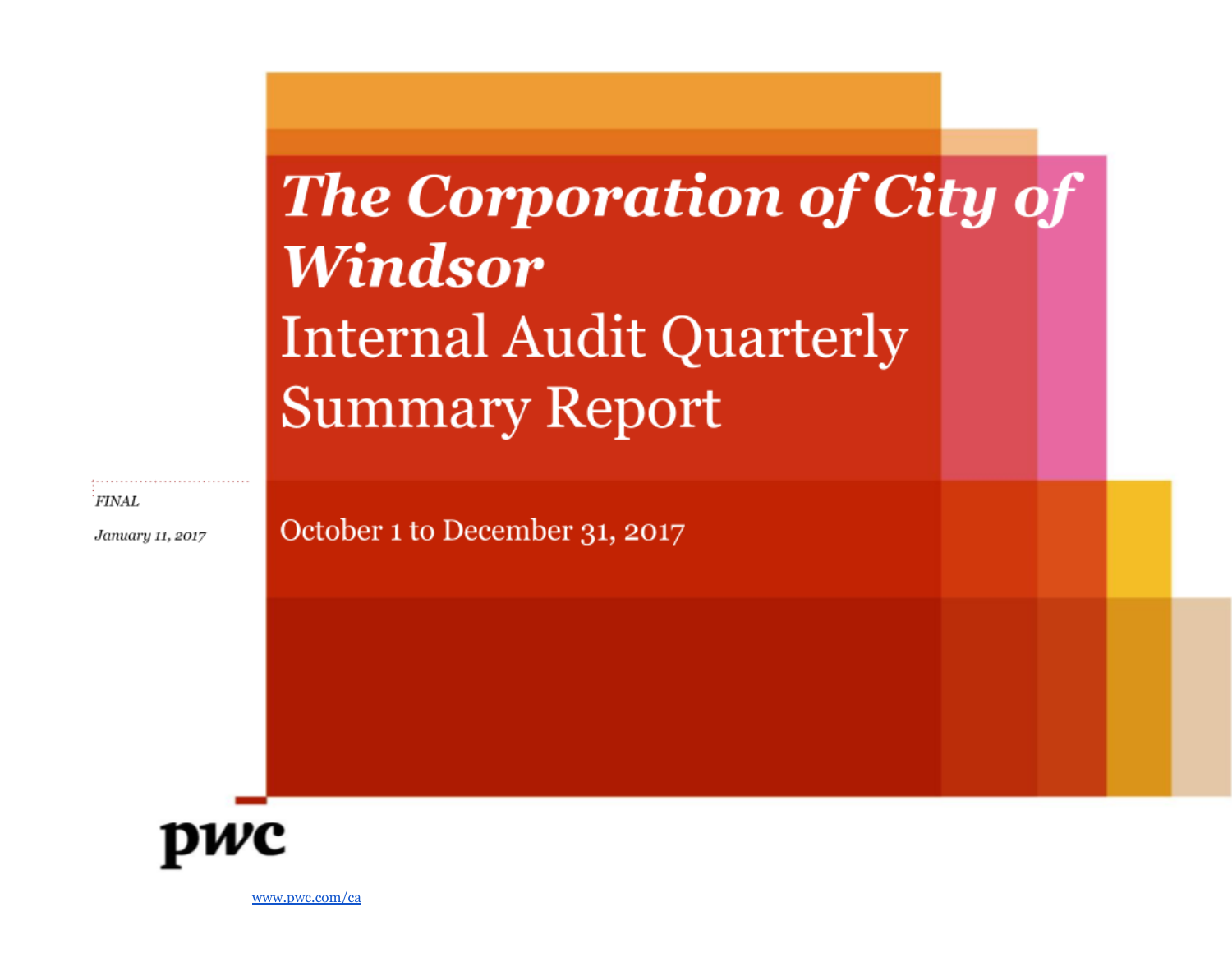

| $\boldsymbol{2}$ |
|------------------|
| $\overline{2}$   |
| $\overline{2}$   |
| 3                |
| 3                |
| $\overline{4}$   |
| 4                |
| 5                |
| 6                |
| 7                |
| 8                |
| 9                |
| 11               |
| 12               |
| 30               |
|                  |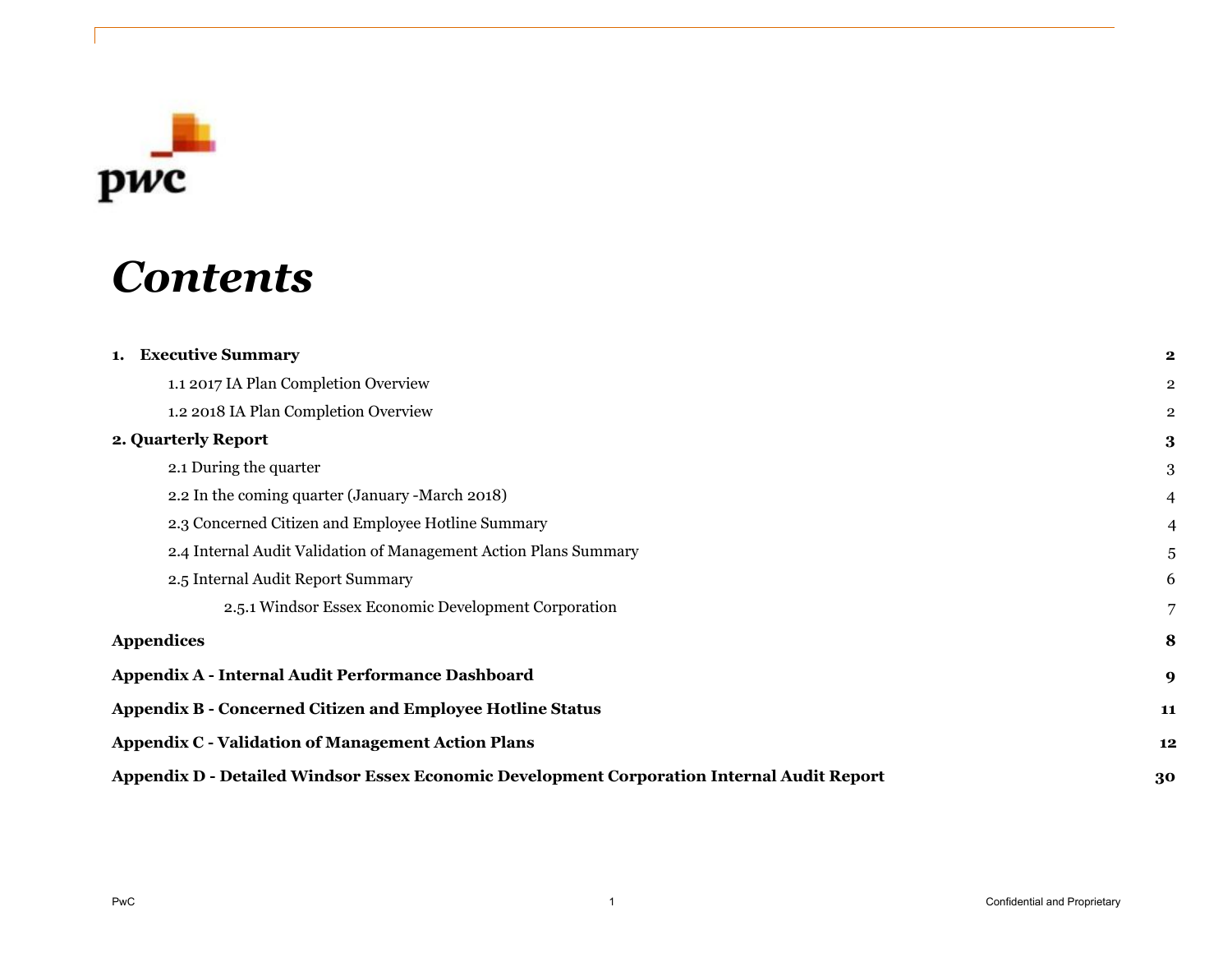## <span id="page-2-0"></span>*1. Executive Summary*

## <span id="page-2-1"></span>*1.1 2017 IA Plan Completion Overview*



## <span id="page-2-2"></span>*1.2 2018 IA Plan Completion Overview*



(Additional details provided in '*Appendix A - Internal Audit Performance Dashboard*')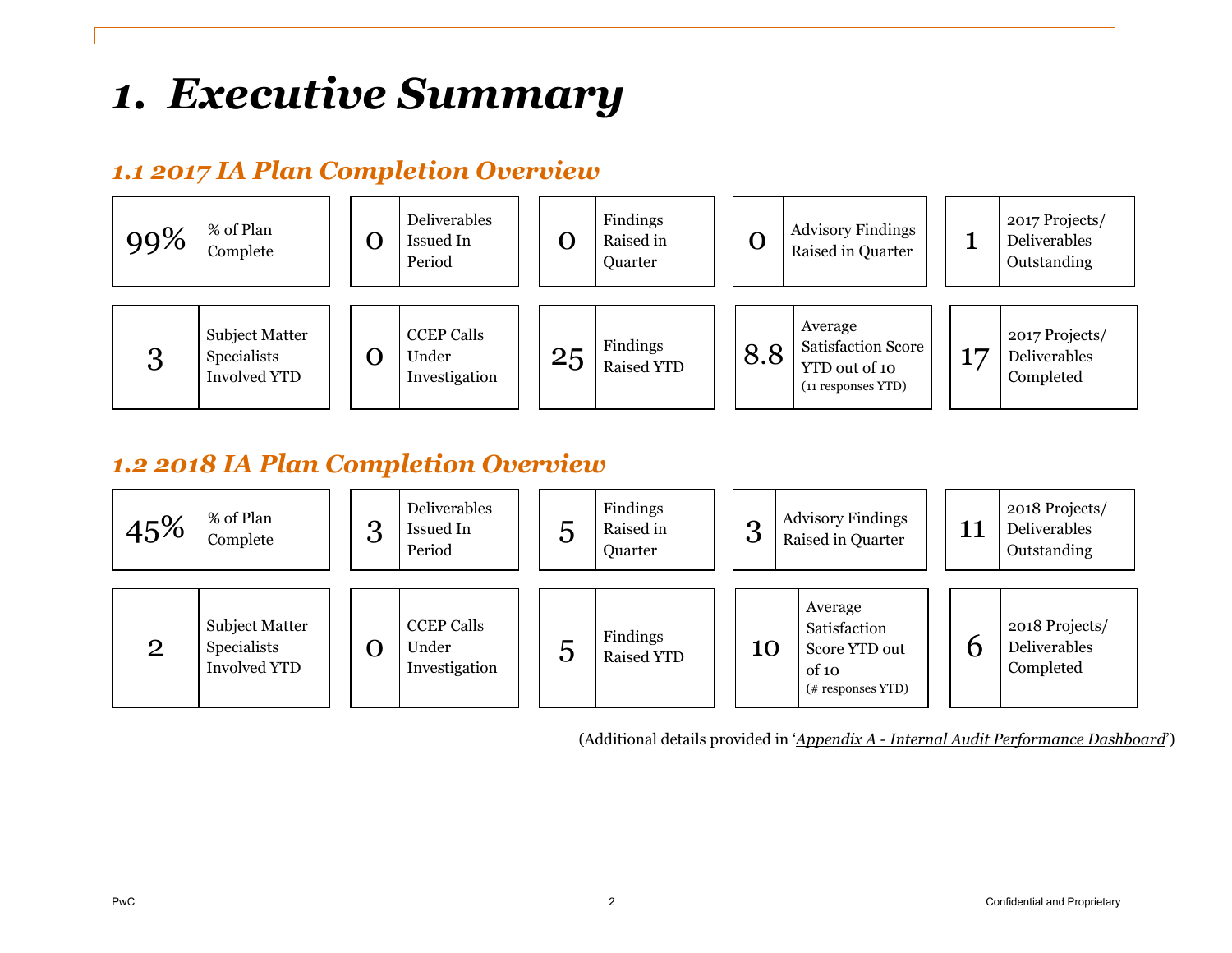## <span id="page-3-0"></span>*2. Quarterly Report*

## <span id="page-3-1"></span>*2.1 During the quarter:*

#### **We completed:**

- 2017 IA plan is 99% completed. The IA for Windsor Police Service is completed and the report has been issued to the management however the report will be provided to the WPS board on January 25, 2018. We will therefore present this report in the April 2018 ECC.
- Management action plan validation work where Internal Audit noted a closing count of 46 open actions. Of these, it was noted that thirty three (33) actions appear to be progressing as per plan and 13 are delayed. Of the 13 re-targeted findings, 2 have been re-targeted for the first time, while the other 11 have been re-targeted more than once.
- One internal audit process review: Windsor Essex Economic Development Corporation.

#### **We administered:**

- The Concerned Citizen/Employee Hotline (call/email) where we processed 1 (0 last quarter) hang-up calls, routed another 13 (13 last quarter) messages to management for consideration.
- The overall internal function.

#### **We continued:**

- Planning stages of the Managing Transitions of Projects into Operations ("MTPO") review.
- Planning for the City's Preventative Maintenance and Compliance review

#### **We commenced:**

- Fieldwork for the YQG Managing Inventory and Maintenance review
- Reporting for the Privacy Risk Management assessment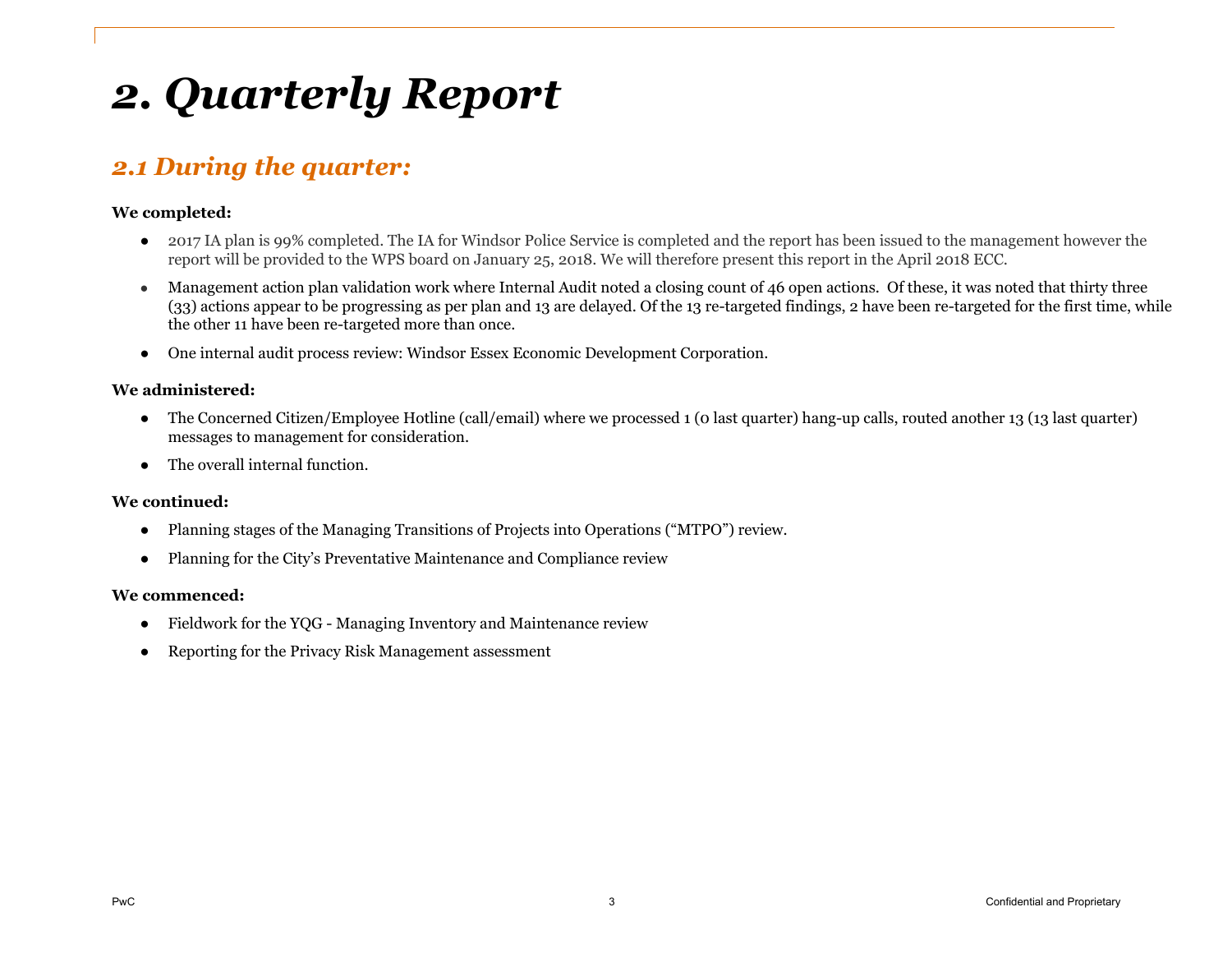### <span id="page-4-0"></span>*2.2 In the coming quarter (January -March 2018)*

#### **We expect to continue:**

- Administering the Concerned Citizen/Employee Hotline.
- To validate management's resolution of past internal audit findings for those expected to be resolved by February 28, 2018.
- Ongoing 2017-18 projects.

#### **We expect to complete:**

- Planning stages/kick off meeting for MTPO and begin fieldwork.
- Reporting for Privacy Risk Assessment which is currently with management for comments.
- YQG's Managing Inventory and Maintenance review and report.
- Reporting for Windsor Police Services review (this is currently with management for comments)

#### **We expect to commence:**

● Planning and some fieldwork for the Property Tax Billing and the Fire Services Compliance reviews.

(Additional details provided in '*Appendix A - Internal Audit Performance Dashboard*')

### <span id="page-4-1"></span>*2.3 Concerned Citizen and Employee Hotline Summary*

|                             | <b>Voicemail box</b><br>checked daily | # of notifications<br>received | # of hang<br>ups | # of handoffs to<br>management | # of items<br>under<br>analysis | # of items under<br>investigation | # of items<br>investigated |
|-----------------------------|---------------------------------------|--------------------------------|------------------|--------------------------------|---------------------------------|-----------------------------------|----------------------------|
| <b>In the</b><br><b>Qtr</b> | <b>Yes</b>                            | 13                             |                  | 13                             |                                 |                                   | o                          |

(Additional details provided in *'Appendix B - Concerned Citizen and Employee Hotline Status'*)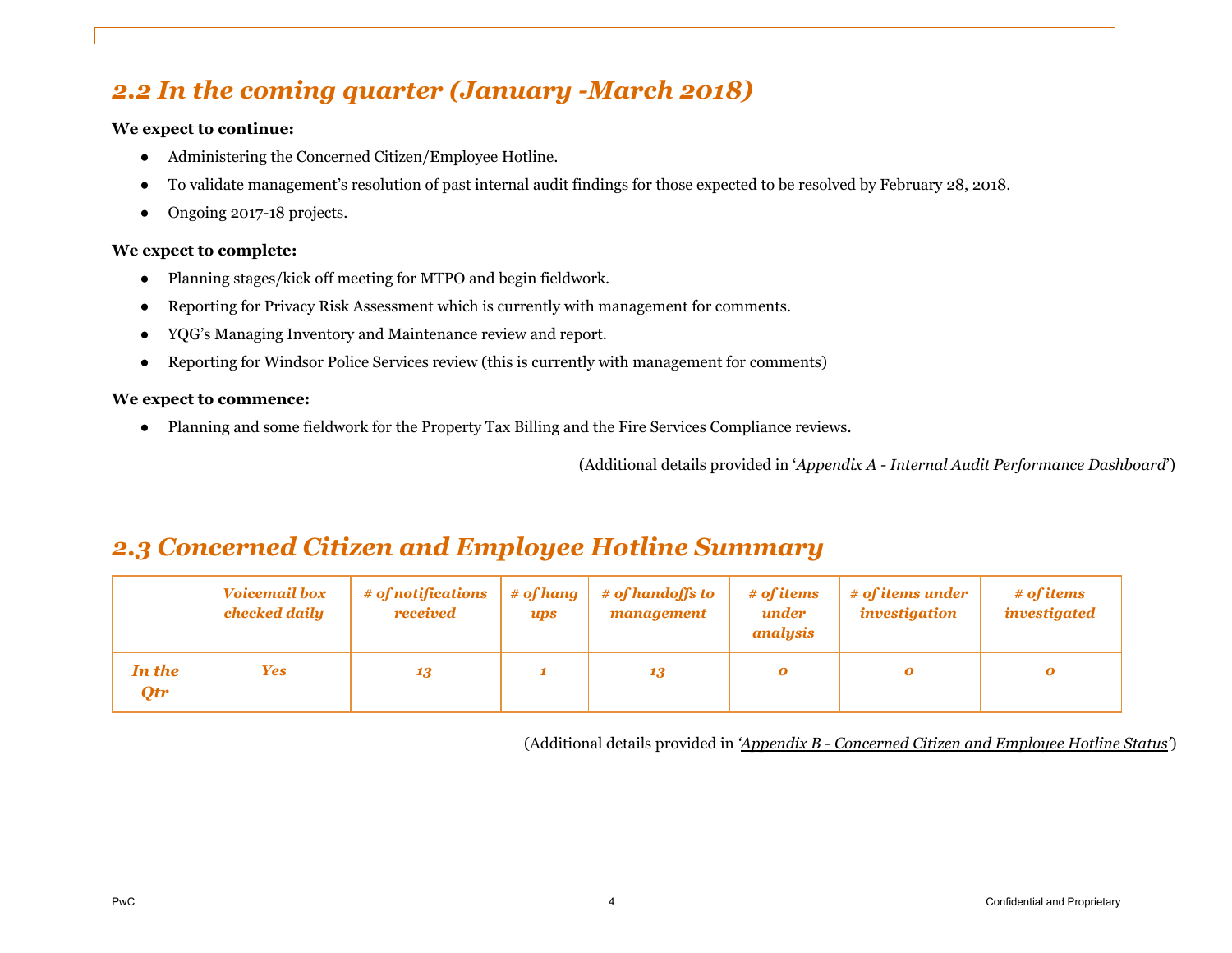### <span id="page-5-0"></span>*2.4 Internal Audit Validation of Management Action Plans Summary*

**Approach:** For Management Action Plan Validation, the activities undertaken by internal audit included:

- Notification of management of the intent to follow up;
- Requesting status updates and contact information from management;
- Preparing a listing of management actions and status of resolution at the commencement and completion of each project;
- Test/validate evidence of management's resolution/disposition of the original finding for items expected to be closed and/or indicated as closed by management;
- Prepare a report on the outcomes of the management action plan validation internal audit activity.

The findings from any internal audits presented to and approved by the Executive Committee of Council on or subsequent to November 30, 2017 will be included in the next report (as of February 28, 2018) as findings added during the period.

| <b>Rating</b>    | <b>Opening</b><br><b>Balance</b><br>(May31) | <b>Additions</b><br>in the<br><b>Period</b> | <b>Expected to</b><br><b>Be Closed</b><br>by Nov $30,$<br>2017 | <b>Closed by</b><br>IA (sec $7)$ ) | <b>Accepted</b><br><b>Risk (No</b><br><b>Validation</b> ) | <b>Complete</b><br><b>Pending IA</b><br><b>Validation</b> | Open at<br><b>Nov 30,</b><br>$2017(A+B-$<br>$D-E-F$ | $Open - On$<br>track | Open &<br><b>Delayed</b><br>(see Sec<br>485) | <b>Retargeted</b><br>in the<br><b>Quarter</b><br>(see Sec 4) |
|------------------|---------------------------------------------|---------------------------------------------|----------------------------------------------------------------|------------------------------------|-----------------------------------------------------------|-----------------------------------------------------------|-----------------------------------------------------|----------------------|----------------------------------------------|--------------------------------------------------------------|
|                  | (A)                                         | (B)                                         | (C)                                                            | (D)                                | (E)                                                       | (F)                                                       | (G)                                                 | (H)                  | (I)                                          |                                                              |
| Significant      | 10                                          | 8                                           | 3                                                              |                                    | $\mathbf{o}$                                              | $\mathbf{o}$                                              | 17                                                  | 10                   | 6                                            | 6                                                            |
| Moderate         | 16                                          | 5                                           | $\mathbf{2}$                                                   | $\boldsymbol{4}$                   | $\mathbf{o}$                                              | $\mathbf{o}$                                              | 17                                                  | 13                   |                                              | 3                                                            |
| Low              | 8                                           | 3                                           | $\mathbf{o}$                                                   |                                    | $\mathbf{o}$                                              | $\mathbf{o}$                                              | 10                                                  | 10                   | $\mathbf{o}$                                 | $\mathbf{o}$                                                 |
| <b>No Rating</b> | 4                                           | $\mathbf{o}$                                | $\mathbf{2}$                                                   | $\mathbf{2}$                       | $\mathbf{o}$                                              | $\mathbf{o}$                                              | $\mathbf{2}$                                        | $\mathbf{o}$         | 3                                            |                                                              |
| <b>Total</b>     | 38                                          | 16                                          |                                                                | 8                                  | $\mathbf{o}$                                              | $\mathbf{o}$                                              | 46                                                  | 33                   | 13                                           | 10                                                           |

**Conclusion:** In the quarter, in total, 71% of findings expected to close in the period were closed.

- *Closed as planned*: There were seven (7) recommendations due to be implemented by November 30, 2017, or from prior periods, of which five (5) were closed.
- *Additions*: Sixteen (16) findings were added during the period.
- *Closed in advance:* There were three (3) findings closed ahead of schedule.
- *Closed in period:* In total, eight (8) findings of the 38 open findings at Aug 31, 2017 or subordinate actions, were closed as of November 30, 2017.
- *Retargeted Items:* In the period, there were ten (10) action plans retargeted.

(Additional details provided in 'Appendix C - Validation of Management Action Plans')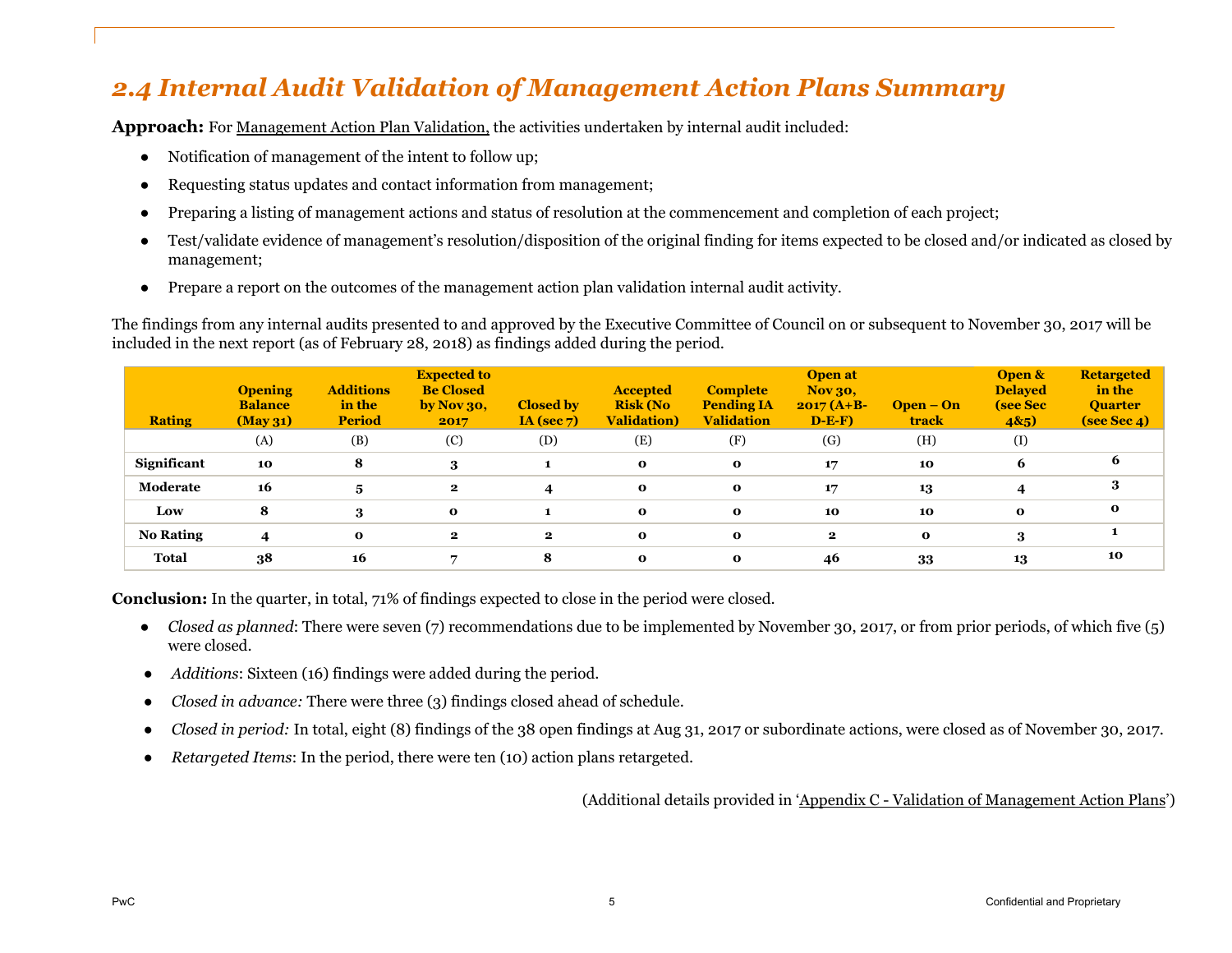<span id="page-6-0"></span>*2.5 Internal Audit Report Summary*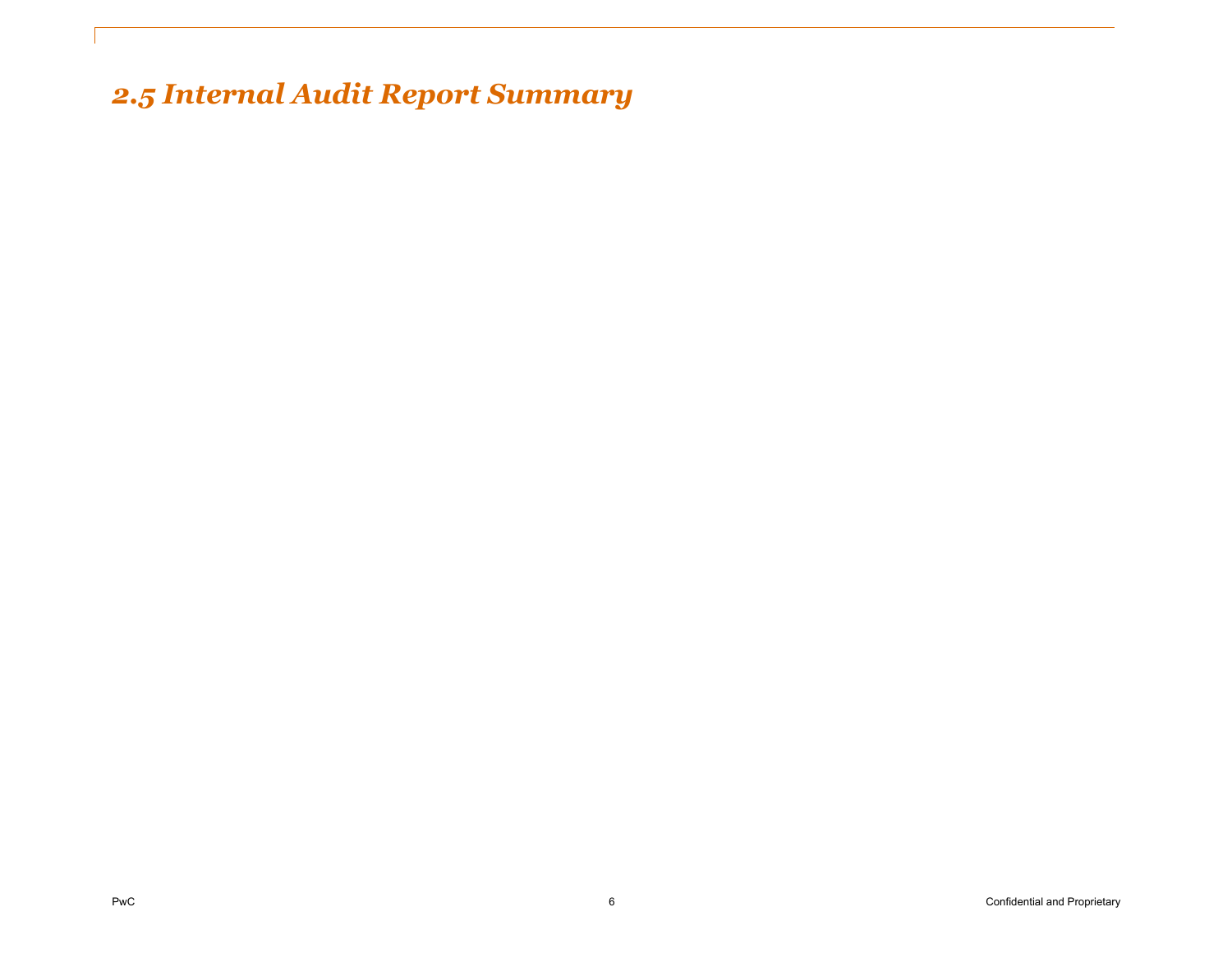### <span id="page-7-0"></span>*2.5.1 Windsor Essex Economic Development Corporation*

| <b>Scope and Objectives</b>                                                                                                                                                                                                                                                                                   | <b>Report Classification</b>                                          |                                                         |                                    |                                    |                                                           |  |
|---------------------------------------------------------------------------------------------------------------------------------------------------------------------------------------------------------------------------------------------------------------------------------------------------------------|-----------------------------------------------------------------------|---------------------------------------------------------|------------------------------------|------------------------------------|-----------------------------------------------------------|--|
| For the scope period October 1, 2016 to September 30, 2017, Internal Audit reviewed<br>processes and controls designed to attain the following objectives:<br>• Clear accountabilities, expectations and reporting relationships and protocols.                                                               |                                                                       | No or LImited<br><b>Scope for</b><br><b>Improvement</b> | <b>No Major</b><br><b>Concerns</b> | <b>Cause for</b><br><b>Concern</b> | <b>Considerable</b><br><b>Cause for</b><br><b>Concern</b> |  |
| • Appropriately scaled governance is in effect and that information is protected from<br>disclosure outside of this relationship.<br>• Key policies are regularly updated and communicated related to confidentiality,<br>conflict of interest, employees' responsibilities, privacy, reporting, etc.         | <b>Control Design</b><br><b>Assessment</b>                            |                                                         |                                    |                                    |                                                           |  |
| • Integrity of information used for decision making is assessed by management.<br>• Fraud risk management and mechanisms for enabling compliance.<br>• Controls over banking, deposits and payments to mitigate losses.<br>• Mechanism for maintaining awareness as to media mechanisms and disclosure items. | <b>Control Operating</b><br><b>Effectiveness</b><br><b>Assessment</b> |                                                         |                                    |                                    |                                                           |  |

**Summary of Findings** We noted a total of 5 findings and 3 considerations for improvement. A summary is provided below with action plans and target completion dates noted.

| #              | <b>Topic</b>                                                            | <b>Rating</b>      | <b>Management Action</b>                                                                                                                                                                                                                                                  | <b>Action</b><br><b>Owner</b> | <b>Due</b><br><b>Date</b> |
|----------------|-------------------------------------------------------------------------|--------------------|---------------------------------------------------------------------------------------------------------------------------------------------------------------------------------------------------------------------------------------------------------------------------|-------------------------------|---------------------------|
|                | Formalize and acknowledge<br>MoU/ contracts/ agreements                 | Low                | MoU acknowledgement between WEEDC and the City of Windsor has been completed.<br>A formal contract agreement with the external accounting firm has been signed.                                                                                                           | <b>CEO</b>                    | Complete                  |
| $\overline{2}$ | <b>Enhance Policy Framework</b><br>and awareness                        | Low                | Policies have been recently updated and approved by the board.<br>Policies will be reviewed every 3 years and this review cycle will be endorsed by the<br>Board.                                                                                                         | <b>CEO</b>                    | Complete<br>Q1, 2018      |
| 3              | Enhance control<br>documentation over monthly/<br>quarterly reports     | Low                | Rational for variances on quarterly reports will be documented and shared with the<br>Board. Evidence of CEO review of monthly reports will be recorded.<br>Bank reconciliations will be reviewed by COO within 15 days of month end with<br>evidence of review recorded. | <b>CEO</b>                    | $Q_1$ , 2018              |
| 4              | Document fraud management<br>policy and protocol                        | <b>Significant</b> | Fraud policy will be prepared by using City's Fraud policy.                                                                                                                                                                                                               | $\rm{COO}$                    | $Q_1$ , 2018              |
| 5              | Enhance segregation of duties<br>and user access monitoring<br>controls | <b>Significant</b> | Cheque register and Vendor Master list will be reviewed once every six months.<br>List of individuals authorized to access bank accounts will be reviewed every six months<br>or when staff changes are made.                                                             | $\rm{COO}$                    | Q1, 2018                  |

*(Additional details provided in 'Appendix D - Windsor Essex Economic Development Corporation')*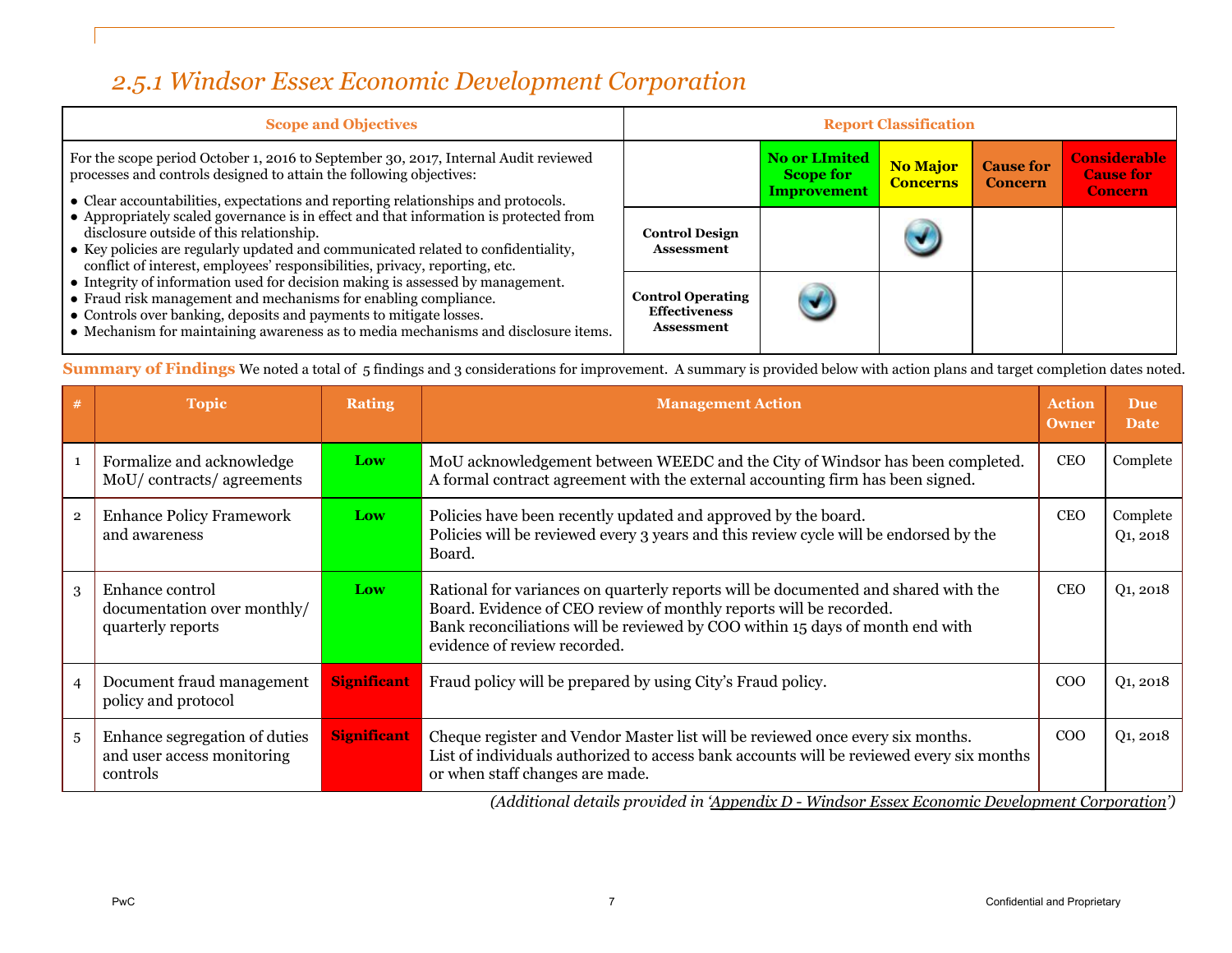<span id="page-8-0"></span>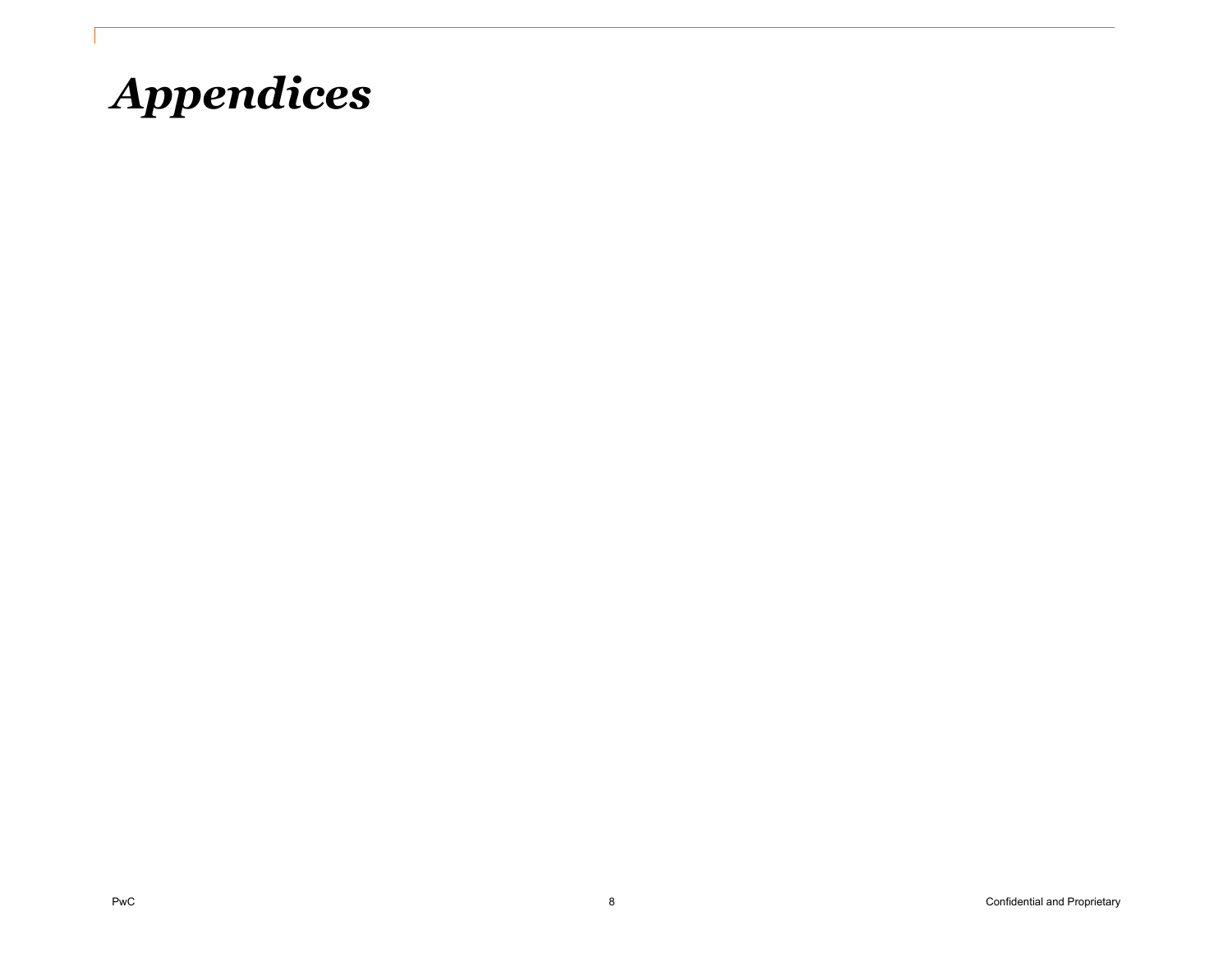# <span id="page-9-0"></span>*Appendix A - Internal Audit Performance Dashboard*

### *Internal audit performance dashboard 2017-18*

| <b>Activity Status</b>                                              |                                |                    |               |                                |                        |  |  |  |  |  |
|---------------------------------------------------------------------|--------------------------------|--------------------|---------------|--------------------------------|------------------------|--|--|--|--|--|
| <b>Internal audit activity</b>                                      | <b>Hours</b><br><b>To Date</b> | <b>Status</b>      | %<br>Complete | <b>Report</b><br><b>Issued</b> | <b>Target Rpt Ortr</b> |  |  |  |  |  |
| 1. Risk Assessment and Annual Plan Development                      | 59                             | Complete           | 100%          | Yes                            | $Q_{2-17}$             |  |  |  |  |  |
| 2. Status & Reporting / Attendance at City Meetings                 | 124.9                          | In Progress        | 83%           | $2$ of $4$                     | N/A                    |  |  |  |  |  |
| 3. Prior Findings Follow-Up                                         | 70                             | In Progress        | 54%           | $2$ of $4$                     | N/A                    |  |  |  |  |  |
| 4. Inbound Call Investigation                                       | 39.2                           | In Progress        | 50%           | N/A                            | N/A                    |  |  |  |  |  |
| 5. Managing the Transition of Projects into Operations              | 16                             | Planning           | 5%            | N <sub>0</sub>                 | $Q_{2-18}$             |  |  |  |  |  |
| 6. Privacy Diagnostic                                               | 218.8                          | <b>Testing</b>     | 85%           | N <sub>0</sub>                 | $Q_{2-18}$             |  |  |  |  |  |
| 7. Property Billing and Tax Collection Services                     | $\mathbf 0$                    | Not Started        | 0%            | No                             | $Q3-18$                |  |  |  |  |  |
| 8. Fire Rescue Compliance                                           | $\mathbf{O}$                   | <b>Not Started</b> | 0%            | N <sub>0</sub>                 | $Q_{2-18}$             |  |  |  |  |  |
| 9. Preventive Maintenance Compliance & Accountability               | 146.4                          | Planning           | 60%           | No                             | $Q_{2-18}$             |  |  |  |  |  |
| 10. ABC: YQG - Inventory Management and Tracking                    | 70.8                           | Fieldwork          | 40%           | N <sub>0</sub>                 | $Q_{2-18}$             |  |  |  |  |  |
| 11. ABC: Windsor Essex County Economic Development<br>Corporation** | 224.2                          | Complete           | 100%          | Yes                            | $O1-18$                |  |  |  |  |  |
| 12. Unallocated                                                     | $\mathbf{O}$                   | <b>Not Started</b> | $0\%$         | N/A                            | N/A                    |  |  |  |  |  |
| 13 Windsor Police Services (2016/17 IA project)                     | 268                            | Reporting          | 98%           | To ABC                         | $Q_{2-18}$             |  |  |  |  |  |

\*\*The findings from these reports are not counted in the total open findings for the City until these reports are presented to and accepted by Executive Committee of Council, scheduled to occur after the date of report.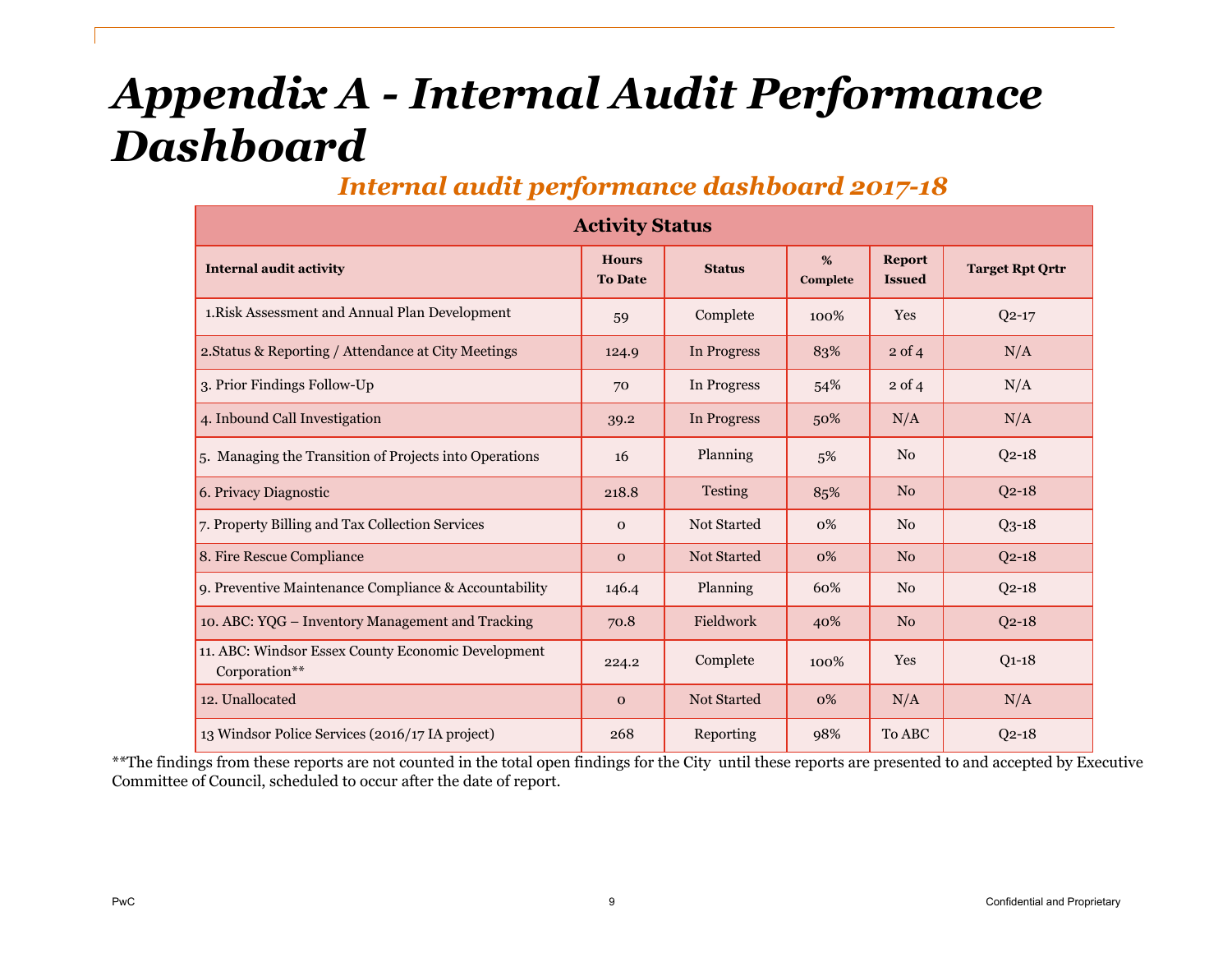|         | <b>Delivery Target Times (Days Elapsed)</b> |              |                        |                 | <b>Audit quality survey score</b> |                          |           |            |                          |      |
|---------|---------------------------------------------|--------------|------------------------|-----------------|-----------------------------------|--------------------------|-----------|------------|--------------------------|------|
|         | <b>Notification</b>                         | <b>Start</b> | <b>Draft</b><br>report | Mgt<br>comments | <b>Issuance</b>                   | $Q1 - 18$                | $Q2 - 18$ | $Q_3 - 17$ | $Q_4 - 17$               | Avg. |
| Target  | 20                                          | $+/- 2$      | 5                      | 15              |                                   | $\overline{\phantom{0}}$ |           |            |                          |      |
| Actuals | 32                                          |              | $\overline{2}$         | $\mathbf Q$     | 6                                 | $\overline{\phantom{0}}$ | 10.0      |            | $\overline{\phantom{0}}$ | 10.0 |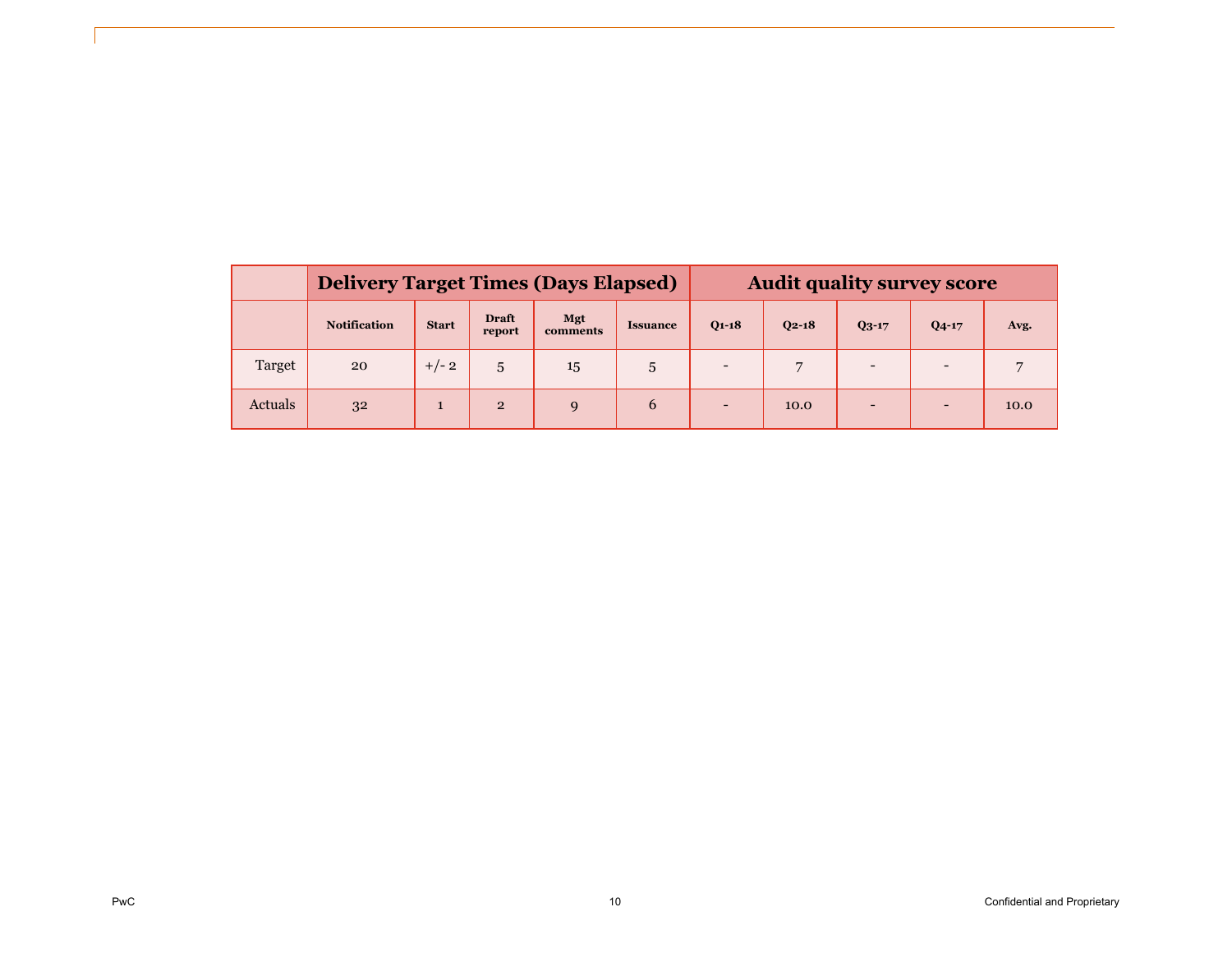# <span id="page-11-0"></span>*Appendix B - Concerned Citizen and Employee Hotline Status*

|               | <b>Inbound notices</b>         |                                |                    |                                |                                 |                                   |                              |  |  |  |  |  |
|---------------|--------------------------------|--------------------------------|--------------------|--------------------------------|---------------------------------|-----------------------------------|------------------------------|--|--|--|--|--|
|               | Voicemail box<br>checked daily | # of notifications<br>received | $#$ of hang<br>ups | # of handoffs to<br>management | $\#$ of items under<br>analysis | # of items under<br>investigation | $#$ of items<br>investigated |  |  |  |  |  |
| In the<br>Qtr | Yes                            | 13                             |                    | 13                             | $\mathbf 0$                     | $\Omega$                          | $\mathbf{0}$                 |  |  |  |  |  |
| <b>YTD</b>    | <b>Yes</b>                     | 26                             |                    | 26                             | $\mathbf{0}$                    | $\Omega$                          | $\Omega$                     |  |  |  |  |  |

| <b>Investigation Summary</b>                                                    |  |  |  |  |  |  |  |  |  |
|---------------------------------------------------------------------------------|--|--|--|--|--|--|--|--|--|
| 2017-18 Effort hours<br><b>Requested by</b><br><b>Activity</b><br><b>Result</b> |  |  |  |  |  |  |  |  |  |
| Not applicable<br>$\qquad \qquad -$<br>$\overline{\phantom{0}}$                 |  |  |  |  |  |  |  |  |  |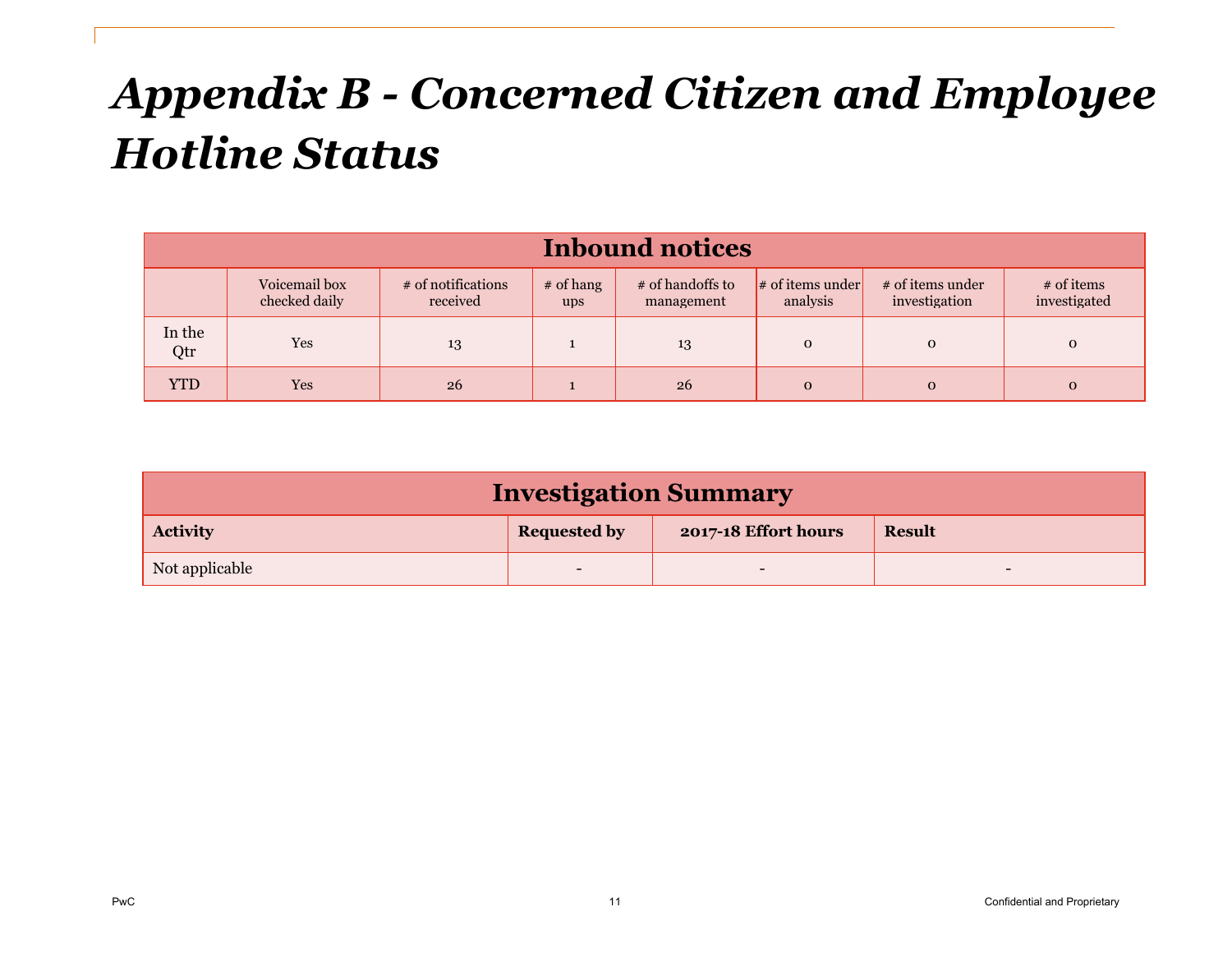# <span id="page-12-0"></span>*Appendix C - Validation of Management Action Plans*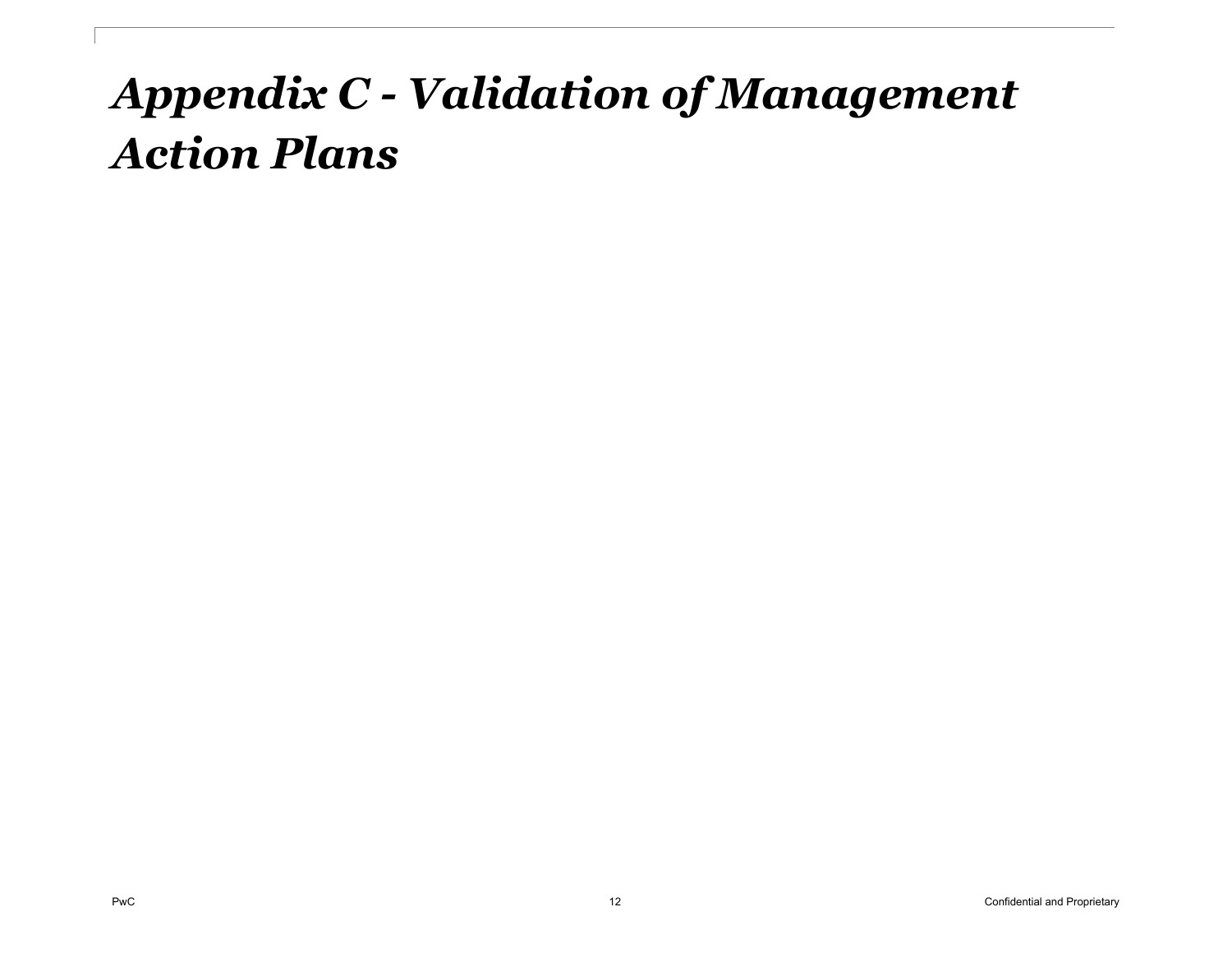**FINAL** 

January 11, 2018

# **Internal Audit Report - City of Windsor Report on Validation of Management Action** Plans as of November 30, 2017

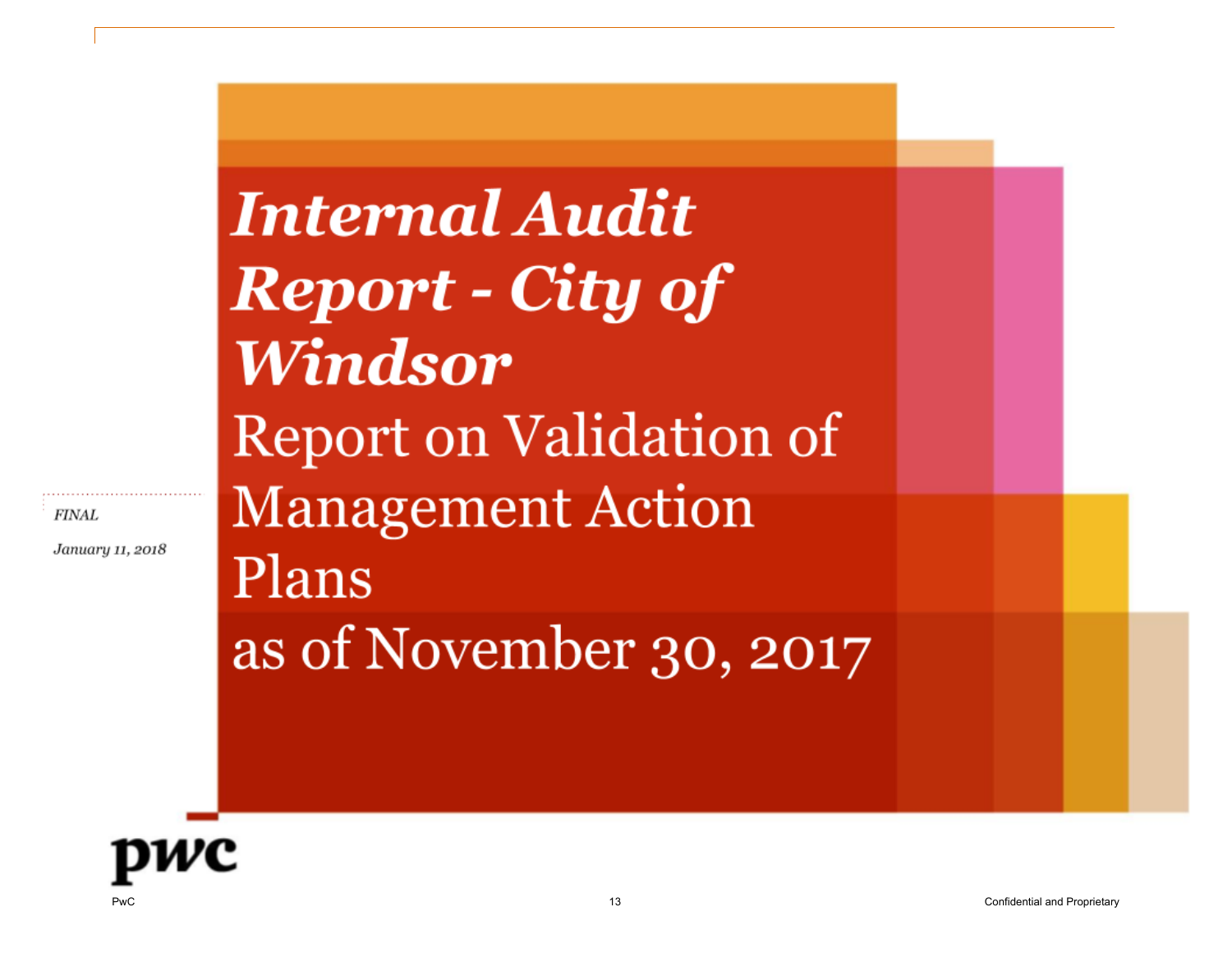# *1. Executive summary*

| <b>Rating</b>    | <b>Opening</b><br><b>Balance</b><br>(May31) | <b>Additions</b><br>in the<br><b>Period</b> | <b>Expected</b><br>to Be<br><b>Closed by</b><br><b>Nov 30,</b><br>2017 | <b>Closed by</b><br><b>IA</b> (section<br>7) | <b>Accepted</b><br><b>Risk (No</b><br><b>Validation</b> | <b>Complete</b><br><b>Pending IA</b><br><b>Validation</b> | <b>Open at</b><br>Nov 30,<br>2017<br>$(A+B-D-E-$<br>$\bf{F}$ | $Open - On$<br>track | Open &<br><b>Delaved</b><br>(see<br><b>Section</b><br>485) | <b>Retargeted</b><br>in the<br><b>Quarter</b><br>(see<br><b>Section 4)</b> |
|------------------|---------------------------------------------|---------------------------------------------|------------------------------------------------------------------------|----------------------------------------------|---------------------------------------------------------|-----------------------------------------------------------|--------------------------------------------------------------|----------------------|------------------------------------------------------------|----------------------------------------------------------------------------|
|                  | (A)                                         | (B)                                         | (C)                                                                    | (D)                                          | (E)                                                     | (F)                                                       | (G)                                                          | (H)                  | (I)                                                        |                                                                            |
| Significan       | 10                                          | 8                                           | 3                                                                      |                                              | $\mathbf{o}$                                            | $\mathbf{o}$                                              | 17                                                           | 10                   | 6                                                          | 6                                                                          |
| Moderate         | 16                                          | 5                                           | $\mathbf{2}$                                                           |                                              | $\mathbf{o}$                                            | $\mathbf{o}$                                              | 17                                                           | 13                   | 4                                                          |                                                                            |
| Low              | 8                                           | 3                                           | $\mathbf{o}$                                                           |                                              | $\mathbf{o}$                                            | $\mathbf{o}$                                              | 10                                                           | 10                   | $\mathbf{o}$                                               | $\mathbf{o}$                                                               |
| <b>No Rating</b> | 4                                           | 0                                           | $\mathbf{2}$                                                           | $\mathbf{2}$                                 | $\mathbf{o}$                                            | $\mathbf{o}$                                              | $\mathbf{2}$                                                 | $\mathbf{o}$         | 3                                                          |                                                                            |
| <b>Total</b>     | 38                                          | 16                                          |                                                                        | 8                                            | $\Omega$                                                | $\mathbf{o}$                                              | 46                                                           | 33                   | 13                                                         | 10                                                                         |

**Background**: A strong indicator of an effective internal control environment and risk culture is the timeliness with which management takes action to address reported control deficiencies and associated risks. For this reason, the City's Internal Audit has implemented a follow up process to test whether management's resolution activities occur (1) in the timeline planned and (2) in a manner sufficient to address the original findings/risk. Items that extend beyond the originally communicated due date or that are not effectively designed or operating to mitigate the original risk are considered past due.

**Internal Audit Objective**: The objective was to assess the extent to which internal audit recommendations which management had committed to completing on or before November 30, 2017 have been designed and implemented into operations. This is not an assessment by internal audit as to the remaining risk exposure but rather that of one to assess if management is executing the action plans committed to within the agreed upon timeline. Through this review, we also track the number of times amanagemen action plant is retargeted. Action plans retargeted one or more times are highlighted in this report. The scope of this internal audit is limited to the implementation status of management action plans to address internal audit recommendations relating to reported internal audit findings.

**Approach:** For the Validation of Management Action Plans, the activities undertaken by internal audit included:

- Notification of management of the intent to follow up;
- Requesting status updates and contact information from management;
- Preparing a listing of findings and status of resolution at the commencement and completion of each project;
- Test/validate evidence of management's resolution/disposition of the original finding for items expected to be closed and/or indicated as closed by management;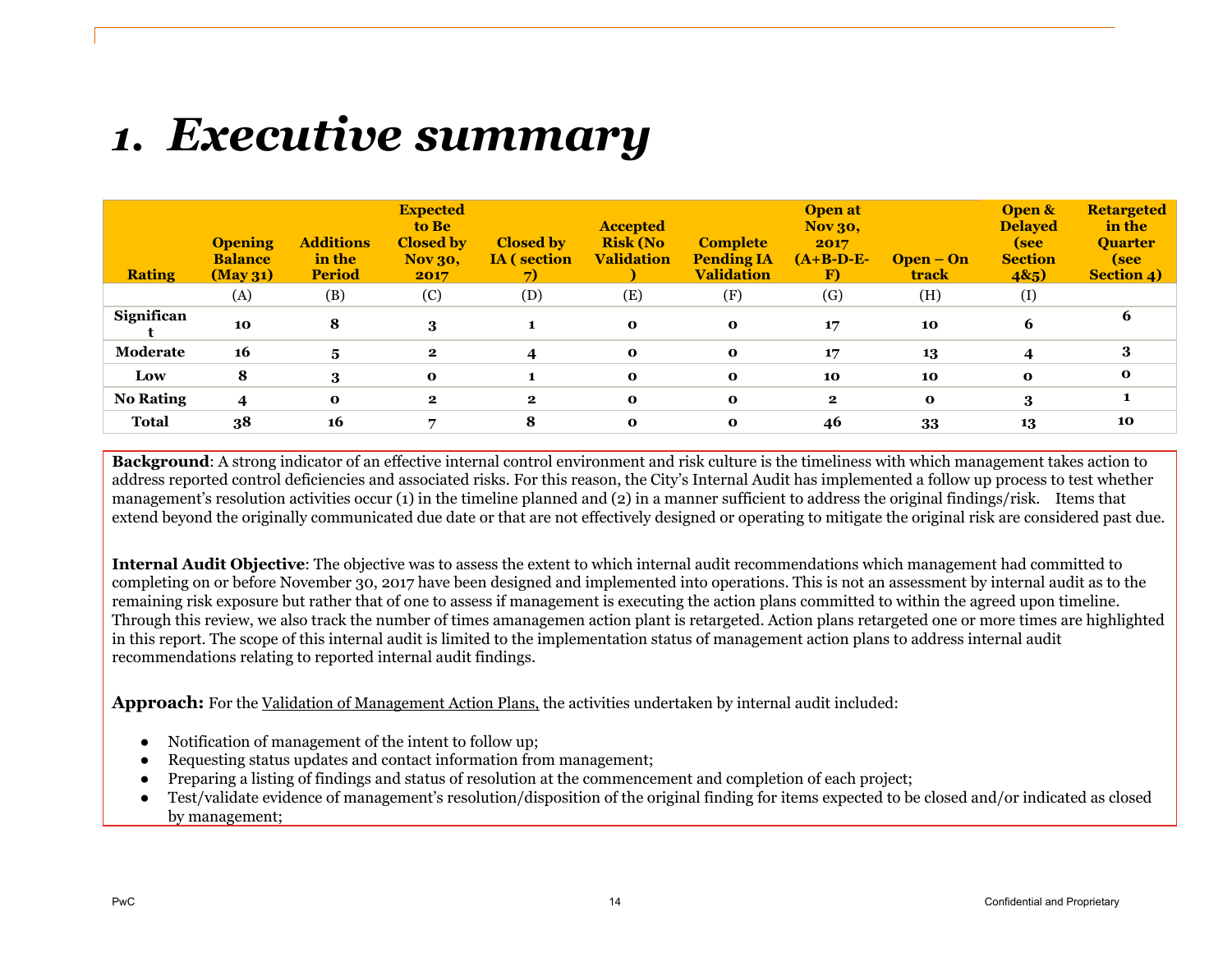● Prepare a report on the outcomes of the management action plan validation internal audit activity.

The findings from any internal audits presented and approved to the Executive Committee of Council on or subsequent to November 30, 2017 will be included in the next report (as of February 28, 2018) as findings added during the period.

**Conclusion:** In the quarter, in total, 71% of findings expected to close in the period were closed.

- *Closed as planned*: There were seven (7) management action plans due to be implemented by November 30, 2017, or from prior periods, of which five (5) were closed.
- *Additions*: Sixteen (16) management action plans were added during the period.
- *Closed in advance:* There were three (3) management action plans closed ahead of schedule.
- *Closed in period:* In total, eight (8) management action plans were closed as of November 30, 2017.
- *Retargeted Items*: In the period, there were ten (10) action plans retargeted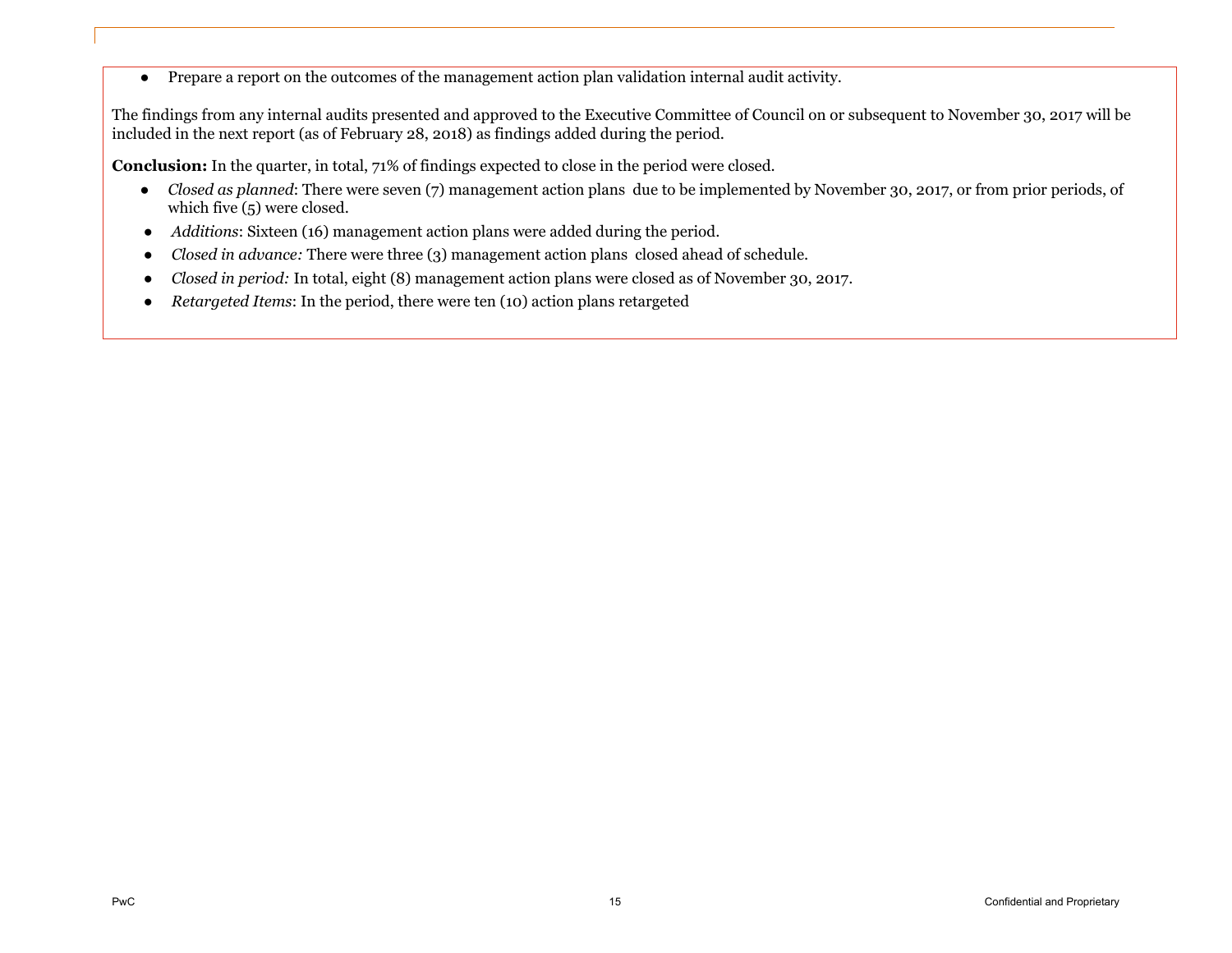## *2. Action Plan Status by Internal Audit*

| <b>Internal Audit</b>           | <b>Opening</b><br><b>Balance</b><br>(Aug31) | <b>Additions in</b><br>the Period | <b>Expected</b><br><b>Closed by</b><br><b>Nov 30</b> | <b>Closed by</b><br><b>IA</b> | <b>Accepted</b><br><b>Risk (No</b><br><b>Validation</b> ) | <b>Complete</b><br><b>Pending IA</b><br><b>Validation</b> | <b>Open at Nov</b><br>30, 2017 | $Open - On$<br>track     | Open &<br><b>Delayed</b> |
|---------------------------------|---------------------------------------------|-----------------------------------|------------------------------------------------------|-------------------------------|-----------------------------------------------------------|-----------------------------------------------------------|--------------------------------|--------------------------|--------------------------|
| <b>City-Based Audits</b>        | (A)                                         | (B)                               | (C)                                                  | (D)                           | (E)                                                       | (F)                                                       | $(G) =$<br>$A + B - D - E - F$ | (H)                      | (I)                      |
| Inherited from<br>Predecessor   | $\mathbf{1}$                                | $\mathbf 0$                       | $\mathbf 0$                                          | $\mathbf 0$                   | $\mathbf 0$                                               | $\mathbf 0$                                               | $\mathbf{1}$                   | ${\bf O}$                | $\mathbf{1}$             |
| <b>EFT Review</b>               | $1\,$                                       | $\mathbf 0$                       | $\mathbf 0$                                          | $\mathbf 0$                   | $\mathbf 0$                                               | $\mathbf{o}$                                              | $\mathbf{1}$                   | $\mathbf 0$              | $\mathbf{1}$             |
| <b>Enterprise Governance</b>    | $1\,$                                       | $\mathbf{o}$                      | $\mathbf 0$                                          | $\mathbf 0$                   | $\mathbf 0$                                               | $\mathbf 0$                                               | $\mathbf{1}$                   | $\mathbf 0$              | $\mathbf{1}$             |
| Manage Information<br>Security  | $\mathbf{1}$                                | $\mathbf O$                       | $\mathbf 0$                                          | $\mathbf{1}$                  | $\mathbf 0$                                               | $\mathbf 0$                                               | $\mathbf 0$                    | $\mathbf 0$              | $\mathbf 0$              |
| Manage Infrastructure           | $1\,$                                       | $\mathbf 0$                       | $\mathbf 0$                                          | $\mathbf 0$                   | $\mathbf 0$                                               | $\mathbf 0$                                               | $\mathbf{1}$                   | $\mathbf{1}$             | $\mathbf 0$              |
| Sunshine                        | $\,2$                                       | $\mathbf{o}$                      | $\bf 2$                                              | $\mathbf{1}$                  | $\mathbf 0$                                               | $\mathbf 0$                                               | $\mathbf{1}$                   | $\mathbf O$              | $\mathbf{1}$             |
| <b>User Fees</b>                | $\mathbf 1$                                 | $\mathbf{o}$                      | $\mathbf 0$                                          | $\mathbf 0$                   | $\mathbf 0$                                               | $\mathbf{o}$                                              | $\mathbf{1}$                   | $\mathbf{1}$             | $\mathbf 0$              |
| <b>Fraud Risk</b><br>Management | $\overline{4}$                              | $\mathbf 0$                       | $\mathbf{1}$                                         | $\mathbf{1}$                  | $\mathbf 0$                                               | $\mathbf 0$                                               | 3                              | 3                        | $\mathbf 0$              |
| Manage Service<br>Delivery      | $\overline{4}$                              | $\mathbf O$                       | $\mathbf 0$                                          | $\mathbf 0$                   | $\mathbf 0$                                               | $\mathbf 0$                                               | $\overline{4}$                 | $\overline{4}$           | $\mathbf 0$              |
| Review of Cash Control          | $6\,$                                       | $\mathbf 0$                       | $\mathbf 0$                                          | $\mathbf 0$                   | $\mathbf 0$                                               | $\mathbf 0$                                               | 6                              | 6                        | $\mathbf 0$              |
| Service Provider                | $\mathbf 2$                                 | $\mathbf 0$                       | $\mathbf 0$                                          | $\mathbf 0$                   | ${\bf O}$                                                 | $\mathbf 0$                                               | $\overline{2}$                 | $\overline{2}$           | $\mathbf O$              |
| <b>Inventory Control</b>        | $\mathbf 0$                                 | 5                                 | $\mathbf 0$                                          | $\mathbf 0$                   | $\mathbf 0$                                               | $\mathbf{o}$                                              | $\sqrt{5}$                     | 5                        | $\mathbf 0$              |
| Subtotal                        | 24                                          | $\overline{\mathbf{5}}$           | $\bf{3}$                                             | $\bf{3}$                      | $\mathbf{o}$                                              | $\mathbf 0$                                               | 26                             | $\overline{\mathbf{22}}$ | $\overline{\mathbf{4}}$  |
| <b>ABC-Based Audits</b>         |                                             |                                   |                                                      |                               |                                                           |                                                           |                                |                          |                          |
| <b>WDTC</b>                     | 7                                           | $\mathbf 0$                       | $\mathbf 0$                                          | $\mathbf 0$                   | $\mathbf 0$                                               | $\mathbf 0$                                               | $\overline{7}$                 | $\mathbf 0$              | 7                        |
| WECHC                           | $\overline{\mathbf{2}}$                     | $\mathbf 0$                       | $\overline{2}$                                       | $\overline{2}$                | $\mathbf 0$                                               | $\mathbf{O}$                                              | $\mathbf 0$                    | $\mathbf{O}$             | $\mathbf 0$              |
| <b>WPL</b>                      | $\overline{\mathbf{2}}$                     | $\Omega$                          | $\overline{2}$                                       | $\mathbf{1}$                  | $\mathbf 0$                                               | $\Omega$                                                  | $\mathbf{1}$                   | $\Omega$                 | $\mathbf{1}$             |
| Solid Waste                     | $\mathbf{1}$                                | $\mathbf 0$                       | $\mathbf 0$                                          | $\mathbf 0$                   | $\mathbf{0}$                                              | $\mathbf{O}$                                              | $\mathbf{1}$                   | 0                        | $\mathbf{1}$             |
| <b>Enwin Utilities</b>          | $\mathbf{1}$                                | $\mathbf{o}$                      | $\mathbf 0$                                          | $\mathbf{1}$                  | $\mathbf 0$                                               | $\mathbf 0$                                               | $\mathbf 0$                    | $\mathbf O$              | $\mathbf 0$              |
| <b>Windsor Utilities</b>        | $\mathbf{1}$                                | $\mathbf{o}$                      | $\mathbf 0$                                          | $\mathbf{1}$                  | $\mathbf 0$                                               | $\mathbf 0$                                               | $\mathbf{O}$                   | $\mathbf 0$              | $\mathbf 0$              |
| Roseland Golf &<br>Curling Club | $\mathbf 0$                                 | 5                                 | $\mathbf 0$                                          | $\mathbf 0$                   | $\mathbf 0$                                               | $\mathbf 0$                                               | 5                              | 5                        | $\mathbf 0$              |
| <b>TWEPI</b>                    | $\mathbf 0$                                 | 3                                 | $\mathbf 0$                                          | $\mathbf 0$                   | $\mathbf 0$                                               | $\mathbf 0$                                               | 3                              | 3                        | $\mathbf 0$              |
| Review of nine BIAs             | $\mathbf O$                                 | 3                                 | $\mathbf O$                                          | $\mathbf 0$                   | $\mathbf 0$                                               | $\mathbf 0$                                               | 3                              | 3                        | $\mathbf O$              |
| Subtotal                        | 14(0)                                       | 11                                | $\overline{4}$                                       | $\overline{\mathbf{5}}$       | $\mathbf{o}$                                              | $\mathbf{o}$                                              | 20                             | 11                       | 9                        |
| <b>Total</b>                    | 38(0)                                       | 16                                | $\overline{7}$                                       | 8                             | $\mathbf{o}$                                              | $\mathbf{o}$                                              | 46                             | 33                       | 13                       |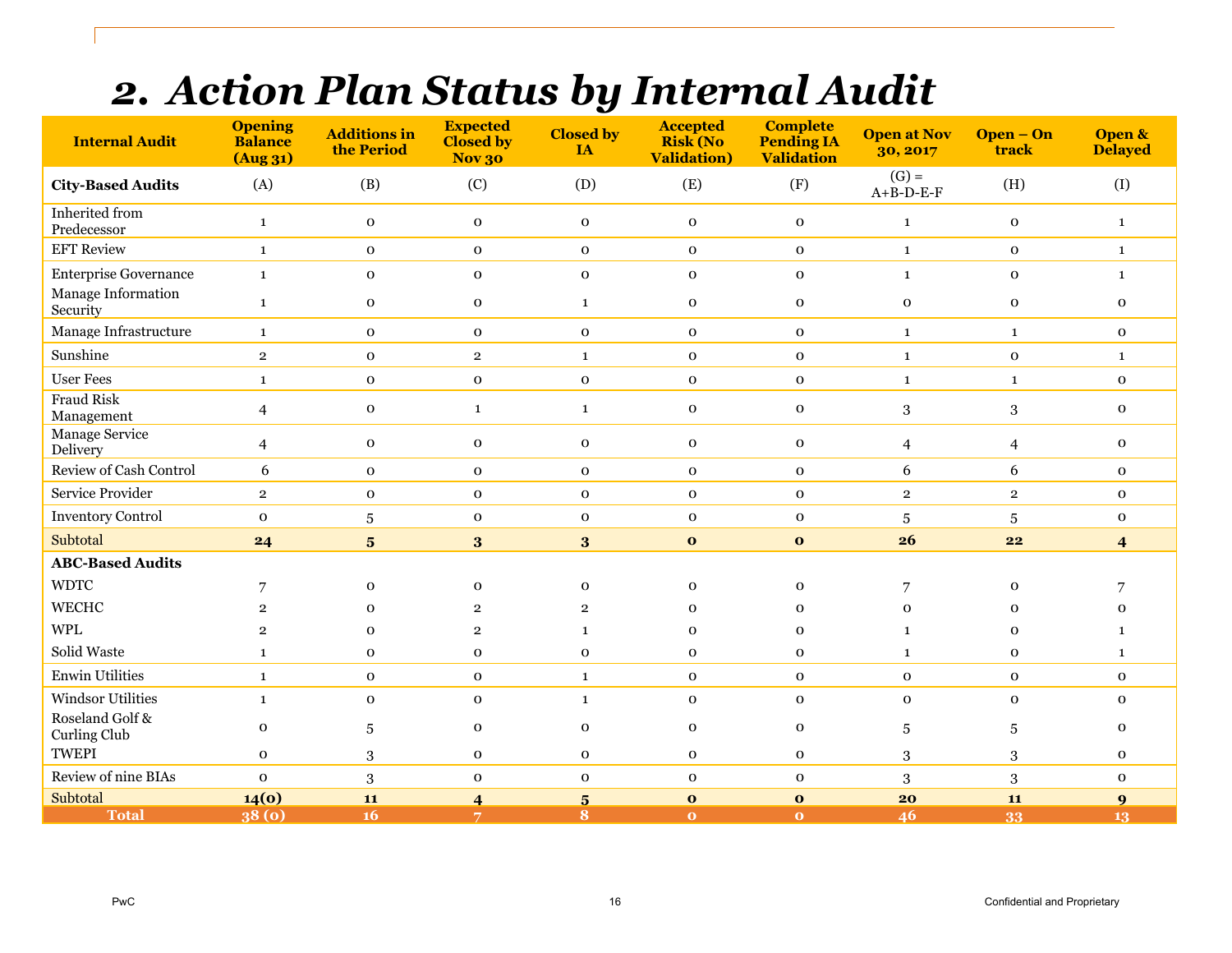Outstanding & Delayed Findings by Quarter





*3. Open & Delayed*

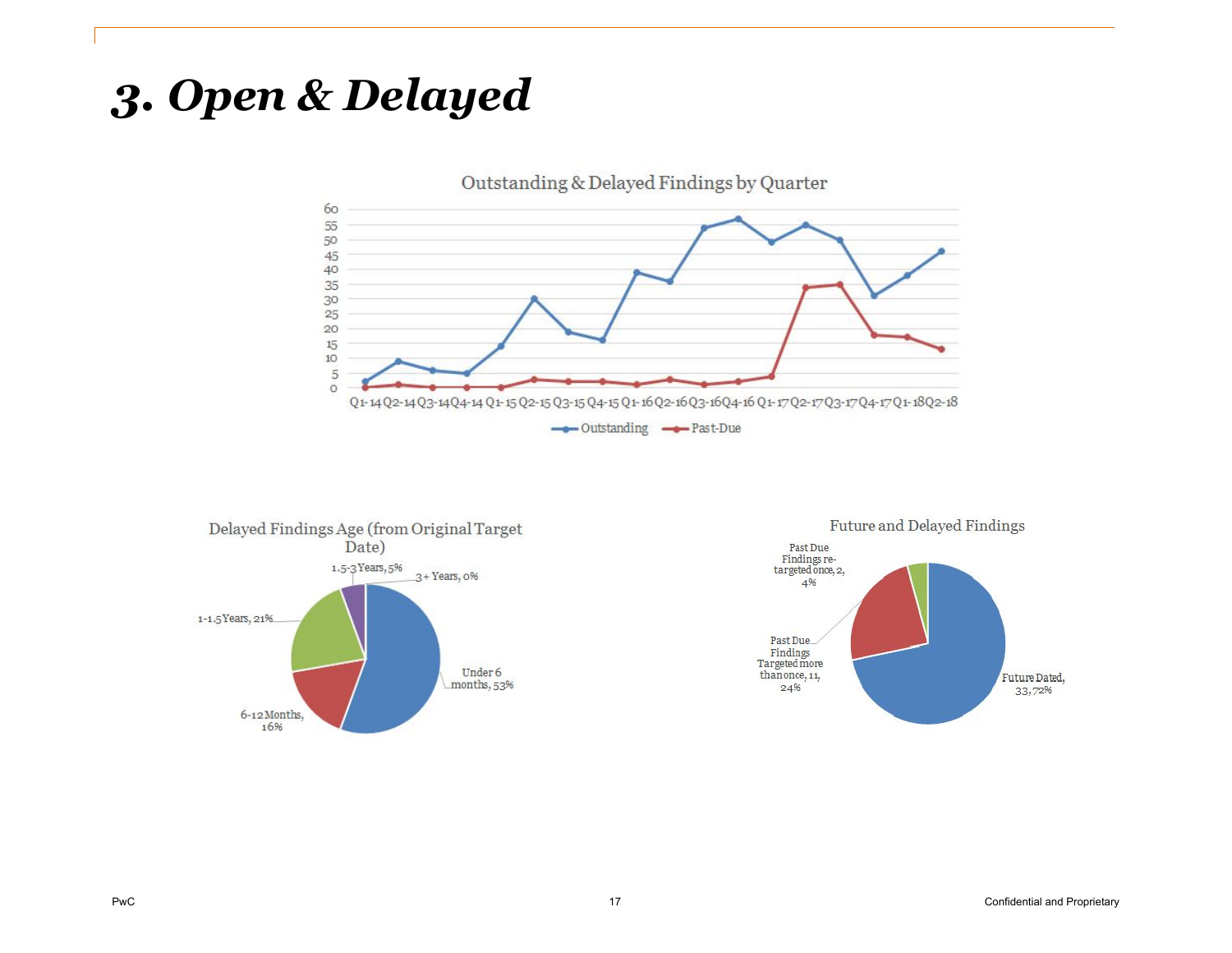# *4. Retargeted Management Action Plans*

The following findings were re-targeted by management this quarter during the findings follow up process. Management had intended to carry out the action plan by the original due date, however were unable to do so for reasons included in the "Rationale" column below for each individual finding. Internal Audit has requested that management provide a retargeted due date in order for us to follow up with them when we next perform findings follow up.

| # | <b>Audit</b><br><b>Report</b> | <b>Observation</b><br>$# \& Name$          | <b>Retargets</b>         |                      | <b>Executive</b><br><b>Approval</b><br><b>From</b> | <b>Rationale</b>                                                                                                                                                                                                                                                                  |
|---|-------------------------------|--------------------------------------------|--------------------------|----------------------|----------------------------------------------------|-----------------------------------------------------------------------------------------------------------------------------------------------------------------------------------------------------------------------------------------------------------------------------------|
| 1 | <b>WDTC</b>                   | $51 -$ Strategic<br>plan not<br>documented | <b>Original Due Date</b> | December 31,<br>2016 | WDTC CEO                                           | This observation arose during the review of<br>management's reporting of its operational and<br>capital budgets to the Board of Directors. It                                                                                                                                     |
|   |                               |                                            | <b>Retarget Date</b>     | TBD                  |                                                    | was noted that there was no documentation of                                                                                                                                                                                                                                      |
|   |                               |                                            | # of Retargets           | $\overline{2}$       |                                                    | a broader Board directed and approved<br>strategic plan. It was also noted that there is<br>no process currently in place for a periodic<br>review of strategic plans.                                                                                                            |
|   |                               |                                            |                          |                      |                                                    | As per management, the finding from the<br>original report specifically tie to the JOA<br>which has been terminated. Management<br>requires additional time to redraft the action<br>plans which is expected to occur in Q1 2018<br>with a further target date to be established. |
|   |                               |                                            |                          |                      |                                                    |                                                                                                                                                                                                                                                                                   |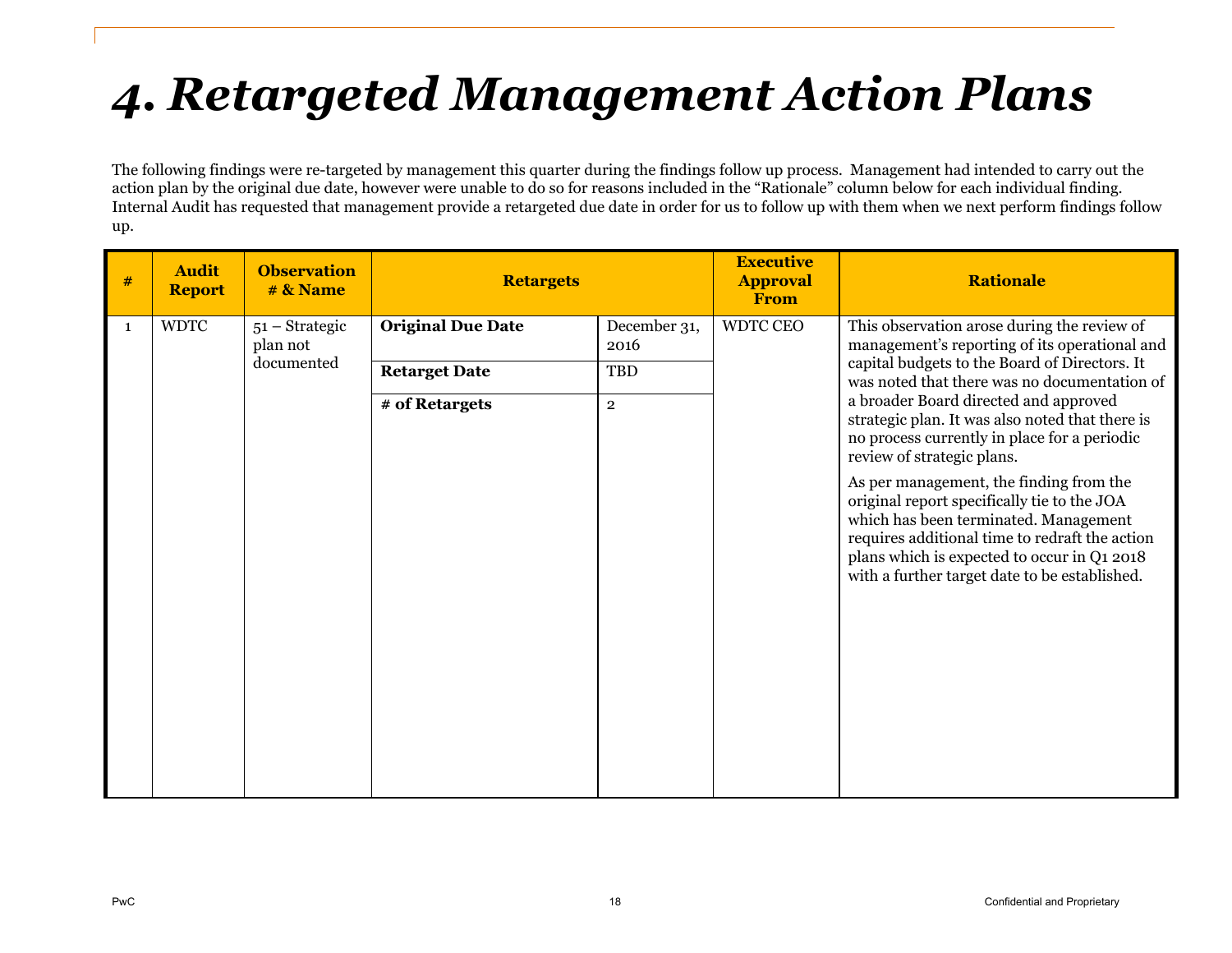| $\#$           | <b>Audit</b><br><b>Report</b> | <b>Observation</b><br># & Name                                                        | <b>Retargets</b>                       |                            | <b>Executive</b><br><b>Approval</b><br>From | <b>Rationale</b>                                                                                                                                                                                                                                                                                         |                                                                             |
|----------------|-------------------------------|---------------------------------------------------------------------------------------|----------------------------------------|----------------------------|---------------------------------------------|----------------------------------------------------------------------------------------------------------------------------------------------------------------------------------------------------------------------------------------------------------------------------------------------------------|-----------------------------------------------------------------------------|
| $\overline{2}$ | <b>WDTC</b>                   | $52$ – Incident<br>and Business<br>Continuity/Con<br>tingency Plan                    | <b>Original Due Date</b>               | December 31,<br>2016       | <b>WDTC CEO</b>                             | This observation arose as there was no<br>incident detection, escalation and response<br>protocols in regards to matters with the<br>operator. In addition, there was a lack of a                                                                                                                        |                                                                             |
|                |                               |                                                                                       | <b>Retarget Date</b><br># of Retargets | <b>TBD</b><br>$\mathbf{2}$ |                                             | plan and associated training to employees<br>which increases risk of failure and potential                                                                                                                                                                                                               |                                                                             |
|                |                               |                                                                                       |                                        |                            |                                             | for poor decisions.<br>As per management, the finding from the<br>original report specifically tie to the JOA<br>which has been terminated. Management<br>requires additional time to redraft the action<br>plans which is expected to occur in Q1 2018<br>with a further target date to be established. |                                                                             |
| 3              | <b>WDTC</b>                   | $54-$<br>Governance<br>and Risk<br>Management of<br>Outsourced<br>Service<br>Provider | <b>Original Due Date</b>               | December 31,<br>2016       | <b>WDTC CEO</b>                             | This observation arose since there was limited<br>oversight of the service provider's controls                                                                                                                                                                                                           |                                                                             |
|                |                               |                                                                                       |                                        | <b>Retarget Date</b>       | <b>TBD</b>                                  |                                                                                                                                                                                                                                                                                                          | which impact WDTC. It was noted that<br>Management does not have an ongoing |
|                |                               |                                                                                       |                                        |                            | # of Retargets                              | $\mathbf{2}$                                                                                                                                                                                                                                                                                             |                                                                             |
|                |                               |                                                                                       |                                        |                            |                                             | As per management, the finding from the<br>original report specifically tie to the JOA<br>which has been terminated. Management<br>requires additional time to redraft the action<br>plans which is expected to occur in Q1 2018<br>with a further target date to be established.                        |                                                                             |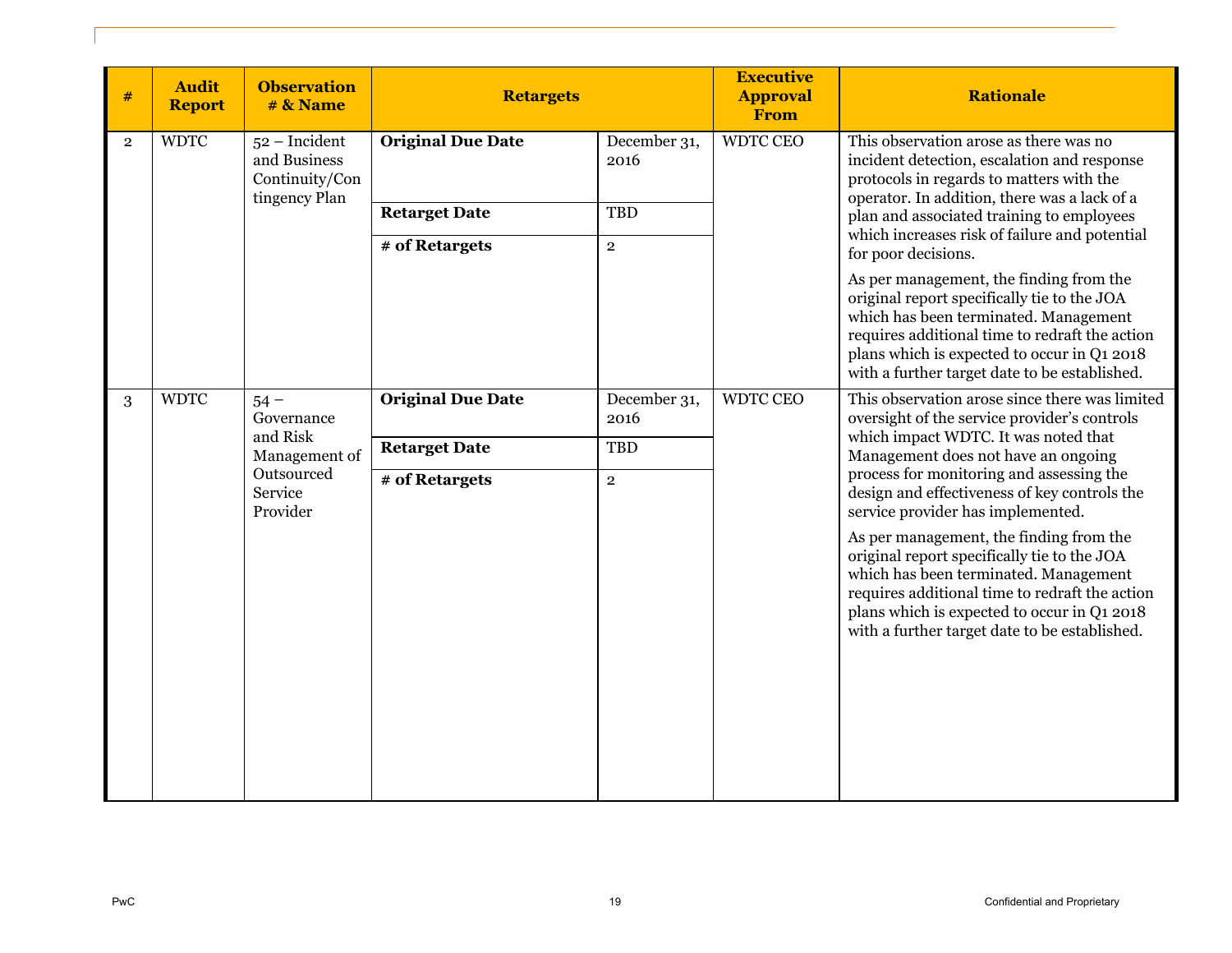| # | <b>Audit</b><br><b>Report</b> | <b>Observation</b><br># & Name             | <b>Retargets</b>         |                      | <b>Executive</b><br><b>Approval</b><br>From | <b>Rationale</b>                                                                                                                                                                                                                                                                              |
|---|-------------------------------|--------------------------------------------|--------------------------|----------------------|---------------------------------------------|-----------------------------------------------------------------------------------------------------------------------------------------------------------------------------------------------------------------------------------------------------------------------------------------------|
| 4 | <b>WDTC</b>                   | $55 - Recurring$<br><b>Invoice Dispute</b> | <b>Original Due Date</b> | December 31,<br>2016 | <b>WDTC CEO</b>                             | This observation arose during the testing of<br>monthly invoices from DWT to WDTC, when                                                                                                                                                                                                       |
|   |                               | Management<br>Process                      | <b>Retarget Date</b>     | TBD                  |                                             | it was noted that the process of resolving the<br>variances in the invoices is inefficient and<br>ineffective. It was also noted that the in-force                                                                                                                                            |
|   |                               |                                            | # of Retargets           | $\mathbf 2$          |                                             | Joint Operating Agreement does not have any<br>reimbursement mechanism outlined in it.                                                                                                                                                                                                        |
|   |                               |                                            |                          |                      |                                             | As per management, the finding from the<br>original report specifically tie to the JOA<br>which has been terminated. Management<br>requires additional time to redraft the action<br>plans which is expected to occur in Q1 2018<br>with a further target date to be established.             |
| 5 | <b>WDTC</b>                   | $56 - Fraud$<br><b>Disclosures</b>         | <b>Original Due Date</b> | December 31,<br>2016 | <b>WDTC CEO</b>                             | This observation arose because the JOA<br>lacked required protocols and mechanisms for<br>reporting concerns such as legal, fraud, etc. by                                                                                                                                                    |
|   |                               |                                            | <b>Retarget Date</b>     | TBD                  |                                             | WDTC and DWT. The JOA does not outline<br>fraud policies or protocols for reporting DWT                                                                                                                                                                                                       |
|   |                               |                                            | # of Retargets           | $\overline{2}$       |                                             | related concerns to WDTC.<br>As per management, the finding from the                                                                                                                                                                                                                          |
|   |                               |                                            |                          |                      |                                             | original report specifically tie to the JOA<br>which has been terminated. Management<br>requires additional time to redraft the action<br>plans which is expected to occur in Q1 2018<br>with a further target date to be<br>established.018 with a further target date to<br>be established. |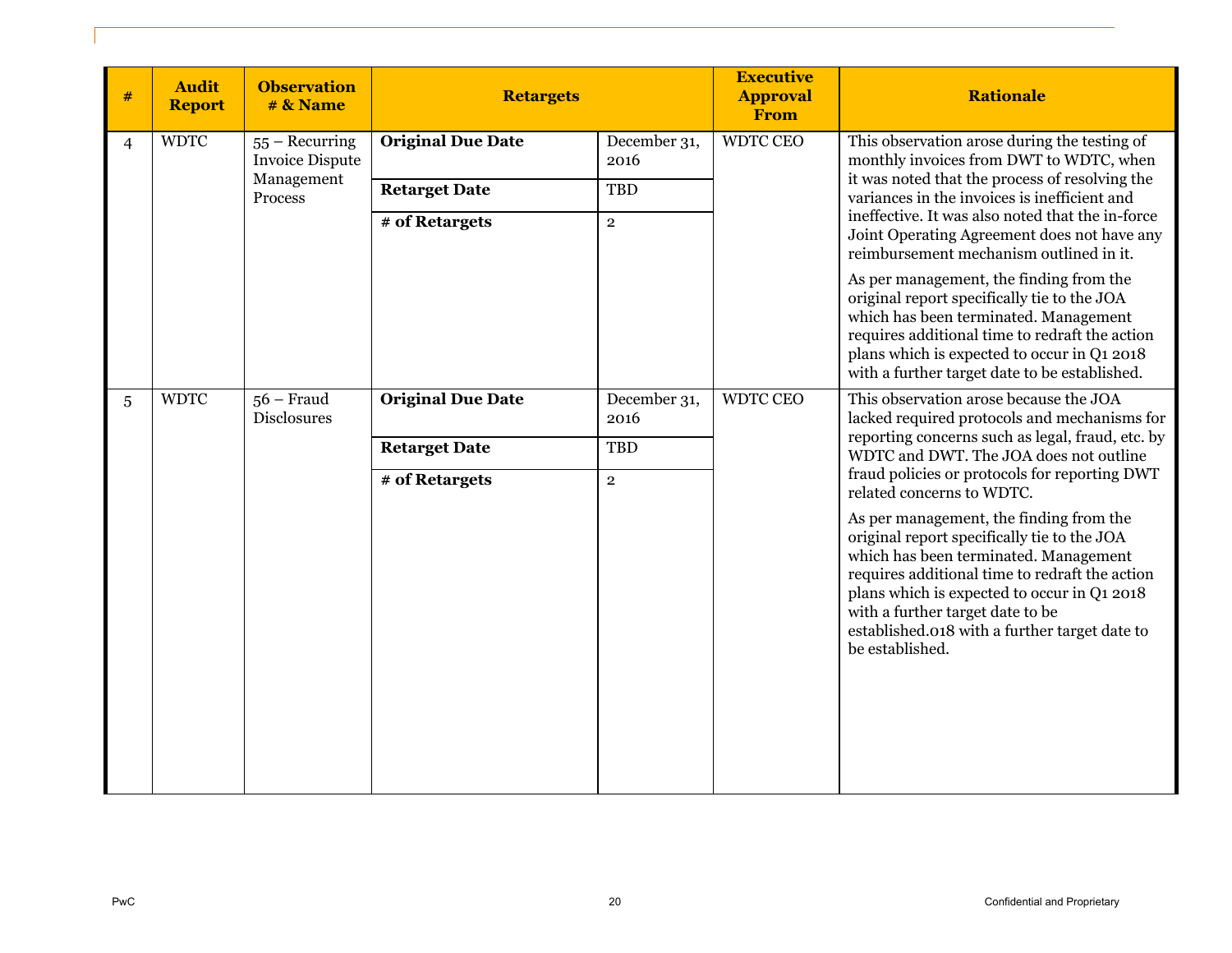| # | <b>Audit</b><br><b>Report</b>    | <b>Observation</b><br># & Name             | <b>Retargets</b>         |                      | <b>Executive</b><br><b>Approval</b><br>From | <b>Rationale</b>                                                                                                                                                                                                                                                                  |  |
|---|----------------------------------|--------------------------------------------|--------------------------|----------------------|---------------------------------------------|-----------------------------------------------------------------------------------------------------------------------------------------------------------------------------------------------------------------------------------------------------------------------------------|--|
| 6 | <b>WDTC</b>                      | $57 -$<br>Compliance                       | <b>Original Due Date</b> | December 31,<br>2016 | <b>WDTC CEO &amp;</b><br>Tunnel             | The observation considered the need to<br>comply with the terms of the Joint Operating                                                                                                                                                                                            |  |
|   |                                  | with JOA                                   | <b>Retarget Date</b>     | TBD                  | Financial<br>Manager                        | Agreement, with an action plan calling for the<br>new agreement to dictate the terms of<br>compliance.                                                                                                                                                                            |  |
|   |                                  |                                            | # of Retargets           | $\mathbf{2}$         |                                             | As per management, the finding from the<br>original report specifically tie to the JOA<br>which has been terminated. Management<br>requires additional time to redraft the action<br>plans which is expected to occur in Q1 2018<br>with a further target date to be established. |  |
| 7 | <b>WDTC</b>                      | $58 - Age$ of<br>Joint Operating           | <b>Original Due Date</b> | December 31,<br>2016 | <b>WDTC CEO</b>                             | This observation arose as a result of the Joint<br>Operating Agreement ("JOA") having reached                                                                                                                                                                                     |  |
|   |                                  | Agreement                                  | <b>Retarget Date</b>     | TBD                  |                                             | the end of its term. This agreement's most<br>recent review was in 1997, increasing the risk                                                                                                                                                                                      |  |
|   |                                  |                                            | # of Retargets           | $\overline{2}$       |                                             | that it has outdated facts and terms which are<br>not reflective of the current operating<br>environment.                                                                                                                                                                         |  |
|   |                                  |                                            |                          |                      |                                             | As per management, the finding from the<br>original report specifically tie to the JOA<br>which has been terminated. Management<br>requires additional time to redraft the action<br>plans which is expected to occur in Q1 2018<br>with a further target date to be established. |  |
| 8 | <b>Essex</b><br>Windsor<br>Solid | 101-Agreement<br>between City<br>and EWSWA | <b>Original Due Date</b> | June 30,<br>2016     | City of<br>Windsor Chief<br>Administrative  | This observation arose when reviewing the<br>agreement between the EWSWA and the City<br>of Windsor.                                                                                                                                                                              |  |
|   | Waste<br>Authority               |                                            | <b>Retarget Date</b>     | December 31,<br>2018 | Officer                                     | Per discussions with management, meetings<br>with the County were held, where there was                                                                                                                                                                                           |  |
|   |                                  |                                            | # of Retargets           | $\overline{2}$       |                                             | an agreement on number of issues, however<br>management is not sure when the agreement<br>will be finalized or whether it will require<br>arbitration.                                                                                                                            |  |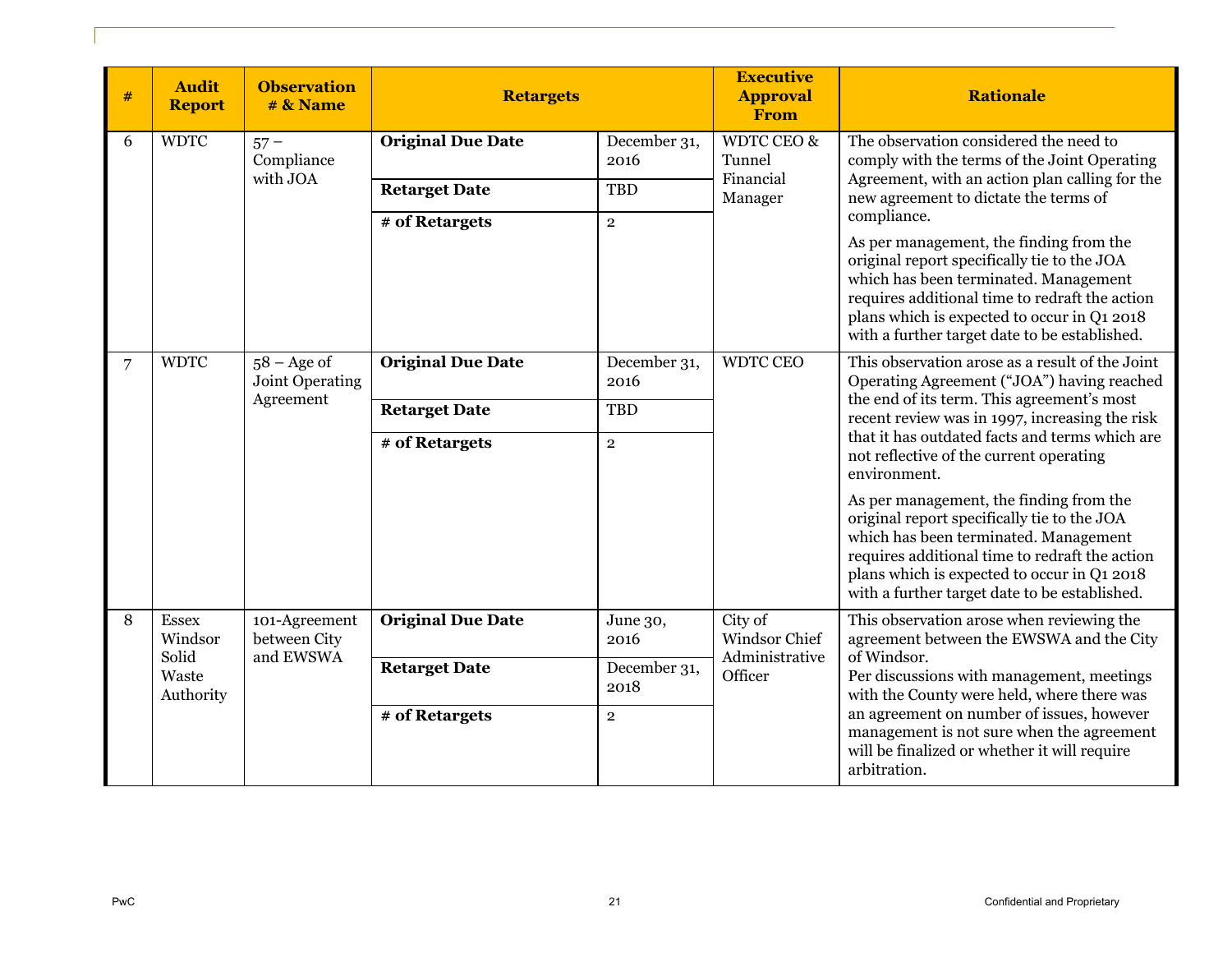| #  | <b>Audit</b><br><b>Report</b> | <b>Observation</b><br>$# \& Name$                       | <b>Retargets</b>         |                      | <b>Executive</b><br><b>Approval</b><br><b>From</b>      | <b>Rationale</b>                                                                                                                                                                                                             |
|----|-------------------------------|---------------------------------------------------------|--------------------------|----------------------|---------------------------------------------------------|------------------------------------------------------------------------------------------------------------------------------------------------------------------------------------------------------------------------------|
| 9  | Sunshine                      | $111 -$<br>Equipment                                    | <b>Original Due Date</b> | August 31,<br>2016   | Manager of<br>Contracts,<br>Field<br>Engineering<br>and | The final part of the action plan outstanding<br>pertains to Finance auditing the time sheets                                                                                                                                |
|    |                               | Requirements<br>& Usage                                 | <b>Retarget Date</b>     | December 30,<br>2017 |                                                         | submitted as part of the tender. This will be<br>addressed when resources are available.                                                                                                                                     |
|    |                               |                                                         | # of Retargets           | 3                    | Maintenance                                             |                                                                                                                                                                                                                              |
| 10 | <b>WPL</b>                    | $80 -$<br>Segregation of<br>Duties & Cash<br>Procedures | <b>Original Due Date</b> | March 31,<br>2016    | WPL Chief<br>Executive                                  | This observation arose when reviewing the<br>cash handling activities and segregation of<br>duties. Management has implemented<br>internal control recommendations with<br>respect to segregation of duties which            |
|    |                               |                                                         | <b>Retarget Date</b>     | December 31,<br>2018 | Officer & WPL<br>Manager of<br>Finance                  |                                                                                                                                                                                                                              |
|    |                               |                                                         | # of Retargets           | 3                    |                                                         | mitigates most of the risks in the observation.<br>Specifically, we noted that cash deposits and<br>journal entries processed through PeopleSoft<br>are not performed by the same person.                                    |
|    |                               |                                                         |                          |                      |                                                         | One part of the action plan outstanding<br>pertains to training of the updated cash<br>handling procedures (from 2016), however<br>due to recent staff turnover the training<br>records are being reviewed for completeness. |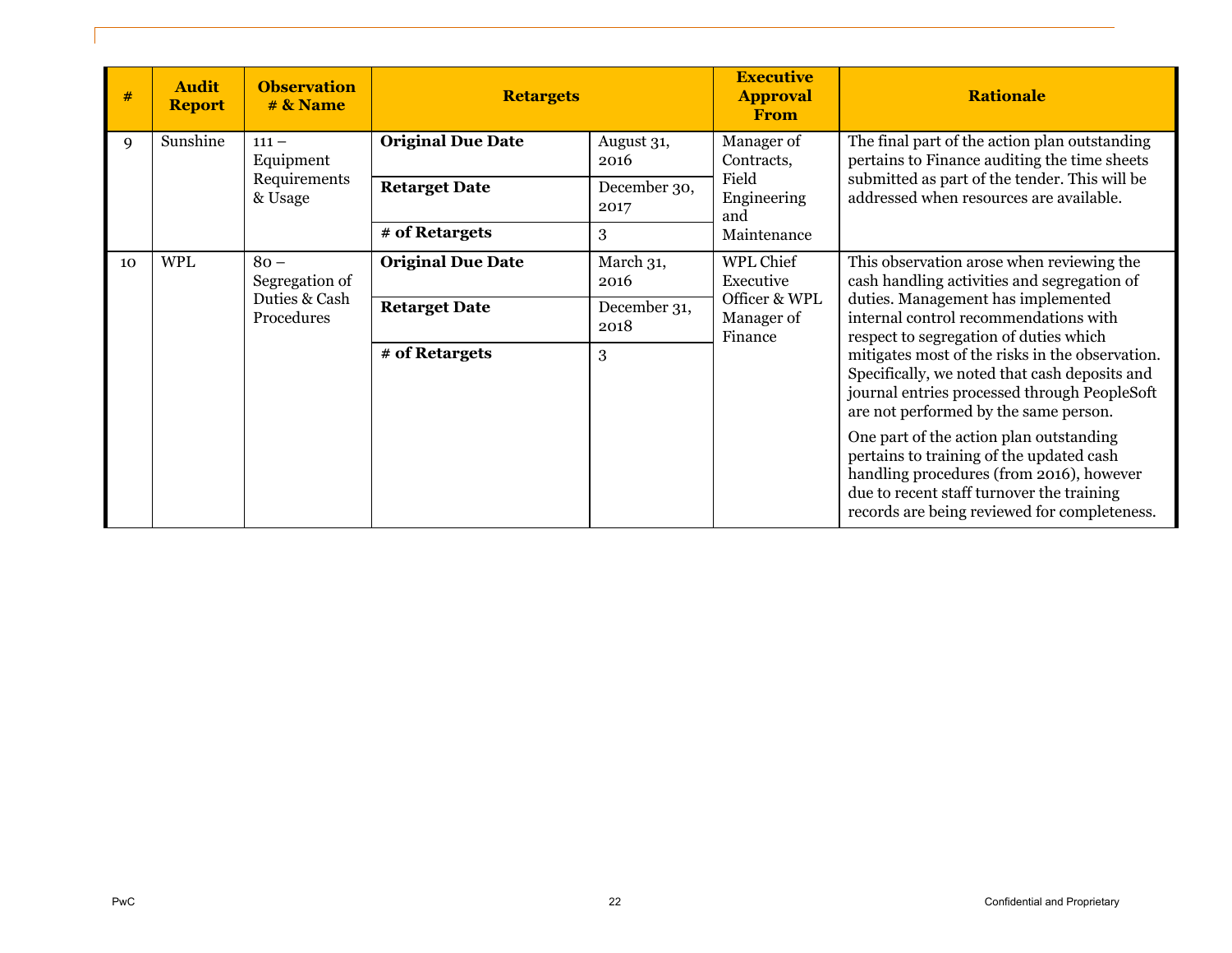# *5. Previously Retargeted Management Plans*

The following findings were re-targeted by management in past periods during the findings follow up process. Management had intended to carry out the action plan by the original due date, however were unable to do so for reasons included in the "Rationale" column below for each individual finding. Internal Audit has requested that management provide a retargeted due date in order for us to follow up with them when we next perform findings follow up.

| #              | <b>Audit Report</b>                                        | <b>Observation #</b><br>& Name     | <b>Retargets</b>               |                          | <b>Executive</b><br><b>Approval</b><br>From | <b>Rationale</b>                                                                                                                                                                                                                                                                                                                                                             |                                                                                                   |  |                                                                                                                                                        |
|----------------|------------------------------------------------------------|------------------------------------|--------------------------------|--------------------------|---------------------------------------------|------------------------------------------------------------------------------------------------------------------------------------------------------------------------------------------------------------------------------------------------------------------------------------------------------------------------------------------------------------------------------|---------------------------------------------------------------------------------------------------|--|--------------------------------------------------------------------------------------------------------------------------------------------------------|
| $\mathbf{1}$   | Reported in<br>report by                                   | 1 - 400 City<br><b>Hall Square</b> | Original<br><b>Due Date</b>    | December 31,<br>2014     | <b>Chief Financial</b><br>Officer, Senior   | This observation originally arose in December 2009.<br>As part of this implementation, the City submitted                                                                                                                                                                                                                                                                    |                                                                                                   |  |                                                                                                                                                        |
|                | Auditor<br>General to<br>Council dated<br>December<br>2009 |                                    | <b>Retarget</b><br><b>Date</b> | December 31,<br>2018     | Manager of<br><b>Asset Planning</b>         | an Asset Management Plan and has been creating<br>models involving the Life Cycle Costing of several<br>asset groups including roads, sidewalks and sewers.                                                                                                                                                                                                                  |                                                                                                   |  |                                                                                                                                                        |
|                |                                                            |                                    | $#$ of<br><b>Retargets</b>     | 3                        |                                             | Since the original action plan, set out in 2009, the<br>project has grown beyond its original intended scope<br>to now consider the socio-economic and<br>environmental impacts of these projects.<br>Furthermore, policies need to be drafted to reflect<br>the strategies of the program. This enhanced scope<br>is estimated to require two further years to<br>complete. |                                                                                                   |  |                                                                                                                                                        |
| $\overline{2}$ | <b>EFT Review</b><br>(from August)                         | 8 - EFT Review                     | Original<br><b>Due Date</b>    | March 31, 2017           | Deputy City<br>Treasurer                    | This observation originally arose when it was noted<br>that high dollar EFT payments required only manual                                                                                                                                                                                                                                                                    |                                                                                                   |  |                                                                                                                                                        |
|                | 12, 2013)                                                  |                                    |                                |                          |                                             | December 31,<br><b>Retarget</b><br><b>Date</b><br>2019                                                                                                                                                                                                                                                                                                                       |                                                                                                   |  | approvals. The action plan was to develop and<br>implement automated approval methods. It was<br>noted at the time that this would require significant |
|                |                                                            |                                    |                                | # of<br><b>Retargets</b> | $\mathbf{1}$                                |                                                                                                                                                                                                                                                                                                                                                                              | resources throughout the City to implement, which<br>were currently occupied with other projects. |  |                                                                                                                                                        |
|                |                                                            |                                    |                                |                          |                                             | At this time, other projects have been in process<br>longer than expected, and other priorities have<br>arisen, which has led to the further delay of this<br>implementation.                                                                                                                                                                                                |                                                                                                   |  |                                                                                                                                                        |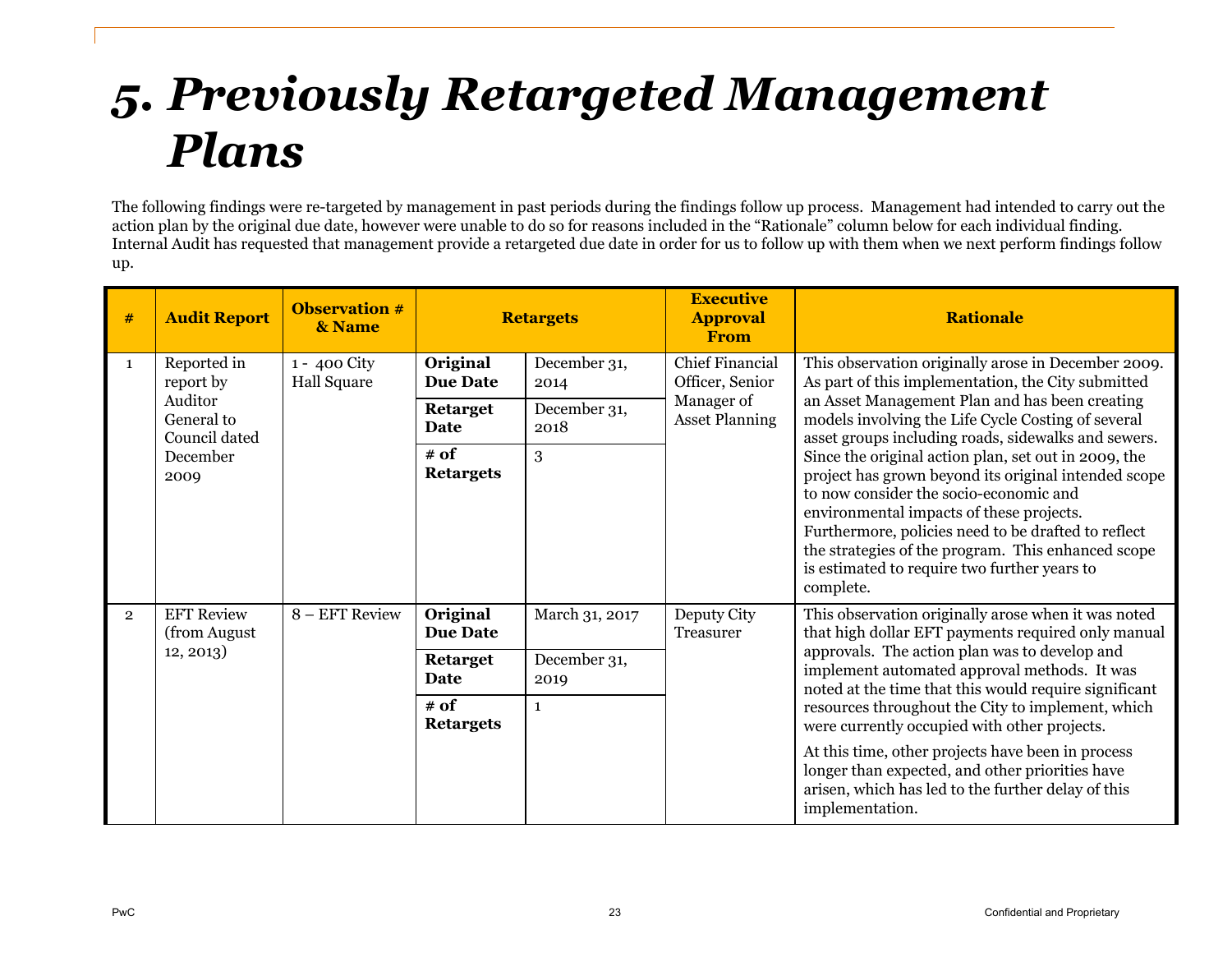| # | <b>Audit Report</b>      | <b>Observation #</b><br>& Name                 |                             | <b>Retargets</b> | <b>Executive</b><br><b>Approval</b><br><b>From</b> | <b>Rationale</b>                                                                                                                                                                                                                                                                                    |  |                                                                                      |
|---|--------------------------|------------------------------------------------|-----------------------------|------------------|----------------------------------------------------|-----------------------------------------------------------------------------------------------------------------------------------------------------------------------------------------------------------------------------------------------------------------------------------------------------|--|--------------------------------------------------------------------------------------|
| 3 | Enterprise<br>Governance | $17 -$ Council<br>Self-Assessment<br>Mechanism | Original<br><b>Due Date</b> | March 31, 2017   | City Council                                       | This observation arose since City Council did not<br>have a forum for periodically self-assessing its<br>performance to maintain and enhance the                                                                                                                                                    |  |                                                                                      |
|   |                          |                                                |                             | Date             | <b>Retarget</b>                                    | December 31,<br>2017                                                                                                                                                                                                                                                                                |  | mechanisms that enable them to govern.<br>Per recent update from management, Council |
|   |                          |                                                | # of<br><b>Retargets</b>    | $\mathbf{1}$     |                                                    | Services will be authoring a report for direction by<br>City Council in February 2018, which will include a<br>summary of what was adopted by Council based on<br>recommendations. Administration will suggest that<br>Council review the self assessment and defer it the<br>next term of Council. |  |                                                                                      |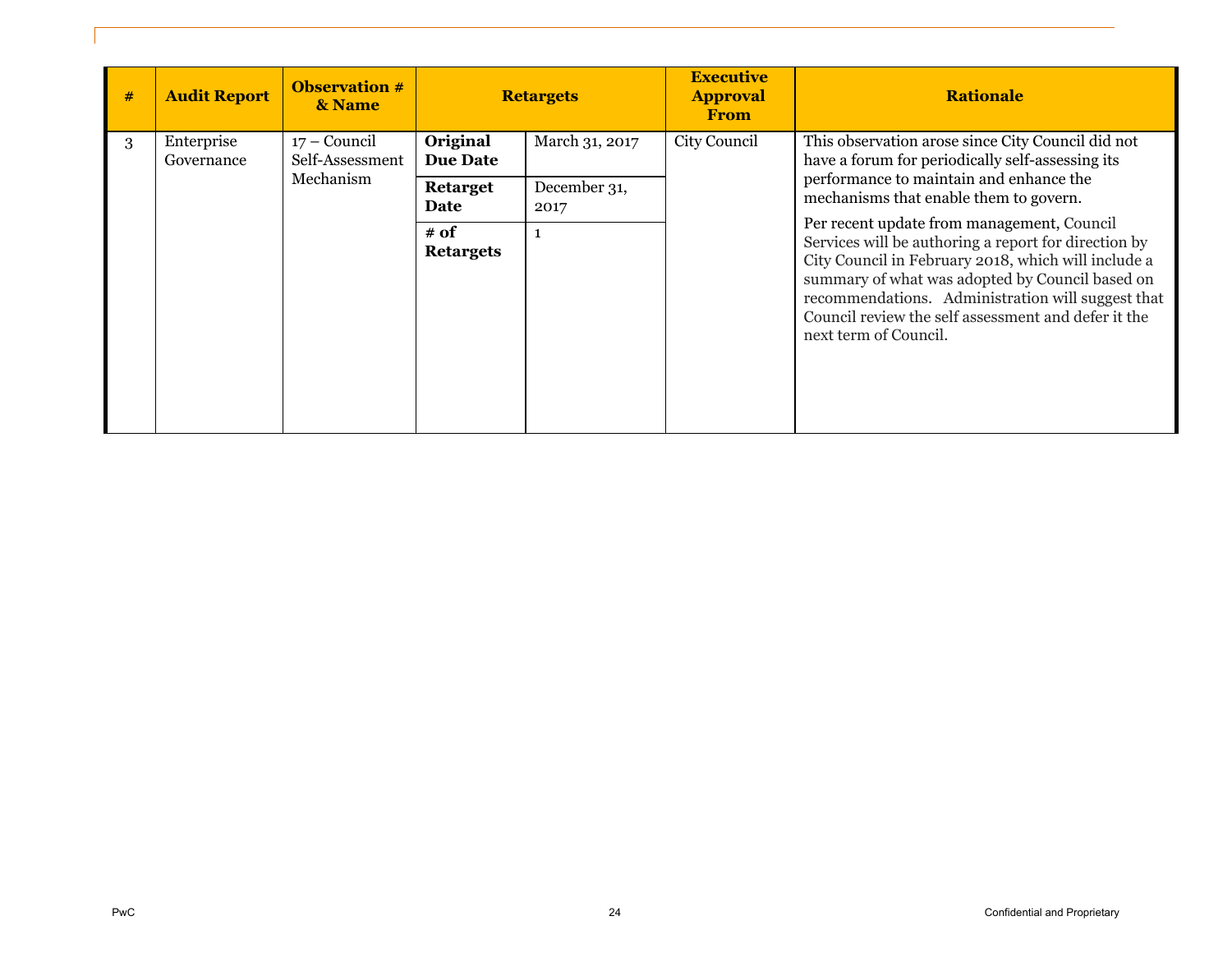# *6. Findings Closed in the Period*

| #            | <b>Audit</b><br><b>Report</b>     | <b>Observation</b><br># & Name                               | <b>Action Plan</b>                                                                                                                                                                                                                                                                                                                                                                                                                                                                                                                                                                                                                      | <b>Closure Summary</b>                                                                                                                                                                                                                                                                                                                                                                                                                                                                             |
|--------------|-----------------------------------|--------------------------------------------------------------|-----------------------------------------------------------------------------------------------------------------------------------------------------------------------------------------------------------------------------------------------------------------------------------------------------------------------------------------------------------------------------------------------------------------------------------------------------------------------------------------------------------------------------------------------------------------------------------------------------------------------------------------|----------------------------------------------------------------------------------------------------------------------------------------------------------------------------------------------------------------------------------------------------------------------------------------------------------------------------------------------------------------------------------------------------------------------------------------------------------------------------------------------------|
| $\mathbf{1}$ | Manage<br>information<br>security | 42 - Password<br>parameter for<br>Amanda and<br><b>CLASS</b> | Management agrees with the finding. These are<br>both purchased packages. For the Amanda<br>system we have attempted to resolve this issue<br>and have found that there is a system issue that<br>prevents us from increasing the complexity. The<br>company is actively working to resolve this and<br>we will implement as soon as that bug in the<br>system is addressed.<br>For the Class system recent changes have<br>introduced functionality that allows us to force<br>the application to use the complexity we use at<br>the network level. This functionality is currently<br>being tested and expected to be in place soon. | We obtained screenshots to check whether the password<br>setting recommendation in CLASS and Amanda has been<br>implemented. For CLASS, we noted that CLASS<br>passwords now have the same password complexity<br>requirements as the general network. The CLASS<br>administrator has also implemented an annual review<br>process to ensure that all active accounts are approved. We<br>also noted that the Amanda password setting consisted of<br>minimum password length and password expiry. |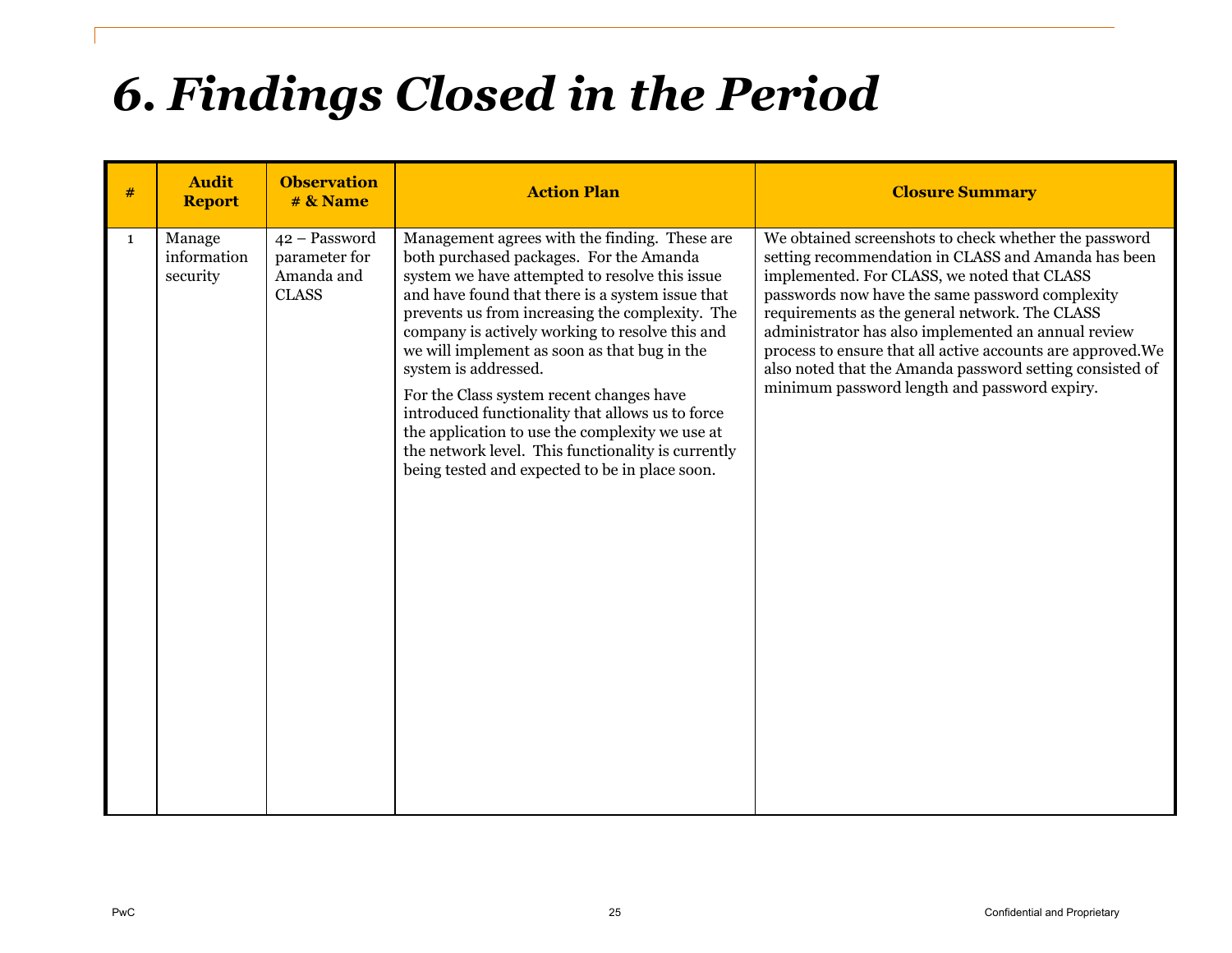| #            | <b>Audit</b><br><b>Report</b> | <b>Observation</b><br># <b>&amp;</b> Name            | <b>Action Plan</b>                                                                                                                                                                                                                                                                                                                                                                                                                                                                                                                                                                                                                                                                                                                                                                                                                                                                                                                                                                                                                                              | <b>Closure Summary</b>                                                                                                                                                                                                                                                                                                                                                                                                                                                                     |
|--------------|-------------------------------|------------------------------------------------------|-----------------------------------------------------------------------------------------------------------------------------------------------------------------------------------------------------------------------------------------------------------------------------------------------------------------------------------------------------------------------------------------------------------------------------------------------------------------------------------------------------------------------------------------------------------------------------------------------------------------------------------------------------------------------------------------------------------------------------------------------------------------------------------------------------------------------------------------------------------------------------------------------------------------------------------------------------------------------------------------------------------------------------------------------------------------|--------------------------------------------------------------------------------------------------------------------------------------------------------------------------------------------------------------------------------------------------------------------------------------------------------------------------------------------------------------------------------------------------------------------------------------------------------------------------------------------|
| $\mathbf{2}$ | WECHC                         | $59 - Cash$ and<br>Bank<br>Reconciliation<br>Process | Management acknowledges that monthly bank<br>reconciliations are not consistently performed<br>and reviewed on a timely basis, with the daily<br>cash reconciliation being the compensating<br>control for significant risks. Lags in the monthly<br>process exist due to significant resource<br>constraints in the Finance Department. An<br>initiative is under way to utilize our current<br>software package and vendor support to<br>implement a more automated bank reconciliation<br>process and therefore gain efficiencies to address<br>this recommendation.                                                                                                                                                                                                                                                                                                                                                                                                                                                                                         | We reviewed the cash handling procedures and performed<br>a walkthrough to confirm whether it is consistent with the<br>current practices.<br>We also reviewed the bank reconciliations statements and<br>found that statements are prepared on monthly basis and<br>independently reviewed by the CFO.                                                                                                                                                                                    |
| 3            | WECHC                         | $62 - Policy$<br>Review<br>Framework                 | Management has been working on a<br>comprehensive policy update for both governance<br>and operational policies since the Operational<br>Review was conducted in 2014. CHC has a<br>number of legacy policies in place from the<br>Ontario Housing Corporation that require<br>updating, and Management has provided its BoD<br>with an inventory of these policies. Through its<br>industry relationships, Management has been in<br>consultation with other local housing providers<br>undertaking similar policy work to determine if<br>resources can be leveraged.<br>Due to the significant number of policies<br>requiring review and the unique nature of CHC's<br>operations, Management is in the process of<br>retaining an external consultant to move forward<br>on this project. It is anticipated that a broad<br>governance framework will be developed, with a<br>set of policies relating to<br>governance/accountability/strategic matters (for<br>BoD approval) and another set of policies for<br>operational purposes (for CEO approval). | We reviewed the evidence of an approved policy<br>"Transactional Accounting Policy" as a screenshot from<br>SharePoint depicting the status "Approved" (meaning it<br>has been signed off by the CEO).<br>Further, we also received the copy of the policy with the<br>status "Approved"<br>In addition, management has hired a consultant to assist<br>with managing the policy update against the schedule of<br>policies and has also been working on redesigning of some<br>processes. |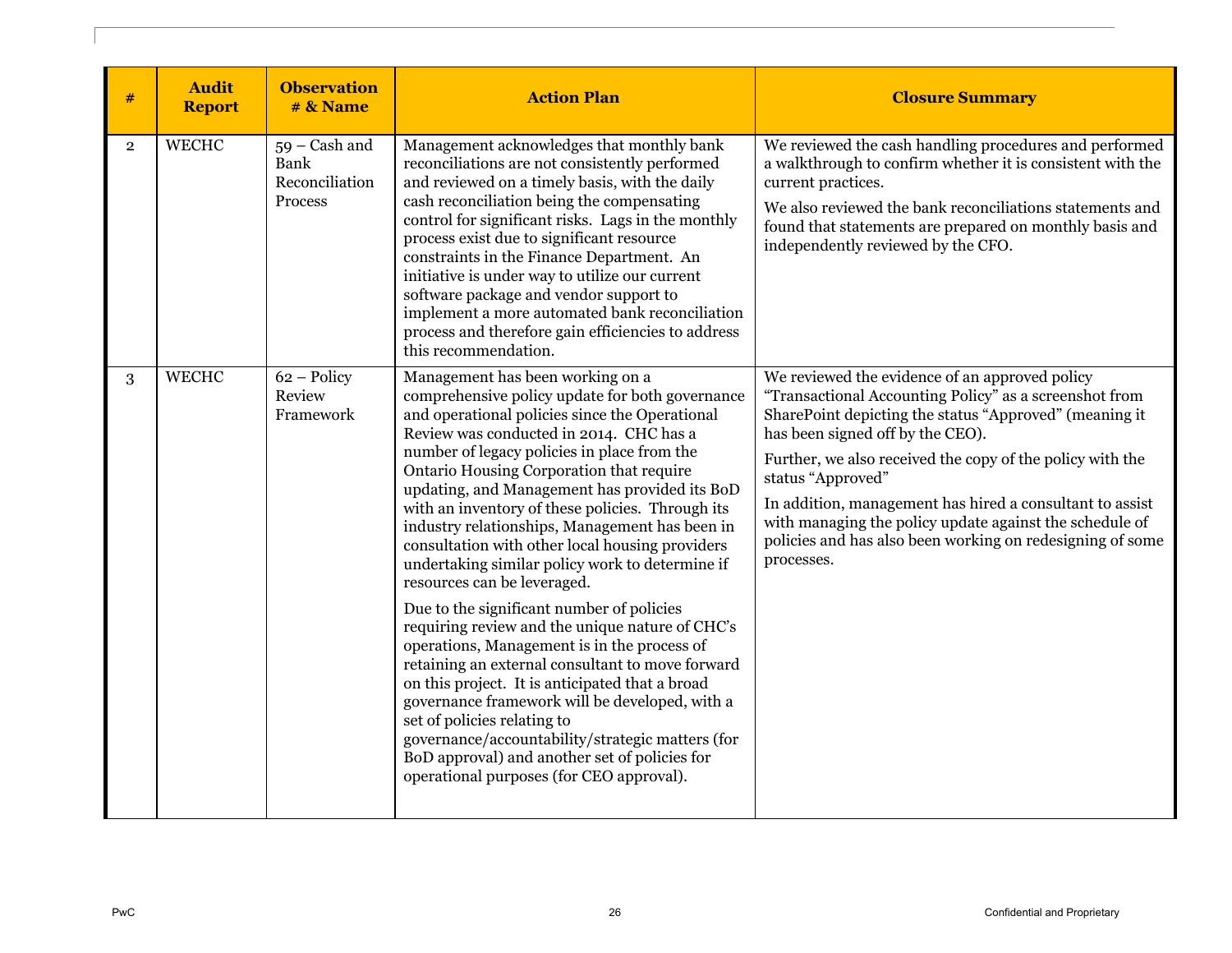| $\#$ | <b>Audit</b><br><b>Report</b> | <b>Observation</b><br># <b>&amp;</b> Name          | <b>Action Plan</b>                                                                                                                                                                                                                                                                                                                                                    | <b>Closure Summary</b>                                                                                                                                                                                                                                                                                                                                                                                                                                                                                                                                                                                                                                                                                                                                 |
|------|-------------------------------|----------------------------------------------------|-----------------------------------------------------------------------------------------------------------------------------------------------------------------------------------------------------------------------------------------------------------------------------------------------------------------------------------------------------------------------|--------------------------------------------------------------------------------------------------------------------------------------------------------------------------------------------------------------------------------------------------------------------------------------------------------------------------------------------------------------------------------------------------------------------------------------------------------------------------------------------------------------------------------------------------------------------------------------------------------------------------------------------------------------------------------------------------------------------------------------------------------|
| 4    | <b>WPL</b>                    | $77 - Shared$<br><b>Services</b><br>Agreement      | Management agrees particularly as it pertains to<br>financial services support. As a consequence of<br>the Service Agreement signed with the City, the<br>Windsor Public Library has been receiving full<br>department-equivalent level support from the<br>City in the areas of Human Resources,<br>Information Technology, Legal, Communications<br>and Facilities. | We reviewed the WPL amended shared service agreement<br>between WPL and City of Windsor whish was signed on<br>March 21, 2017. The amended agreement includes criteria<br>on core functions such as Finance, HR and IT.                                                                                                                                                                                                                                                                                                                                                                                                                                                                                                                                |
| 5    | Sunshine                      | $112 -$<br>Documentation<br>of Service<br>Requests | The results of the HERT and Vendor<br>Performance system will be evaluated once a year<br>of implementation has been in place. A formal<br>documentation process is being developed with<br>the HERT                                                                                                                                                                  | We were informed that the use of HERT was limited as<br>the Winter of 2017 was mild. As per management,<br>analysis were carried out during the purchasing processes<br>and the vendor performance was evaluated. However,<br>record of this evaluation is not retained and is only<br>performed where positive and negative feedback is<br>captured. As such, our closure of this finding is dependent<br>on management discussion as no evidence is available.<br>Vendors for Winter HERT are used just once a year and<br>the nature of request is urgent. Typically, a call is placed<br>to a vendor in Winter, if the vendor is able to respond, the<br>job is allocated to the vendor, if not, then the next vendor<br>on the list is contacted. |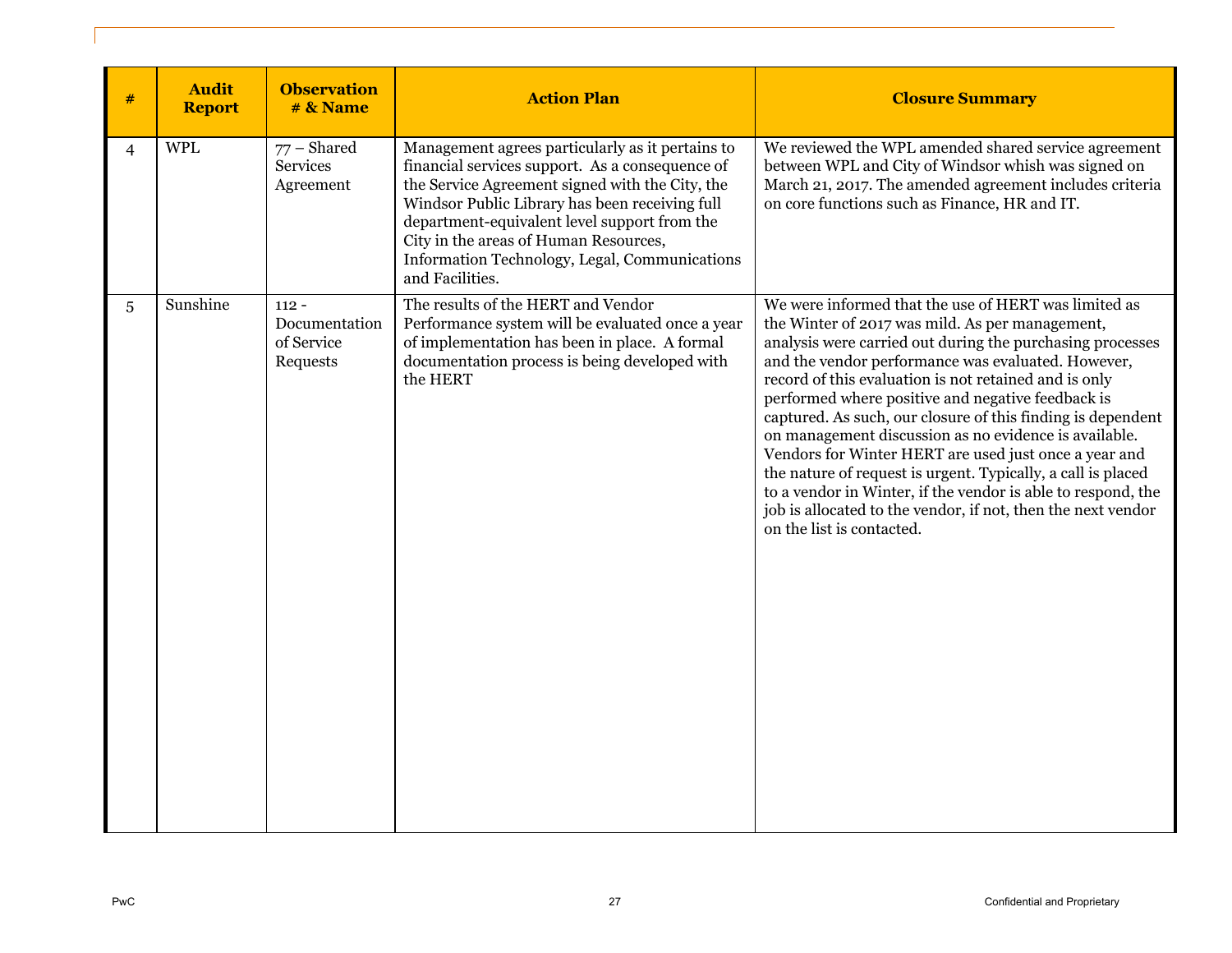| #              | <b>Audit</b><br><b>Report</b>             | <b>Observation</b><br>$# \&$ Name                                 | <b>Action Plan</b>                                                                                                                                                                                                                                                                                                                                                                                                                                                                                                                                                                                                                                                                                                                                                                                                                                                                           | <b>Closure Summary</b>                                                                                                                                                                                                                                                                                                                                                                                                                                                         |
|----------------|-------------------------------------------|-------------------------------------------------------------------|----------------------------------------------------------------------------------------------------------------------------------------------------------------------------------------------------------------------------------------------------------------------------------------------------------------------------------------------------------------------------------------------------------------------------------------------------------------------------------------------------------------------------------------------------------------------------------------------------------------------------------------------------------------------------------------------------------------------------------------------------------------------------------------------------------------------------------------------------------------------------------------------|--------------------------------------------------------------------------------------------------------------------------------------------------------------------------------------------------------------------------------------------------------------------------------------------------------------------------------------------------------------------------------------------------------------------------------------------------------------------------------|
| 6              | <b>Fraud Risk</b><br>Management           | 128 - Fraud<br>Reporting<br>Culture &<br>Awareness                | Management has provided focused Fraud<br>Awareness training to various managers and<br>supervisors throughout the City for some time.<br>Additionally as part of the Accounting and<br>Budgeting Course, the Deputy Treasurer,<br>Financial Planning has also delivered further<br>Fraud Awareness training to participants.<br>Management agrees that ongoing and recurring<br>fraud awareness training can reinforce the<br>importance of anti-fraud, waste, and abuse<br>measures to the organization and as such will<br>continue to plan for regular fraud awareness<br>updates via various manager, supervisory and<br>staff training programs. Management will<br>consider for inclusion with its next update of the<br>Concerned Employee Policy sufficient language<br>to promote the Hotline and highlight the<br>anonymity and protections resulting from a good<br>faith report. | We reviewed evidence and noted that City Administration<br>continued to provide Fraud Awareness messaging to<br>Managers and Supervisors by providing training and<br>conducting Manager/Supervisor meetings. The meetings<br>were held on October 26, 2016 and April 26, 2017.<br>Furthermore, a section related to Fraud Awareness<br>continues to be included in the learning materials of the<br>Accounting and Budgeting Course of the Management<br>Windsor Certificate. |
| $\overline{7}$ | Enwin<br>Utilities Ltd.                   | $134 -$<br>Operations &<br>Maintenance<br>Performance<br>Measures | Management agrees with the finding. The<br>current report used by the Hydro Supervisors, is<br>generated to evaluate volume of work orders<br>closed at a high level. The report achieves this<br>intended outcome. Management will review<br>cost/benefit analysis of including additional<br>detailed information to determine next steps.                                                                                                                                                                                                                                                                                                                                                                                                                                                                                                                                                 | We considered the examples of KPIs that are managed<br>and/or reported by the organization and they appear<br>reasonable.<br>Further, there is a standard process to address issues that<br>may arise. This is handled through Corrective Preventive<br>Action Requests (CPARs) where issues and<br>corrective/preventive procedures are documented and<br>addressed.                                                                                                          |
| 8              | Windsor<br><b>Utilities</b><br>Commission | 143 - Asset<br>Failure<br>Recordings                              | Management has reviewed the ability to record<br>failure codes currently tracked in the break<br>reports in SAP. Cost/benefit analysis will be<br>completed and analyzed to determine next steps.                                                                                                                                                                                                                                                                                                                                                                                                                                                                                                                                                                                                                                                                                            | We reviewed the log of asset failure codes that has been<br>implemented by the management. In case of damage, the<br>damage codes are noted and thus, cause of issue/ damage<br>is tracked.                                                                                                                                                                                                                                                                                    |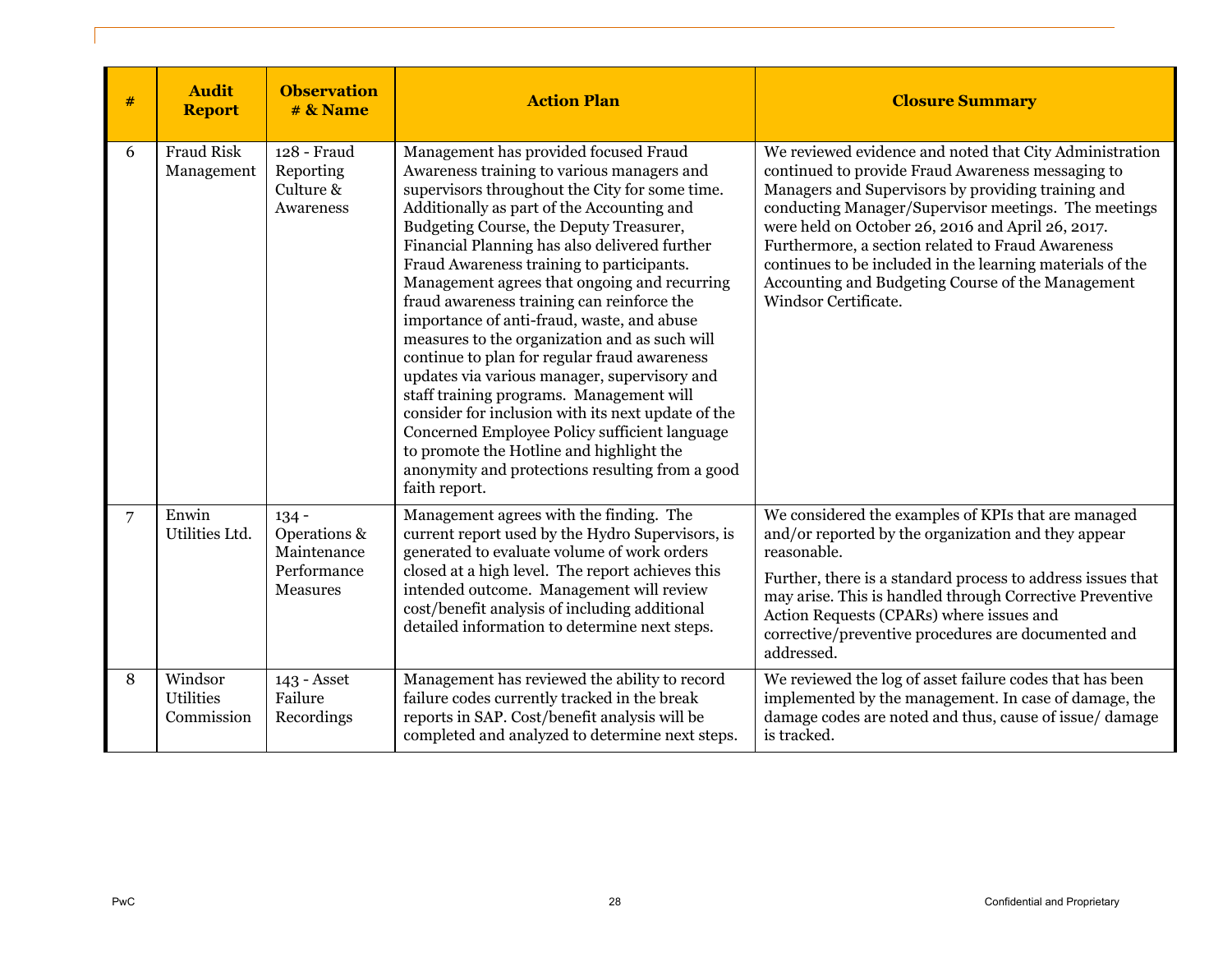# *Appendix 1. Limitations and responsibilities*

### *Limitations inherent to the internal auditor's work*

We have undertaken the quarterly management action plan validation internal audit , subject to the limitations outlined below.

#### *Internal control*

Internal control systems, no matter how well designed and operated, are affected by inherent limitations. These include the possibility of poor judgment in decision-making, human error, control processes being deliberately circumvented by employees and others, management overriding controls and the occurrence of unforeseeable circumstances.

#### *Future periods*

Our assessment of controls is for the period specified only. Historic evaluation of effectiveness is not relevant to future periods due to the risk that:

- the design of controls may become inadequate because of changes in operating environment, law, regulation or other; or
- the degree of compliance with policies and procedures may deteriorate.

## *Responsibilities of management and internal auditors*

It is management's responsibility to develop and maintain sound systems of risk management, internal control and governance and for the prevention and detection of irregularities and fraud. Internal audit work should not be seen as a substitute for management's responsibilities for the design and operation of these systems.

We endeavour to plan our work so that we have a reasonable expectation of detecting significant control weaknesses and, if detected, we shall carry out additional work directed towards identification of consequent fraud or other irregularities. However, internal audit procedures alone, even when carried out with due professional care, do not guarantee that fraud will be detected.

Accordingly, our examinations as internal auditors should not be relied upon solely to disclose fraud, defalcations or other irregularities which may exist.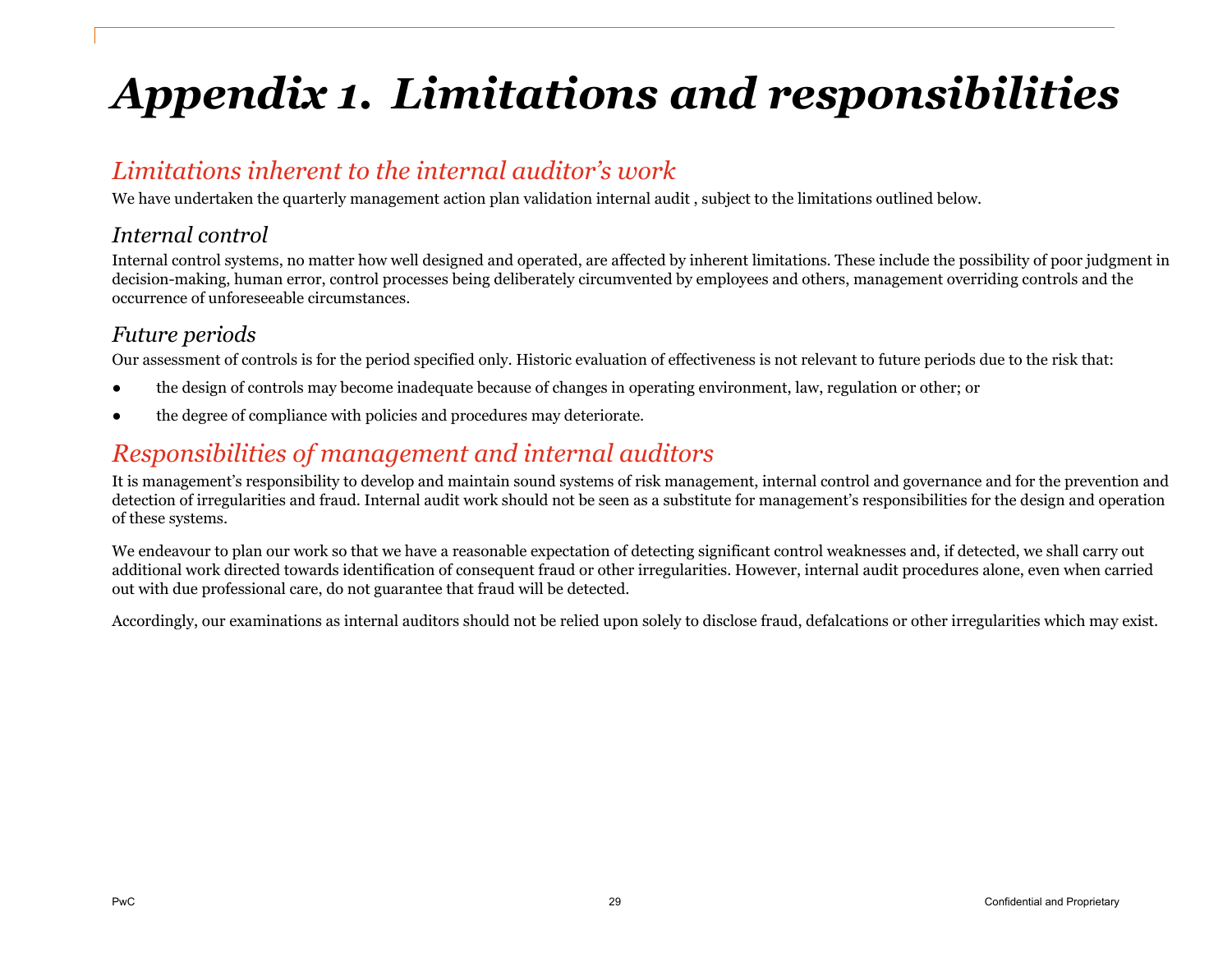# <span id="page-30-0"></span>*Appendix D - Detailed Windsor Essex Economic Development Corporation Internal Audit Report*



© 2018 PricewaterhouseCoopers LLP. All rights reserved. In this document, "PwC" refers to PricewaterhouseCoopers LLP (an Ontario limited liability partnership), which is a member firm of PricewaterhouseCoopers International Limited, each member firm of which is a separate legal entity.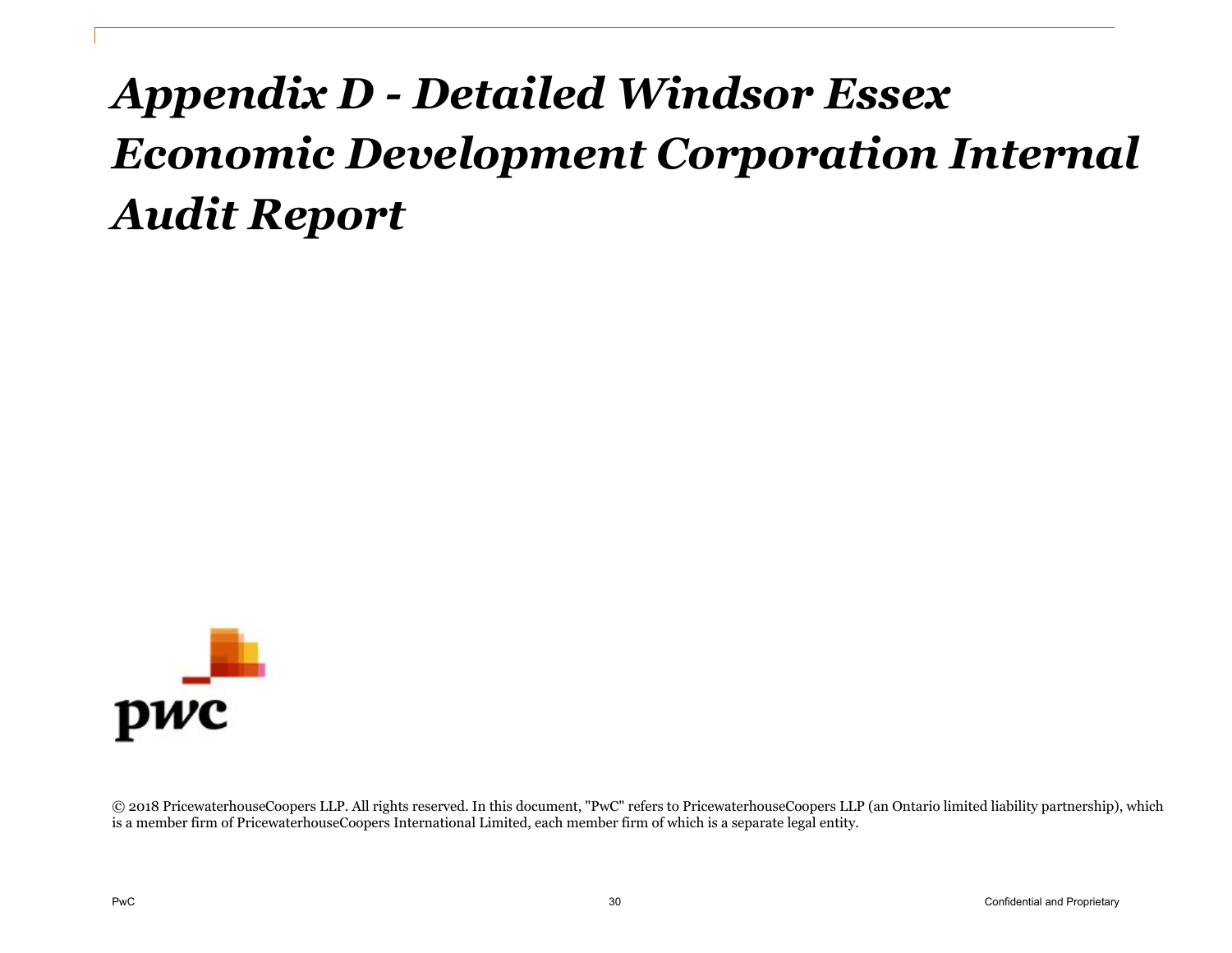## *The Corporation of the City of Windsor*

Windsor Essex Economic Development Corporation

*FINAL Internal Audit Report* 

*December 22, 2017*

#### **Distribution List**

**For action**

Stephen MacKenzie, CEO, Windsor Essex Economic Development Corporation Rakesh Naidu, COO, Windsor Essex Economic Development Corporation

**For information** Onorio Colucci, Chief Administrative Officer Joe Mancina, CFO & City Treasurer Marco Aquino, Executive Initiatives Coordinator

#### **Limitations & Responsibilities**

This document has been prepared only for The Corporation of the City of Windsor and solely for the purpose and on the terms agreed with you. This document may contain our confidential commercial, financial or other proprietary information, the disclosure of which may prejudice us. We accept no liability (including for negligence) to anyone else in connection with this document, and it may not be provided to anyone else, without prior written consent from PricewaterhouseCoopers LLP.

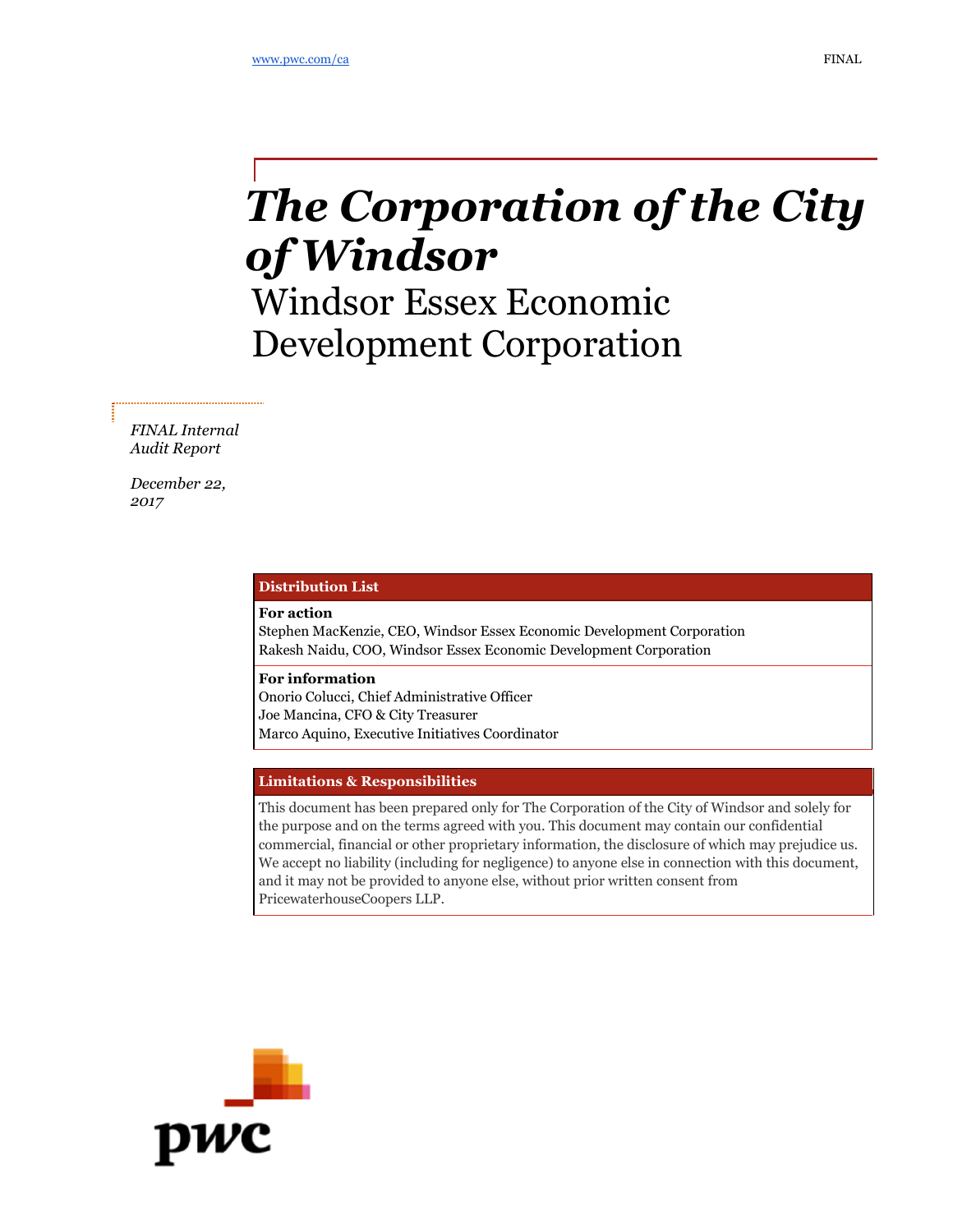## *Contents*

| <b>Summary of Internal Audit Results</b>                       | 33 |
|----------------------------------------------------------------|----|
| <b>Background Information</b>                                  | 33 |
| <b>Internal Audit Objectives</b>                               | 34 |
| <b>Report Classification</b>                                   | 35 |
| <b>Summary of Positive Themes</b>                              | 38 |
| <b>Summary of Findings</b>                                     | 39 |
| <b>Management Comments</b>                                     | 40 |
| <b>Detailed Observations</b>                                   | 41 |
| Considerations for Improvement                                 | 47 |
| Appendix A: Basis of Findings Rating and Report Classification | 49 |
| Appendix B: Control Descriptions                               | 52 |
| Appendix C: Limitations and responsibilities                   | 55 |

© 2018 PricewaterhouseCoopers LLP, an Ontario limited liability partnership. All rights reserved. PwC refers to the Canadian member firm, and may sometimes refer to the PwC network. Each member firm is a separate legal entity. Please see www.pwc.com/structure for further details.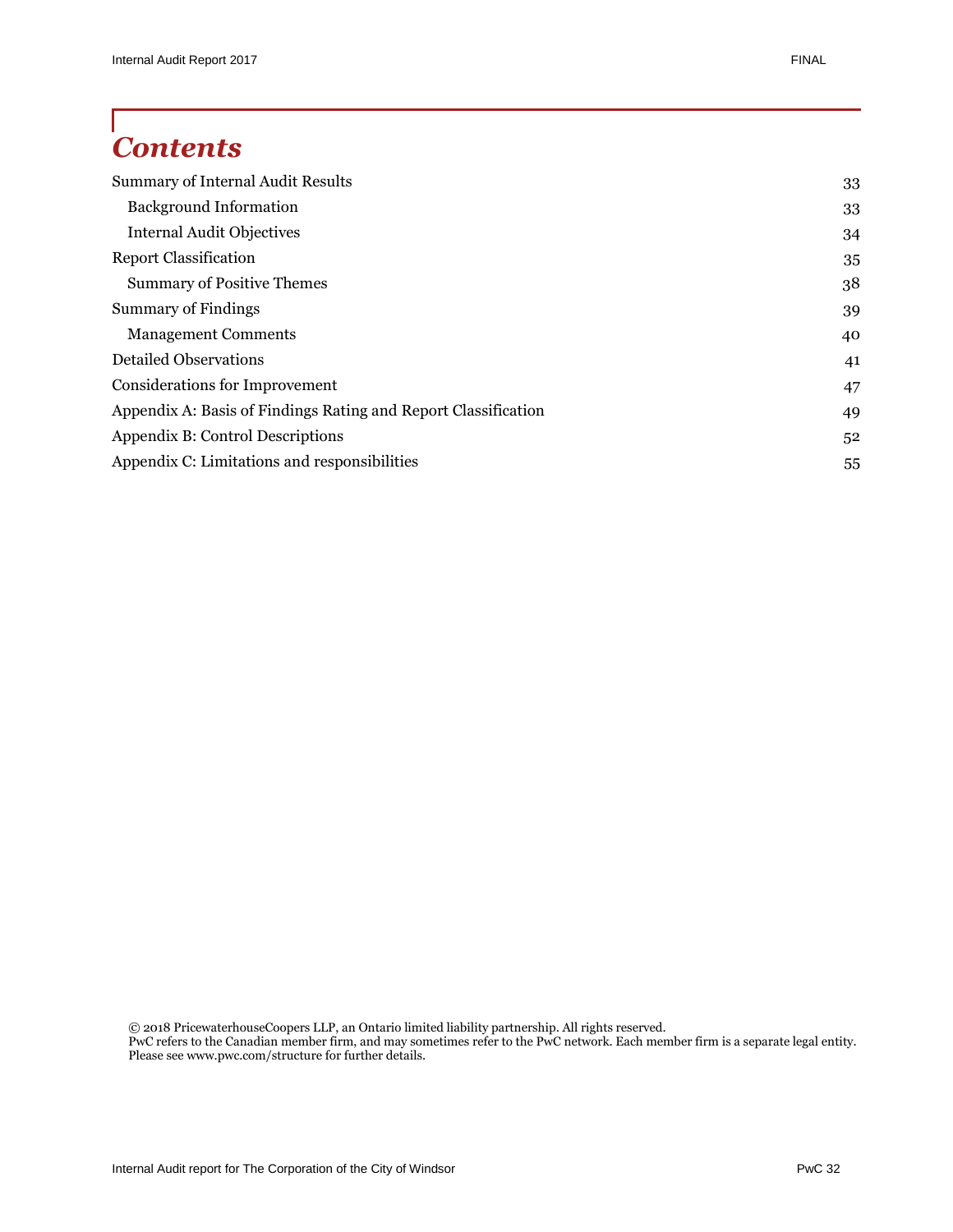## *Summary of Internal Audit Results*

### *Background Information*

The Windsor Essex Economic Development Corporation ("WEEDC") is a not-for-profit organization supported by the City of Windsor and County of Essex. WEEDC is responsible for advancing economic development to grow and sustain prosperity in the region. The main focus of the organization is to develop and execute strategies to retain, expand, attract and help start up new businesses in the Windsor-Essex region. WEEDC has a Board of Directors governing its operations that is chaired by the Warden - County of Essex with representatives from the City of Windsor and other distinguished community leaders as part of the board. WEEDC has established Governance & Human Resource Committee, Executive Committee and the Finance Committee.

The CEO of WEEDC was appointed in 2016. During the search for CEO, the COO acted as an interim CEO.

WEEDC has 20 employees and leverages external parties to effect some elements of operations. There are different active programs undertaken by WEEDC and each program has a director appointed. Both (1) Finance services including preparation of financial statements and (2) HR services (including payroll processing, ensuring statutory and regulatory compliance, HR planning, orientation, etc.) are delivered through external service providers. Some of WEEDC's key programs are:

- Business Attraction;
- Business Retention & Expansion;
- Small Business & Entrepreneurship Development;
- Marketing & Communications; and
- Institute for Border Logistics and Security (IBLS)

WEEDC has drafted a Memorandum of Understanding (MoU) with the City of Windsor that identifies the key deliverables/ services from WEEDC to the City of Windsor. The nature of services provided by WEEDC to the City are as follows:

- act as the primary regional economic development body;
- focus on local business expansion and retention as well as assist the Mayor in business attraction responsibilities and initiatives;
- assist local businesses with expansions and relocation;
- undertake initiatives to attract new business investment;
- provide site location assistance and analysis for potential new businesses;
- market and promote the City to existing and potential new business ventures;
- collaborate with the City on funding opportunities for economic development purposes;
- inform and apply best efforts to involve the offices of the Mayor and CAO in advance of public announcements;
- submit the Board approved WEEDC Strategic Plan, once it has been developed;
- continue working relationships with partner community organizations; and
- prepare and submit report to the Corporation's Council, through its CAO, on the progress associated with the objectives identified in WEEDC's Strategic Plan.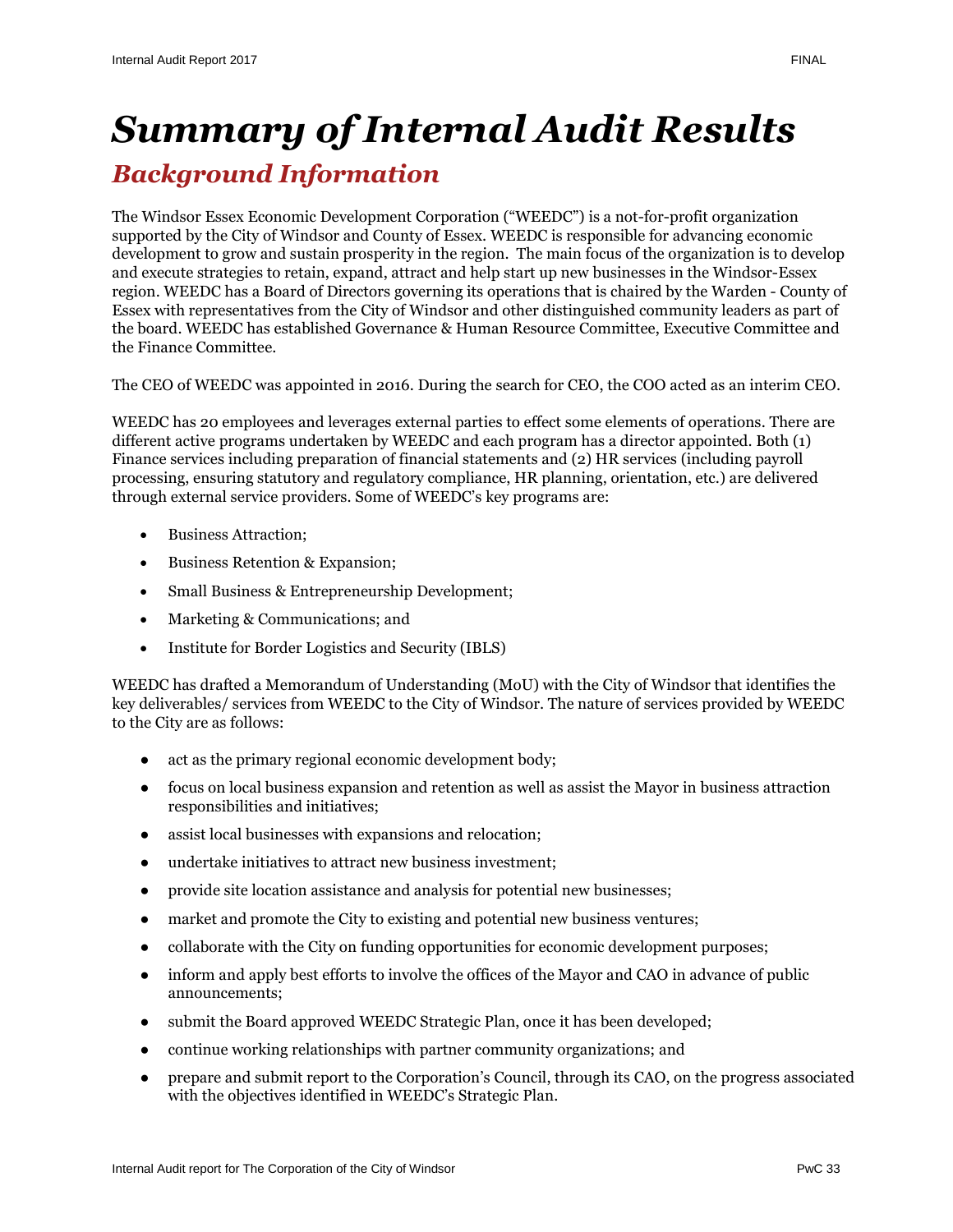WEEDC has a five year long term regional economic roadmap (prepared in 2010). Management prepares an annual strategic work plan which defines annuals target. The annual strategic work plan is approved by the Board. Management has indicated that a revised long term strategic plan is in progress and will be submitted for the Board review and approval before December 31, 2017.

WEEDC uses SAGE Accounting Software (Accounting system) and the financials are prepared by the external service provider for each month end. The Balance Sheet and Statement of Revenue & Expenditure are presented to the Finance Committee for review and approval on monthly basis. The Board had met on a monthly basis to review and discuss monthly performance measures and metrics (the Board now meets every 2 months). Board minutes are recorded and published on the Corporation's website subsequent to the CEO's review. A quarterly progress report is prepared by various personnel and approved by the CEO. The quarterly report is published on the corporation's website and emailed to approximately 8,000 stakeholders.

### *Scope*

During the course of performing the "Targeted Review", emphasis has been placed on key business processes, controls and systems or major projects and contracts. As part of the internal audit plan development, WEEDC has processes and controls associated with mitigating and managing the following corporate risks: Corporate Governance Risk, Fraud Risk, Strategy Execution Risk, Accounting Risk, Operational Risk, Reputational and Publicity Risk.

The scope of this internal audit includes an assessment of the controls in effect for the period October 1, 2016 through September 30, 2017.

## *Internal Audit Objectives*

In conducting this Internal Audit, we considered the process and control mechanisms management has in effect to achieve the following control objectives:

- Clear accountabilities, expectations and reporting relationships and protocols are established for the City/WEEDC relationship. Both parties are aware of those agreed to expectations and/or shared services;
- Two way communications between the City and WEEDC occurs and defined/required information is exchanged in a timely manner;
- Management has mechanisms in effect to ensure that:
	- o agreed to reporting relationships, accountabilities and expectations are adhered to;
	- o appropriately scaled governance is in effect;
	- o strategic priorities/direction is provided by governing body; and
	- o that information is protected from disclosure outside of this relationship.
- WEEDC has key policies related to confidentiality, conflict of interest, employees' responsibilities, privacy, media relations, internal fraud, hiring, cash handling, reporting, etc. and mechanisms in place to assess awareness and compliance;
- Management has a mechanism for assessing the integrity of information used in decision making (including but not limited to financial reporting, key performance indicators, business development/stakeholder relations);
- WEEDC has a policy and position on fraud risk management and mechanisms for enabling compliance. WEEDC investigates all possible employee fraud (waste or misuse) where there is a concern or suspicion of wrongdoing within the entity;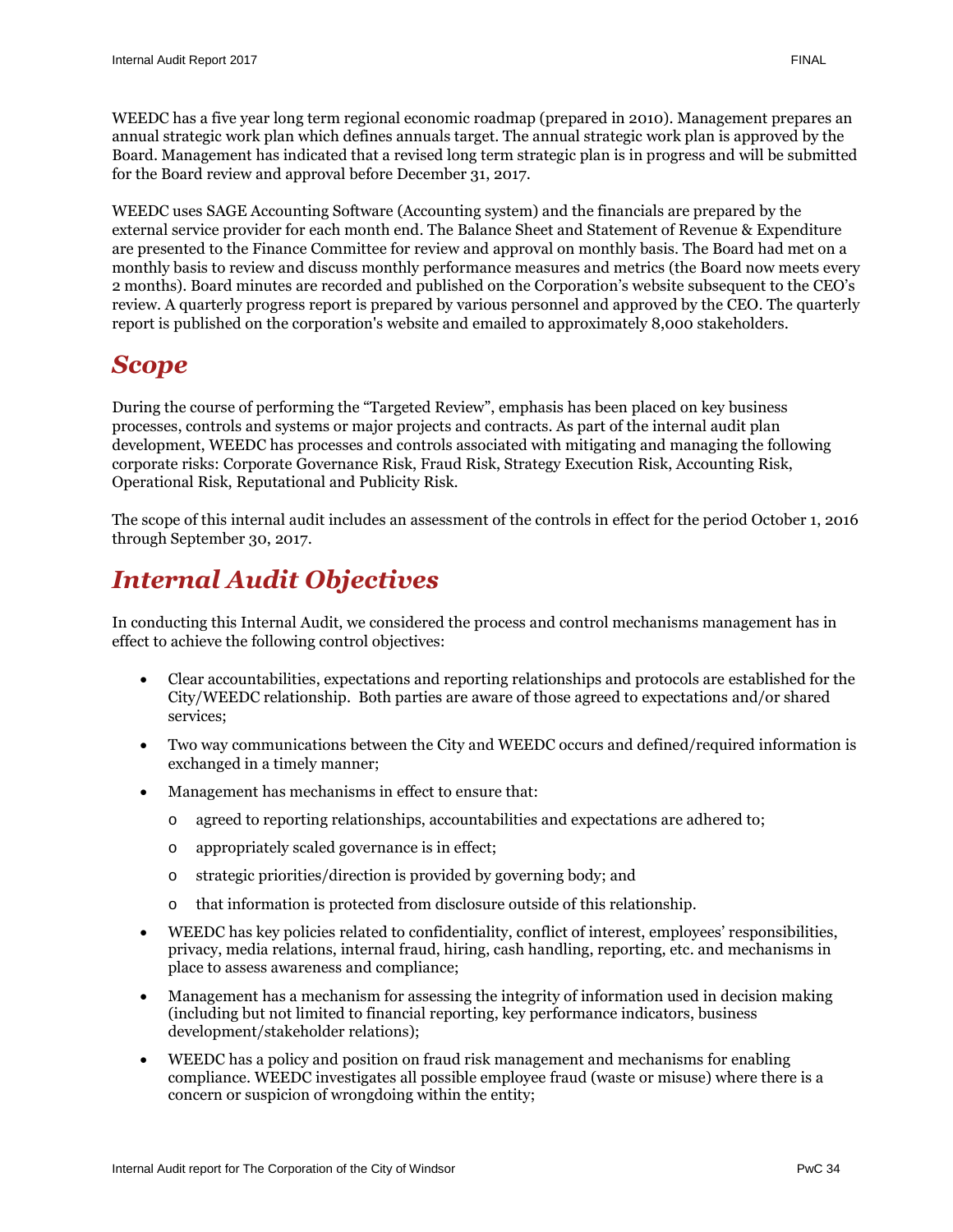- Management ensures that there are appropriate controls over banking, deposits and payments to mitigate losses and optimize cash flow;
- There are adequate segregation of duties, review and approval, and reconciliations controls over key financial processes (including but not limited to, cash, purchasing, journal entries, restricted funds etc.); and
- A mechanism for maintaining awareness as to media mechanisms and potential items of disclosure. A mechanism for identifying and informing stakeholders of critical media content impacting brand/reputation exists and is used.

Refer to Appendix B for control descriptions associated with the control objectives that are in place at WEEDC.

## *Scope Exclusions*

The following areas were not included within the scope of this internal audit:

- The design, implementation and operation of the Information and Technology (IT) environment and IT general controls;
- Internal services (IT Helpdesk);
- Service delivery rendered through the use of third party providers/suppliers (except for services related to financial controls).

## *Linkage to the internal audit plan*

The WEEDC Audit is part of the Council approved 2017/18 Internal Audit Plan. Internal Audit has been tasked to perform a "Targeted Review" of Specified Objectives which focus on predetermined key City business objectives where the ABCs have a direct impact. In many instances, the issues and risks of both the City and the ABCs are similar in their inherent nature.

## *Report Classification*

In the course of the internal audit, specific controls were identified that address the control objectives listed above. In general, controls are properly designed and are operating effectively for the purpose envisaged.

The Board of Directors (BoD) met regularly to review operational and financial progress and the current CEO has been working with the City's leadership team to articulate management's needs and requirements for successful implementation of the strategic plan and MoU.

Governance Committees like Finance, HR & Governance and Executive Committee have formal mandates established. The Chair of the Finance Committee is a Chartered Accountant and possess over 35 years of accounting and finance experience and has been the Chair of WEEDC Finance Committee since 2015. Month end financial statements are prepared by the contracted accountant and reviewed and approved by the Finance Committee. Controls have been established over the payment/ disbursement mechanisms including but not limited to: budget versus actual financial variance analysis, preparation and review of bank reconciliation statements and dual signature on cheques.

Formal Communication and Media Relation protocol and Social Media policies and procedures are in place. These assist in developing an appropriate response to media based circumstances.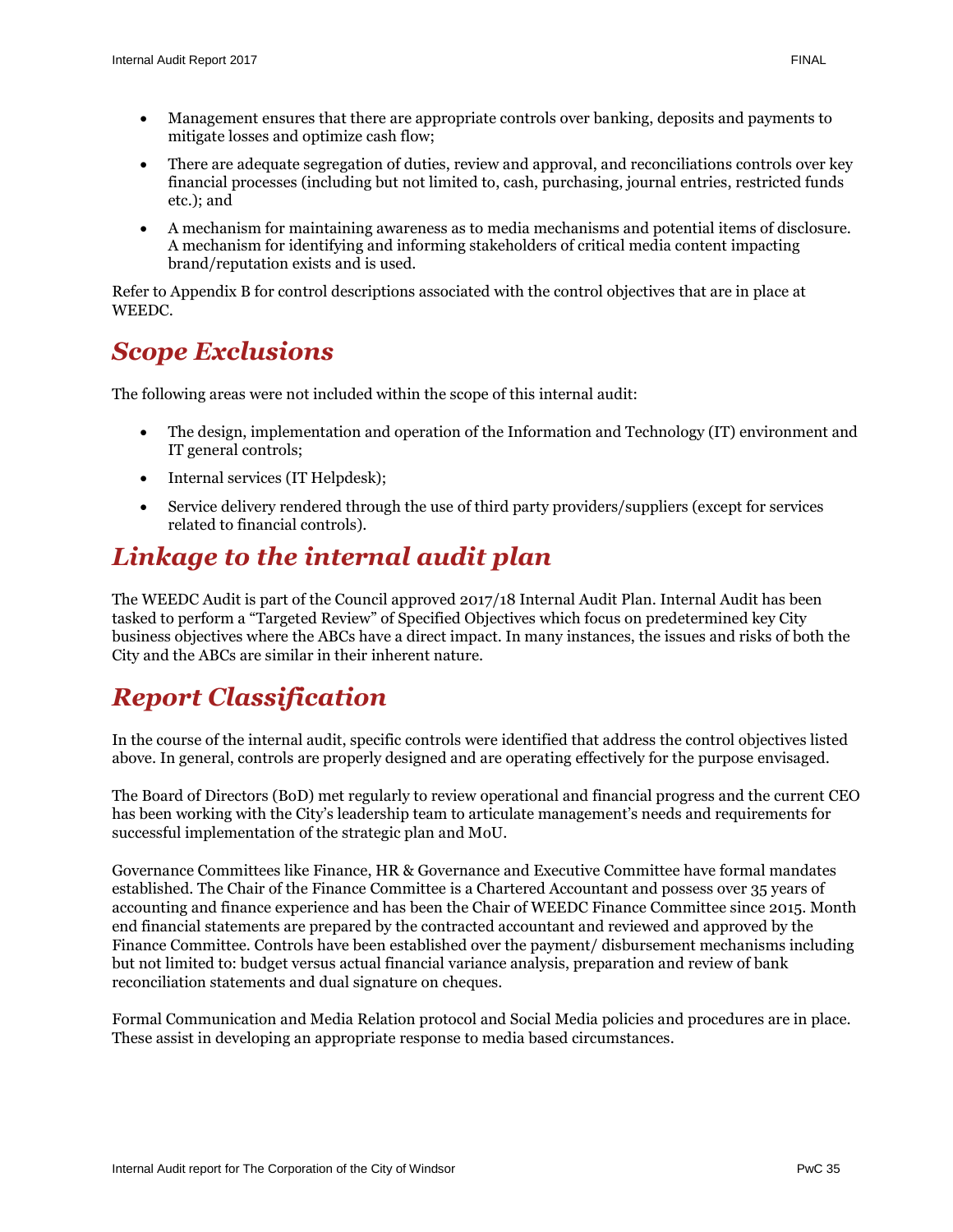A few design and operating enhancements were identified which require management attention, and are discussed below:

- Management acknowledged the agreement to MOU between City and WEEDC subsequent to the scope period
- Management should continue to acquire board approval for policy changes/new policies developed;
- Evidence of the timely review and approval of the monthly/ quarterly progress reports should be captured and retained;
- Document a formal fraud policy with fraud protocols and reporting concerns; and
- Improve controls for segregation of duties within the online banking system and user access controls within the accounting system.

Based on the controls identified and tested as part of the Internal Audit of the WEEDC processes, we have determined that there is reasonable evidence to indicate that:

|                                                                                     | <b>No or limited</b><br>scope<br><i>improvement</i>                     | No major<br>concerns<br>noted | <b>Cause for</b><br>concern | <b>Cause for</b><br>considerable<br>concern |  |  |  |  |  |
|-------------------------------------------------------------------------------------|-------------------------------------------------------------------------|-------------------------------|-----------------------------|---------------------------------------------|--|--|--|--|--|
|                                                                                     | For the objectives related to City Reporting Relationship and Agreement |                               |                             |                                             |  |  |  |  |  |
| Controls over the process are designed in such a<br>manner that there are:          |                                                                         |                               |                             |                                             |  |  |  |  |  |
| Sample tests indicated that process controls were<br>operating such that there are: |                                                                         |                               |                             |                                             |  |  |  |  |  |
| For the objectives related to Governance / Tone at the top                          |                                                                         |                               |                             |                                             |  |  |  |  |  |
| Controls over the process are designed in such a<br>manner that there are:          |                                                                         |                               |                             |                                             |  |  |  |  |  |
| Sample tests indicated that process controls were<br>operating such that there are: |                                                                         |                               |                             |                                             |  |  |  |  |  |
| For the objectives related to Policy Framework and Evidence of Compliance           |                                                                         |                               |                             |                                             |  |  |  |  |  |
| Controls over the process are designed in such a<br>manner that there are:          |                                                                         |                               |                             |                                             |  |  |  |  |  |
| Sample tests indicated that process controls were<br>operating such that there are: |                                                                         |                               |                             |                                             |  |  |  |  |  |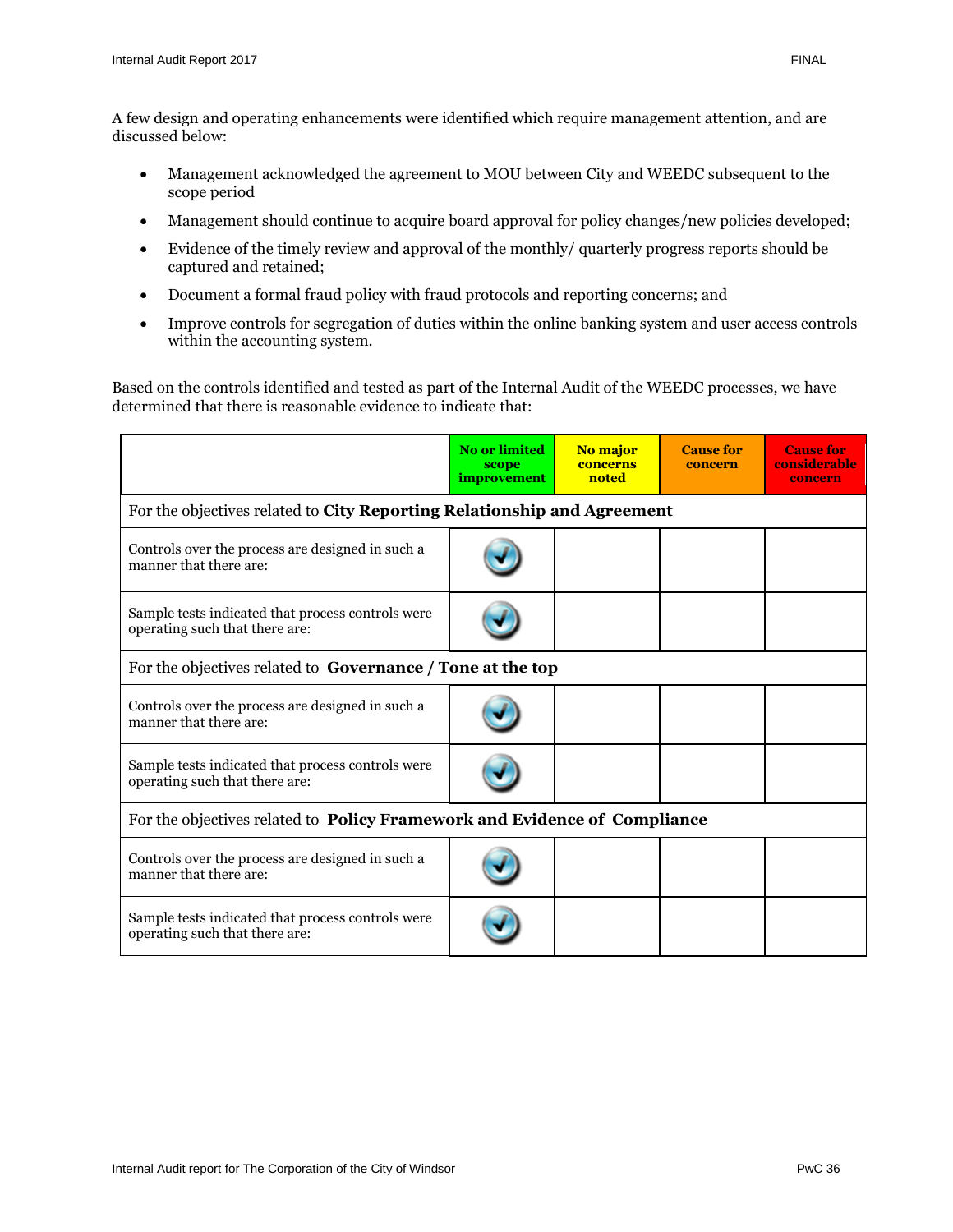|                                                                                     | <b>No or limited</b><br>scope<br>improvement | No major<br>concerns<br>noted | <b>Cause for</b><br>concern | <b>Cause for</b><br>considerable<br>concern |
|-------------------------------------------------------------------------------------|----------------------------------------------|-------------------------------|-----------------------------|---------------------------------------------|
| For the objectives related to Integrity of Management Information                   |                                              |                               |                             |                                             |
| Controls over the process are designed in such a<br>manner that there are:          |                                              |                               |                             |                                             |
| Sample tests indicated that process controls were<br>operating such that there are: |                                              |                               |                             |                                             |
| For the objectives related to Fraud Risk Management Protocols                       |                                              |                               |                             |                                             |
| Controls over the process are designed in such a<br>manner that there are:          |                                              |                               |                             |                                             |
| Sample tests indicated that process controls were<br>operating such that there are: |                                              |                               |                             |                                             |
| For the objectives relatedness d to Financial Management Processes                  |                                              |                               |                             |                                             |
| Controls over the process are designed in such a<br>manner that there are:          |                                              |                               |                             |                                             |
| Sample tests indicated that process controls were<br>operating such that there are: |                                              |                               |                             |                                             |
| For the objectives related to Media Monitoring and Escalation                       |                                              |                               |                             |                                             |
| Controls over the process are designed in such a<br>manner that there are:          |                                              |                               |                             |                                             |
| Sample tests indicated that process controls were<br>operating such that there are: |                                              |                               |                             |                                             |

Management has provided comprehensive action plans, which we believe will address the deficiencies noted**.**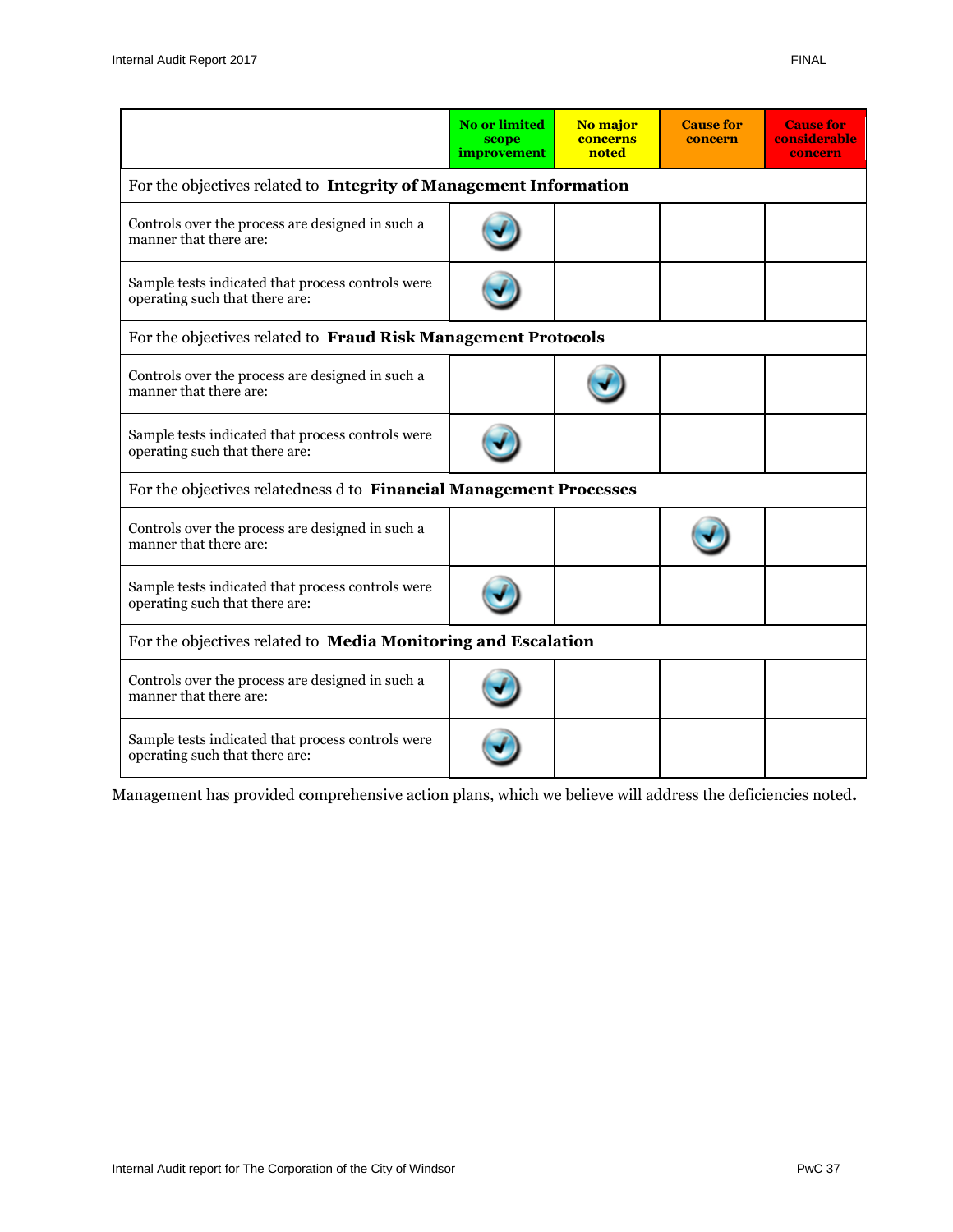Based on the fieldwork conducted by Internal Audit, the following positive themes were noted:

City Reporting Relationship & Agreement

- WEEDC board meetings are held on monthly basis and minutes are published on corporation's website. Prior to the report issuance date, this process has been changed and the Board meets once in every two months.
- The Mayor of Windsor and Warden of Essex County are the members of the board.
- Monthly financial statements are reviewed and approved by the Board.
- WEEDC has an annual strategic plan which is prepared by management and approved by the Board.
- A quarterly progress report is reviewed by the CEO and published on corporation's website. This report is emailed to approximately 8,000 stakeholders.
- Annual strategic work plan with performance metrics for 2017 was reviewed and approved by the Board.

#### Policy Framework and Compliance

- WEEDC has policies such as code of conduct, finance, Human Resource and media relations.
- New hire access privileges are requested on a template which required department head approval prior to IT personnel providing the user with access.

#### Financial Management Process

- The annual budget is reviewed by the Finance Committee and subsequently approved by Board.
- Overall oversight of finance activities is carried out by the Finance Committee Chair.
- Monthly bank reconciliations are prepared by the external accountant and reviewed by the COO.
- WEEDC practice/protocols is to have cheques prepared by someone without cheque signing authority. Cheques require two authorized signatories.

#### Media Monitoring and Escalation

- Both a Formal Communication and Media Relation protocol and a Social Media Policy exist. Social media response plan is developed for Marketing Team to address any issues arising on WEEDC being discussed in social media.
- WEEDC has set up Google Alerts service to remain aware and update on any online posts/media published related to WEEDC. Google alerts service sends emails to the WEEDC Marketing team when it finds new results—such as web pages, newspaper articles, blogs, or scientific research—that mention WEEDC and its operations.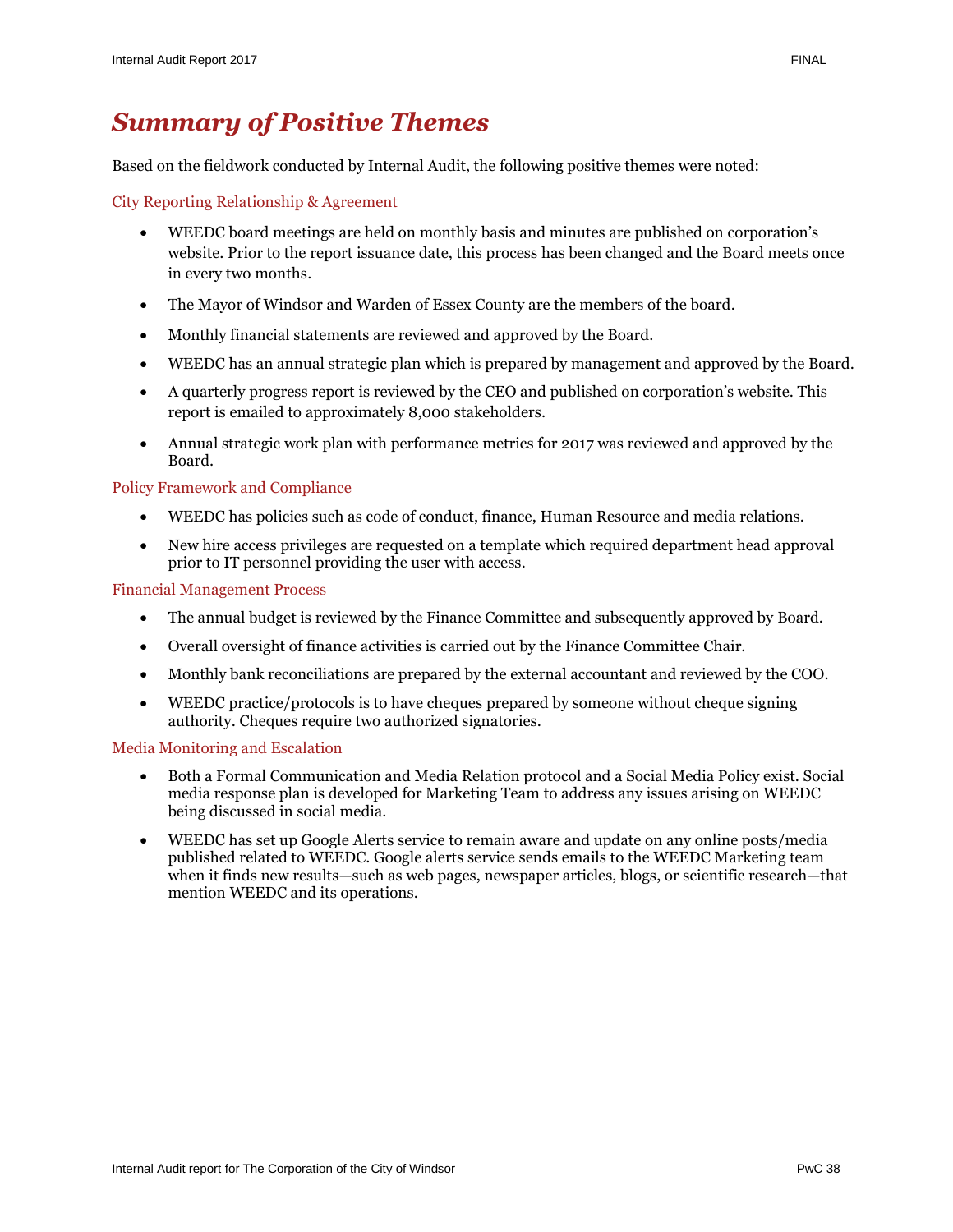## *Summary of Findings*

| <b>Finding</b>    | Rating <sup>1</sup>                                                                                  |                         |                 |             |                                                                                                                                                                                                                                                                                                                                                                           |
|-------------------|------------------------------------------------------------------------------------------------------|-------------------------|-----------------|-------------|---------------------------------------------------------------------------------------------------------------------------------------------------------------------------------------------------------------------------------------------------------------------------------------------------------------------------------------------------------------------------|
| #                 | <b>Topic</b>                                                                                         | <b>Significant</b>      | <b>Moderate</b> | Low         | <b>Management Action Plan</b>                                                                                                                                                                                                                                                                                                                                             |
|                   | <b>City Reporting Relationship &amp; Agreement</b>                                                   |                         |                 |             |                                                                                                                                                                                                                                                                                                                                                                           |
| $\mathbf{1}$      | Formalize and<br>acknowledge MoU/<br>contracts/agreements<br>(Design Effectiveness)                  |                         |                 | $\mathbf X$ | MoU acknowledgement has been<br>completed.<br>A formal contract agreement with the<br>external accounting firm has been<br>agreed to and signed.                                                                                                                                                                                                                          |
|                   | <b>Governance &amp; Tone at the top</b>                                                              |                         |                 |             |                                                                                                                                                                                                                                                                                                                                                                           |
| No findings noted |                                                                                                      |                         |                 |             |                                                                                                                                                                                                                                                                                                                                                                           |
|                   | <b>Policy Framework and Compliance</b>                                                               |                         |                 |             |                                                                                                                                                                                                                                                                                                                                                                           |
| $\mathbf{2}$      | <b>Enhance Policy</b><br>Framework and<br>awareness (Design<br>and Operating<br>Effectiveness)       |                         |                 | $\mathbf X$ | Policies have been recently updated<br>and approved by the Board. Policies<br>will be reviewed every 3 years.                                                                                                                                                                                                                                                             |
|                   | <b>Integrity of Management Information</b>                                                           |                         |                 |             |                                                                                                                                                                                                                                                                                                                                                                           |
| 3                 | Enhance control<br>documentation over<br>monthly/ quarterly<br>reports (Design<br>Effectiveness)     |                         |                 | $\mathbf X$ | Rational for variances on quarterly<br>reports will be documented and shared<br>with the Board.<br>Evidence of CEO review of monthly<br>reports will be recorded.<br>Bank reconciliations will be reviewed<br>by COO within 15 days of month end<br>with evidence of review recorded.                                                                                     |
|                   | <b>Fraud Risk Management Protocols</b>                                                               |                         |                 |             |                                                                                                                                                                                                                                                                                                                                                                           |
| 4                 | Document fraud<br>management policy<br>and protocol<br>(Design Effectiveness)                        | $\mathbf X$             |                 |             | Fraud policy will be prepared by using<br>City's Fraud policy.                                                                                                                                                                                                                                                                                                            |
|                   | <b>Financial Management Process</b>                                                                  |                         |                 |             |                                                                                                                                                                                                                                                                                                                                                                           |
| 5                 | Enhance segregation<br>of duties and user<br>access monitoring<br>controls (Design<br>Effectiveness) | $\mathbf X$             |                 |             | Cheque register and Vendor Master<br>list will be reviewed once every six<br>months.<br>List of individuals authorized to access<br>bank accounts will be reviewed every<br>six months or when staff changes are<br>made.<br>Exit checklist used when an employee<br>leaves the organization will include<br>ensuring that the password is changed<br>and access blocked. |
|                   | <b>Media Monitoring &amp; Escalation</b>                                                             |                         |                 |             |                                                                                                                                                                                                                                                                                                                                                                           |
| No findings noted |                                                                                                      |                         |                 |             |                                                                                                                                                                                                                                                                                                                                                                           |
| <b>Total</b>      |                                                                                                      | $\overline{\mathbf{2}}$ |                 | 3           |                                                                                                                                                                                                                                                                                                                                                                           |

<sup>1</sup> See Appendix A for Basis of Finding Rating and Report Classification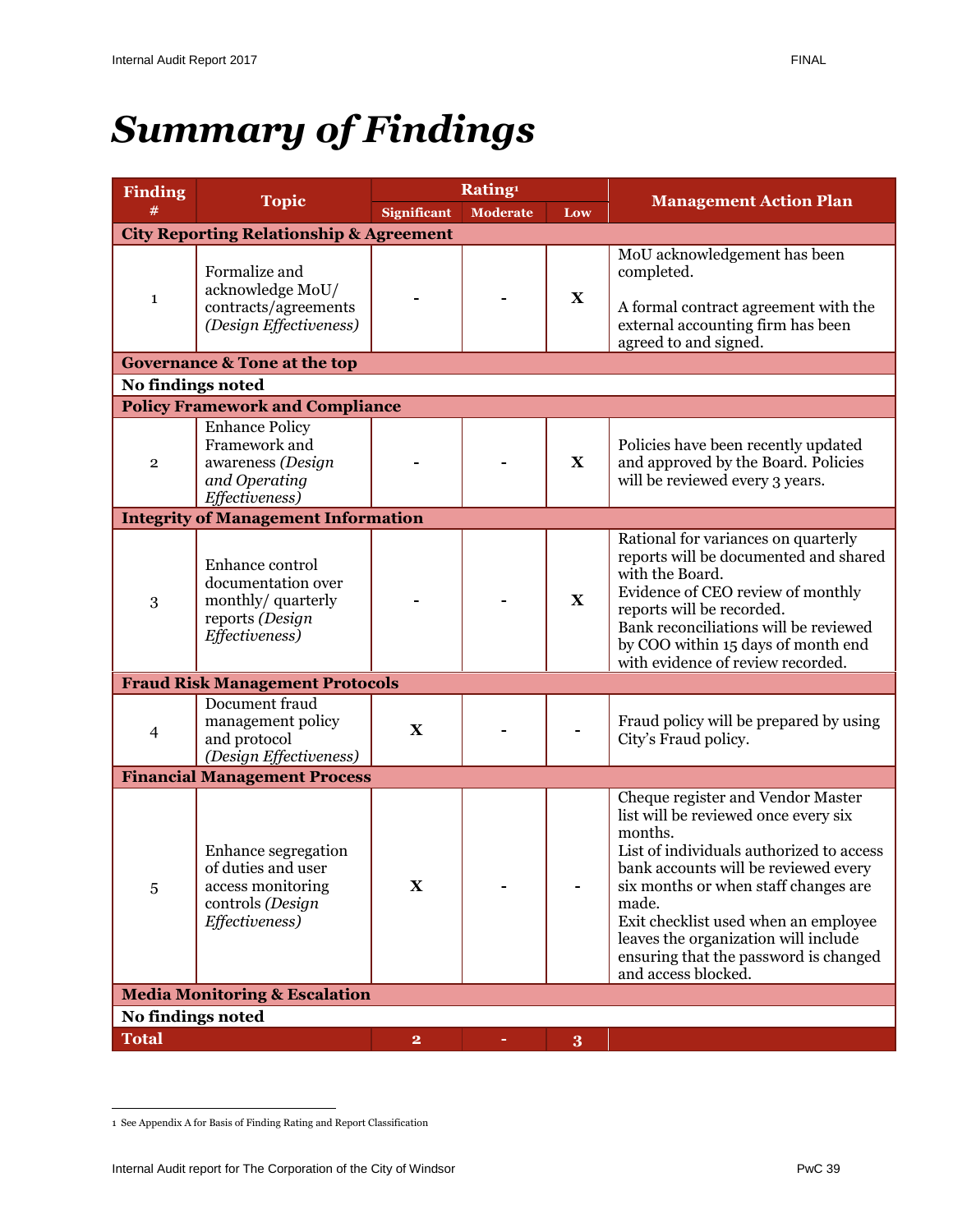### *Summary of Significant Findings:*

Internal audit identified two significant opportunities for improvement related to the design and operating effectiveness of controls, specifically:

- Documented fraud policy and protocols for reporting concerns; and
- Implement compensating controls to handle conflict in segregation of duties with online banking, privileged access and vendor master file changes/edits.

#### *Management Comments*

A new Fraud policy is being implemented for WEEDC along the same lines as the City of Windsor's policy.

In regards to the segregation of duties related findings, where feasible, management will implement measures and appropriate review controls to reduce the potential risks.

Further comments are included in detailed observations.

| Name:  | Rakesh Naidu            |
|--------|-------------------------|
| Title: | COO                     |
| Date:  | <b>January 10, 2018</b> |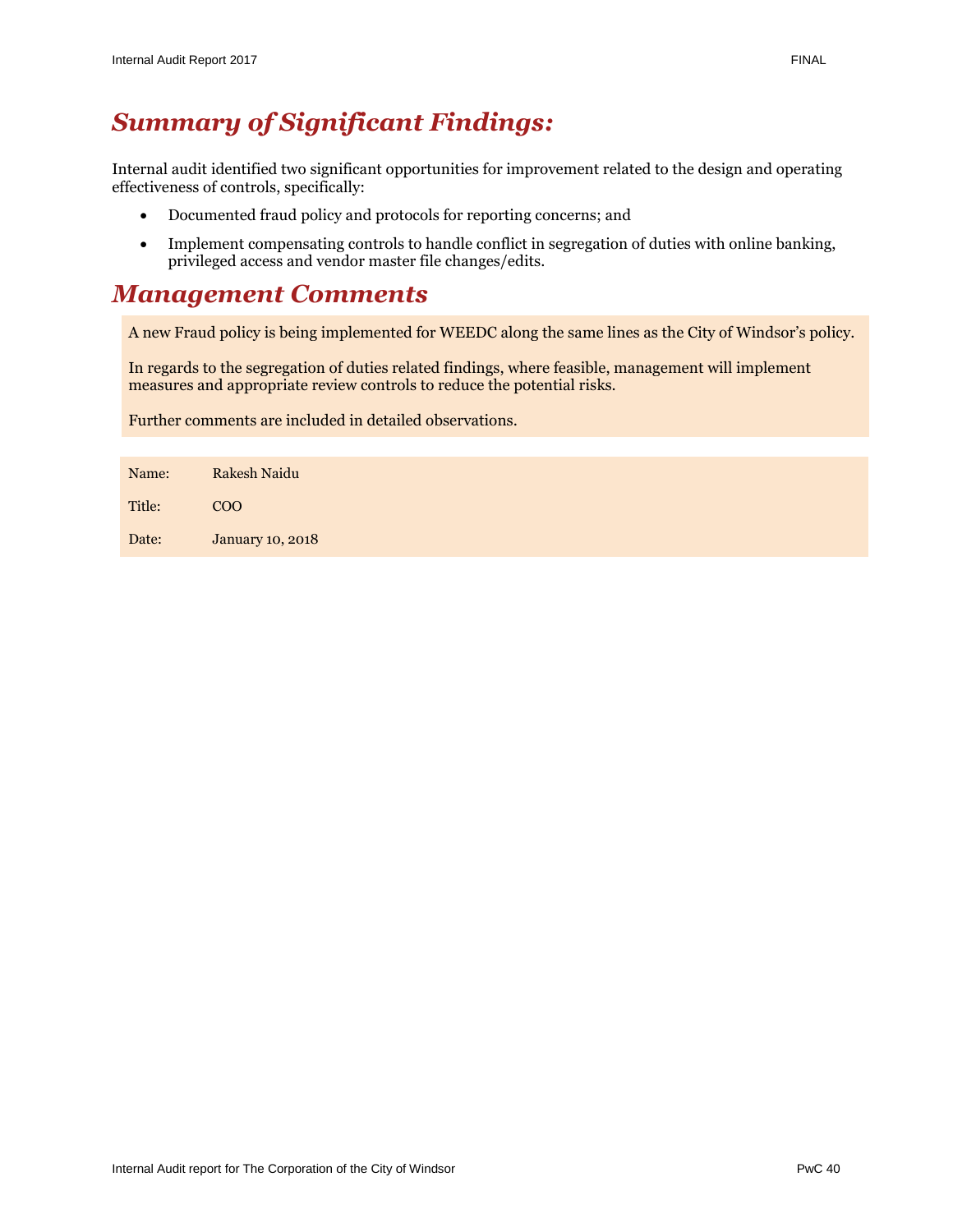## *Detailed Observations*

| <b>Formally acknowledge MoU/signed contracts and</b><br>1.<br><i>agreements</i><br>(Design Effectiveness) | <b>Overall Rating:</b><br>Low                                                                                                                                                                                                                                                                                                                                                                                                                                                           |                  |           |  |  |  |
|-----------------------------------------------------------------------------------------------------------|-----------------------------------------------------------------------------------------------------------------------------------------------------------------------------------------------------------------------------------------------------------------------------------------------------------------------------------------------------------------------------------------------------------------------------------------------------------------------------------------|------------------|-----------|--|--|--|
| Impact:                                                                                                   | Likelihood:<br>Low                                                                                                                                                                                                                                                                                                                                                                                                                                                                      |                  |           |  |  |  |
| firm.                                                                                                     | Observation: Testing indicated that the MoU between WEEDC and the City has not been acknowledged<br>by either party and that there is no documented contract between WEEDC and its external accounting                                                                                                                                                                                                                                                                                  |                  |           |  |  |  |
| $\bullet$                                                                                                 | There is a MoU between WEEDC and the City of Windsor. This MoU identifies the key deliverables<br>the City of Windsor expects from WEEDC. While a MoU exists there was no evidence of each<br>party's agreement to abide by the MoU for the scope period.                                                                                                                                                                                                                               |                  |           |  |  |  |
| resolved as of December 8, 2017.                                                                          | Subsequent to the closing meeting management provided IA that this evidence gap had been                                                                                                                                                                                                                                                                                                                                                                                                |                  |           |  |  |  |
| $\bullet$                                                                                                 | For the scope period, and prior periods, no formal contract was evident between WEEDC and the<br>external accounting firm given the long standing relationship. A contract between the two parties<br>was noted as having been completed outside the scope period dated October 26, 2017; however,<br>the roles and responsibilities did not explicitly state timelines or deadlines for certain activities.<br>Refer to consideration for improvement #2 regarding vendor evaluations. |                  |           |  |  |  |
|                                                                                                           | <b>Implication:</b> Not having an acknowledgment of MoU/ signed contract may create ambiguity.<br>Consequences may arise at the time of dispute such as the work being delayed or not being to the required<br>standard or the product being delivered late or not being fit for purpose.                                                                                                                                                                                               |                  |           |  |  |  |
| of relationships.                                                                                         | <b>Possible root cause:</b> Formal MoU/ agreements may not have been pursued due to the length/strength                                                                                                                                                                                                                                                                                                                                                                                 |                  |           |  |  |  |
|                                                                                                           | <b>Recommendation:</b> Management should retain formal acknowledgement by relevant parties for<br>significant contracts, agreements or memorandums of understanding. Such acknowledgement should be<br>available prior to service provision commencing. Signed copies should be retained by each party. Periodic<br>review process should be implemented such that the service expectations are kept current.                                                                           |                  |           |  |  |  |
|                                                                                                           | Further, the contract with the external accounting firm should specifically define timelines/expectations to<br>carry out the financial activities and submission for review.                                                                                                                                                                                                                                                                                                           |                  |           |  |  |  |
|                                                                                                           | Also refer to consideration for improvement $# 1$ and $#2$                                                                                                                                                                                                                                                                                                                                                                                                                              |                  |           |  |  |  |
| <b>Management Action Plan</b>                                                                             |                                                                                                                                                                                                                                                                                                                                                                                                                                                                                         |                  |           |  |  |  |
| findings and:                                                                                             | <b>Responsible Party:</b><br>CEO, WEEDC<br><b>Action Plan:</b> Management agrees with the                                                                                                                                                                                                                                                                                                                                                                                               |                  |           |  |  |  |
| MoU acknowledgement has been<br>1.<br>completed.<br>2.<br>and signed.                                     | A formal contract agreement with the<br>external accounting firm has been agreed to                                                                                                                                                                                                                                                                                                                                                                                                     | <b>Due Date:</b> | Completed |  |  |  |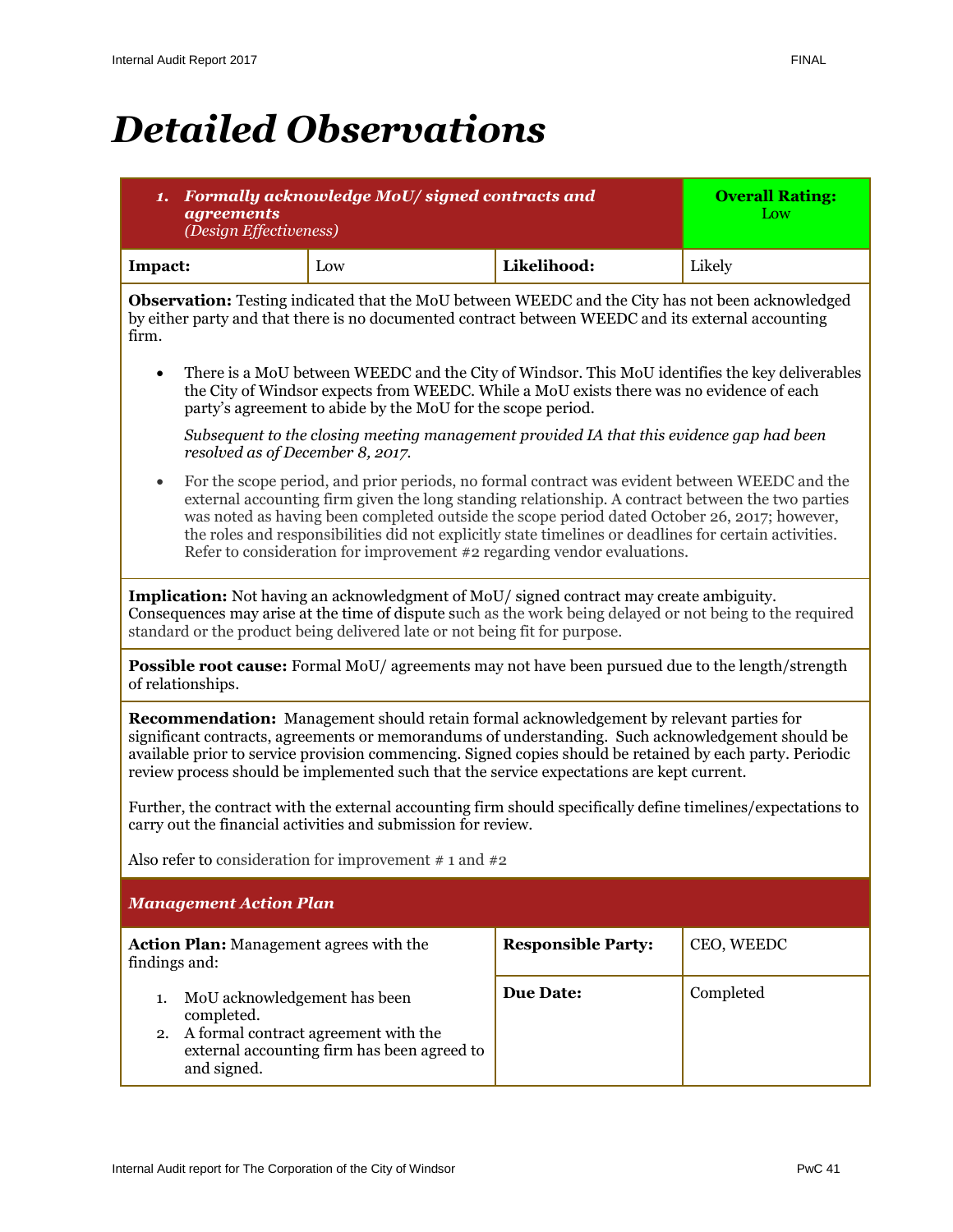| 2. Policy Framework and awareness<br>(Design Effectiveness)                                                |     |             | <b>Overall Rating:</b><br>Low. |
|------------------------------------------------------------------------------------------------------------|-----|-------------|--------------------------------|
| Impact:                                                                                                    | Low | Likelihood: | Likely                         |
| Observation: Polices are being undated but a regular review cycle is not defined and it is not clear which |     |             |                                |

**n:** Polices are being updated but a regular review cycle is not defined and it is not clear which policies are board approved:

- Various policies were being implemented/refreshed by WEEDC during the fieldwork phase of this review. A review cycle for policies is not defined.
- Board minutes indicate that WEEDC policies are approved by the Board however there was no definitive listing or references as to what the universe of Board Approved policies should be.

*Subsequent to the closing meeting management provided IA that this evidence gap had been resolved as of December 15, 2017.* 

#### **Implication:**

- Management may lose track of current policies and potentially use outdated or inaccurate policies.
- Policies might get added or removed to the list that Board is not aware of.

**Possible root cause:** Guidance and oversight of the development of policy components is not defined and centralized across the organization to enable a consolidated and comprehensive policy governance approach.

**Recommendation:** WEEDC management should establish a process and timeline to enable reviews, modifications or re-endorcement of relevant policies. Management may wish to have each policy should indicate the associated review cycle requirements.

Management should document that the Board minutes reference the explicit policies which are approved by the Board.

| <b>Management Action Plan</b>                                                                                                                                                                                                                 |                           |                            |  |  |  |
|-----------------------------------------------------------------------------------------------------------------------------------------------------------------------------------------------------------------------------------------------|---------------------------|----------------------------|--|--|--|
| <b>Action Plan:</b> Management agrees with the<br>findings and:                                                                                                                                                                               | <b>Responsible Party:</b> | CEO, WEEDC                 |  |  |  |
| All policies have been recently updated and<br>approved by the board. Minutes of board<br>meeting have been provided to the auditor.<br>2. Policies will be reviewed every 3 years and<br>this review cycle will be endorsed by the<br>Board. | Due Date:                 | Completed<br>Q1 2018<br>2. |  |  |  |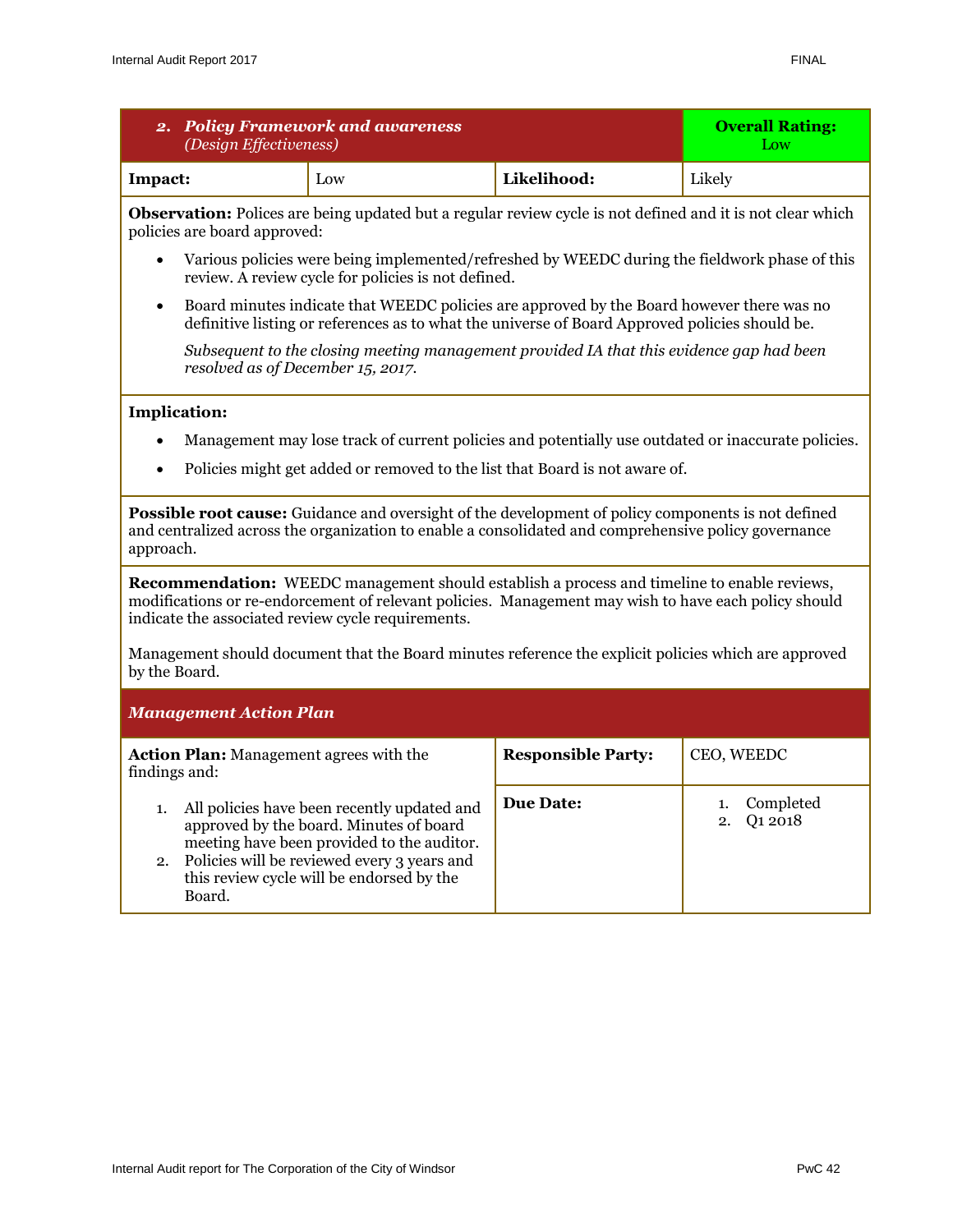| 3. Enhance control documentation over monthly/quarterly reports<br><b>Overall Rating</b><br>(Design Effectiveness)<br>Low                                                                                                                                                                                                                                                                                              |                                                                                                                                                                                                                                                                                                                 |                                                                                                                                                                                                                                                                                                                                |         |  |  |
|------------------------------------------------------------------------------------------------------------------------------------------------------------------------------------------------------------------------------------------------------------------------------------------------------------------------------------------------------------------------------------------------------------------------|-----------------------------------------------------------------------------------------------------------------------------------------------------------------------------------------------------------------------------------------------------------------------------------------------------------------|--------------------------------------------------------------------------------------------------------------------------------------------------------------------------------------------------------------------------------------------------------------------------------------------------------------------------------|---------|--|--|
| Impact:                                                                                                                                                                                                                                                                                                                                                                                                                | Low                                                                                                                                                                                                                                                                                                             | Likelihood                                                                                                                                                                                                                                                                                                                     | Likely  |  |  |
| <b>Observation:</b> In testing regular reporting/performance controls we noted that:                                                                                                                                                                                                                                                                                                                                   |                                                                                                                                                                                                                                                                                                                 |                                                                                                                                                                                                                                                                                                                                |         |  |  |
| Performance Reports:                                                                                                                                                                                                                                                                                                                                                                                                   |                                                                                                                                                                                                                                                                                                                 |                                                                                                                                                                                                                                                                                                                                |         |  |  |
| performance.                                                                                                                                                                                                                                                                                                                                                                                                           | Performance measures are monitored in the monthly progress reports. Department heads send monthly<br>progress report to the Executive Liaison which is reviewed by the COO and then presented to the Board.<br>Currently there is no rationale documented as to the basis for variances from targeted to actual |                                                                                                                                                                                                                                                                                                                                |         |  |  |
| $\bullet$                                                                                                                                                                                                                                                                                                                                                                                                              |                                                                                                                                                                                                                                                                                                                 | The CEO is to review and approve the quarterly progress reviews prior to their publication on WEEDC's<br>website however, we did not detect independent evidence of this review or approval.                                                                                                                                   |         |  |  |
| Financial Reports and Supporting Schedules:                                                                                                                                                                                                                                                                                                                                                                            |                                                                                                                                                                                                                                                                                                                 |                                                                                                                                                                                                                                                                                                                                |         |  |  |
| $\bullet$<br>the Finance Committee.                                                                                                                                                                                                                                                                                                                                                                                    |                                                                                                                                                                                                                                                                                                                 | In a test of two months of bank reconciliations for two bank accounts, evidence of independent review<br>was present (i.e. initials of the COO) however, no evidence of timeliness was noted. There is a risk that<br>sufficient review/follow up is not performed over monthly financial information prior to being issued to |         |  |  |
| <b>Implication:</b> There is a risk that financial and operational information including financial statements and<br>progress reports provided to the Finance Committee and Board respectively may not be complete, timely or<br>accurate.                                                                                                                                                                             |                                                                                                                                                                                                                                                                                                                 |                                                                                                                                                                                                                                                                                                                                |         |  |  |
| Possible root cause: No requirement is set in place to document reasons for variance for target versus actual<br>performance. Management has experience as to how to present/prepare quarterly progress reports and thus a<br>formal review/sign-off has not been warranted. Specific parameters for timely review of bank reconciliations (and<br>other key financial reports) is not defined.                        |                                                                                                                                                                                                                                                                                                                 |                                                                                                                                                                                                                                                                                                                                |         |  |  |
| <b>Recommendation:</b> Management should document the rationale for variances (within a defined threshold) on<br>quarterly performance reports. This quarterly report should be presented to the Board to keep the members well<br>informed. In addition, management should establish a procedure to have the monthly reports (operational and<br>financial) approval by the CEO documented prior to Board submission. |                                                                                                                                                                                                                                                                                                                 |                                                                                                                                                                                                                                                                                                                                |         |  |  |
| Procedure should be established to retain the evidence of CEO's approval over monthly and quarterly reports to<br>record an audit trail. Also refer to consideration for improvement #1.                                                                                                                                                                                                                               |                                                                                                                                                                                                                                                                                                                 |                                                                                                                                                                                                                                                                                                                                |         |  |  |
| Management should establish bank reconciliation policy and should set a timeframe (i.e., within 15 days of month<br>end) to perform bank reconciliation review and capture evidence of the timely review.                                                                                                                                                                                                              |                                                                                                                                                                                                                                                                                                                 |                                                                                                                                                                                                                                                                                                                                |         |  |  |
| <b>Management Action Plan</b>                                                                                                                                                                                                                                                                                                                                                                                          |                                                                                                                                                                                                                                                                                                                 |                                                                                                                                                                                                                                                                                                                                |         |  |  |
| <b>Action Plan:</b><br>1.                                                                                                                                                                                                                                                                                                                                                                                              | CEO, WEEDC<br><b>Responsible Party:</b><br>Rational for variances on quarterly reports will                                                                                                                                                                                                                     |                                                                                                                                                                                                                                                                                                                                |         |  |  |
| be documented and shared with the Board.<br>Monthly reports are currently reviewed and<br>2.<br>it.                                                                                                                                                                                                                                                                                                                    | approved by CEO before board meetings. Going<br>forward the CEO will initial the reports and date                                                                                                                                                                                                               | <b>Due Date:</b>                                                                                                                                                                                                                                                                                                               | Q1 2018 |  |  |
| 3.<br>days of month end and initial and date the<br>statement. Currently it is being done but not<br>dated.                                                                                                                                                                                                                                                                                                            | COO will review the bank statements within 15                                                                                                                                                                                                                                                                   |                                                                                                                                                                                                                                                                                                                                |         |  |  |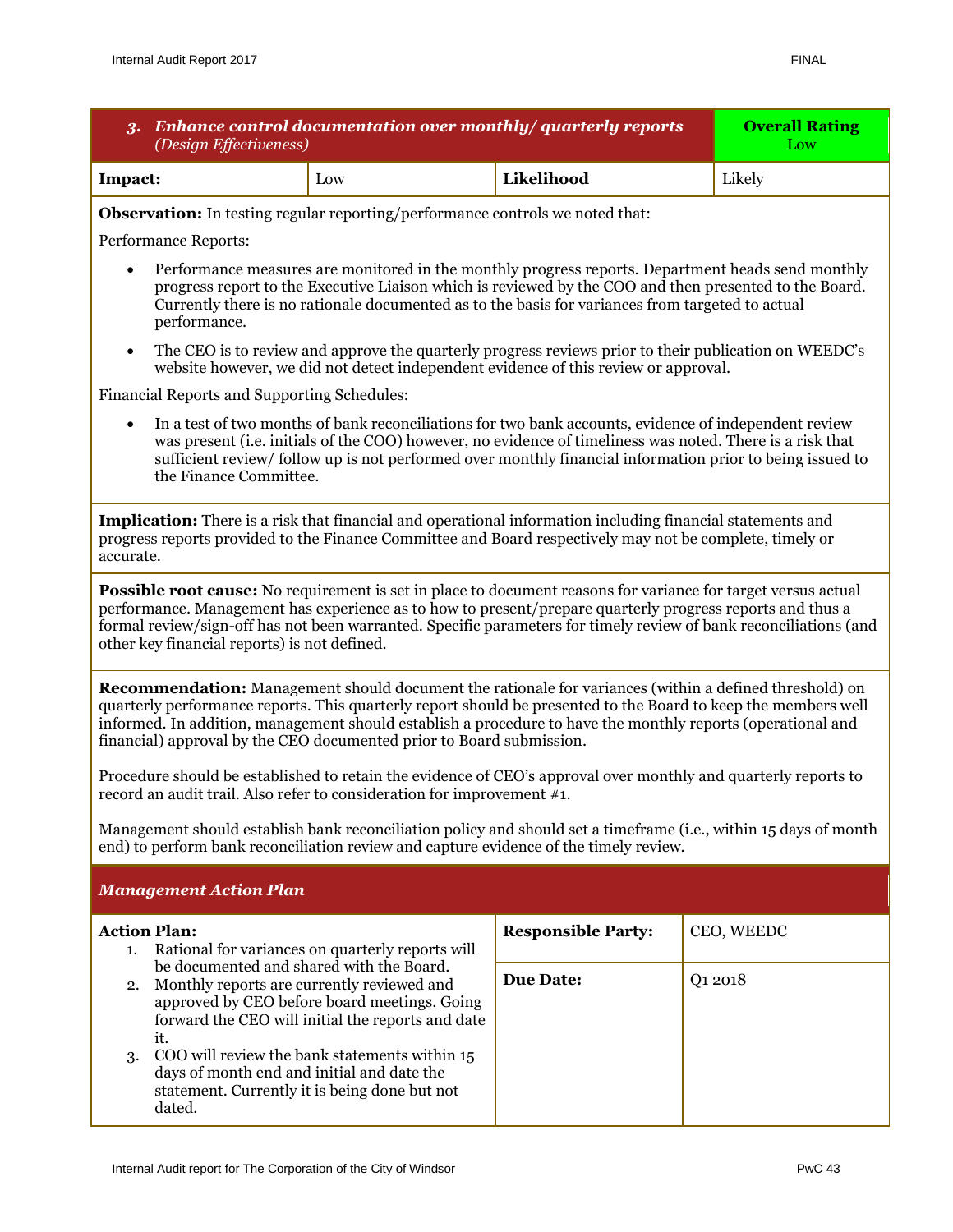| 4. Document fraud management policy and protocol<br>(Design Effectiveness)                                                                                                                                                                                                                                                                                                                                                                                                                                                              |      |             | <b>Overall Rating:</b><br><b>Significant</b> |  |  |  |
|-----------------------------------------------------------------------------------------------------------------------------------------------------------------------------------------------------------------------------------------------------------------------------------------------------------------------------------------------------------------------------------------------------------------------------------------------------------------------------------------------------------------------------------------|------|-------------|----------------------------------------------|--|--|--|
| Impact:                                                                                                                                                                                                                                                                                                                                                                                                                                                                                                                                 | High | Likelihood: | Likely                                       |  |  |  |
| <b>Observation:</b><br>A whistle blower policy exists which defines various acts of fraud including manipulation or alteration of<br>record, suppression of information, recording of false transaction and misapplication of accounting<br>principles. General protocols related to fraud for reporting concerns such as waste/misuse of assets, abuse<br>of authority or financial misconduct, are known by management. However, protocols and procedures for<br>reporting such concerns are not documented in a formal Fraud Policy. |      |             |                                              |  |  |  |
| <b>Implication:</b> Indirect or direct fraudulent transactions/activity go unnoticed, which could potentially<br>cause huge losses in funds to WEEDC or serious litigation issues.                                                                                                                                                                                                                                                                                                                                                      |      |             |                                              |  |  |  |
| <b>Possible root cause:</b> Formal policy governing fraud protocols and reporting mechanisms has not been<br>documented to date.                                                                                                                                                                                                                                                                                                                                                                                                        |      |             |                                              |  |  |  |
| <b>Recommendation:</b> WEEDC management should define, approve and implement a Fraud Policy which<br>considers describing the applicable Fraud Protocols. The Fraud Policy should be communicated to staff.<br>The Fraud Protocols should be adopted by the WEEDC Board and include procedures and channels for<br>reporting suspected fraud concerns anonymously. Regular awareness of Fraud Policy requirements should<br>be provided to staff.                                                                                       |      |             |                                              |  |  |  |

Further, WEEDC should include clauses related to fraud protocols in the contracts with external service providers, specifically those involved in the financial reporting process.

| <b>Management Action Plan</b>                                                                                 |                           |            |  |
|---------------------------------------------------------------------------------------------------------------|---------------------------|------------|--|
| <b>Action Plan:</b> Fraud policy is being prepared and<br>will be implemented in the organization. City of    | <b>Responsible Party:</b> | COO, WEEDC |  |
| Windsor has provided their Fraud policy. This will<br>be used a guideline to prepare the policy for<br>WEEDC. | Due Date:                 | 01 2018    |  |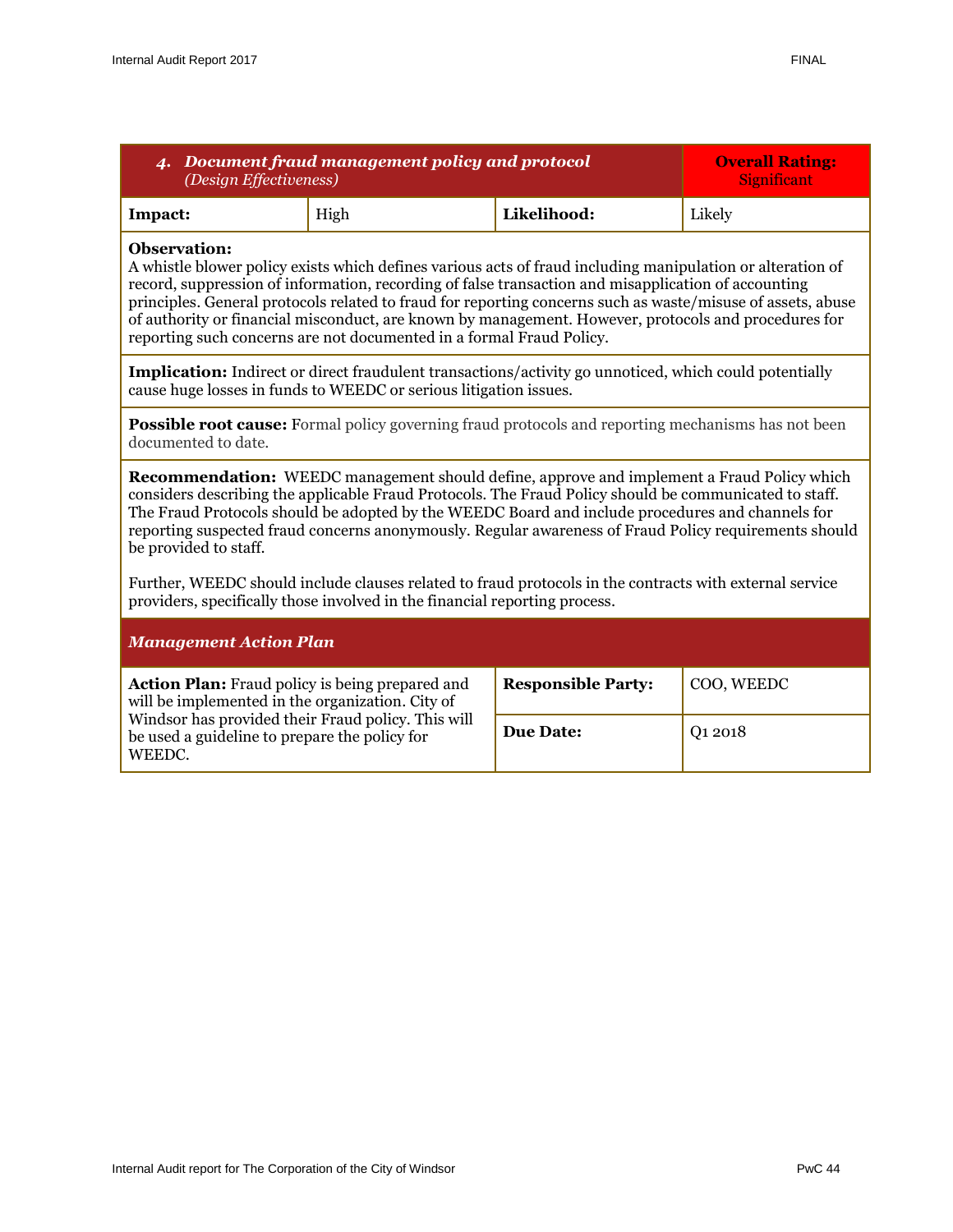| 5. Enhance segregation of duties and user access monitoring<br>controls (Design Effectiveness) |  |  | <b>Overall Rating:</b><br>Significant |
|------------------------------------------------------------------------------------------------|--|--|---------------------------------------|
| Likelihood:<br>High<br>Impact:                                                                 |  |  | Likely                                |
|                                                                                                |  |  |                                       |

**Observation:** Various segregation of duties or user access issues were noted:

- One user have the ability to prepare cheques, edit vendor master files, record journal entries, and process online banking transactions.
- Two staff members have unrestricted access to seven (six CAD and one USD) online banking accounts (single financial service provider). Functions available via online banking include:
	- o Corporate credit card payments
	- o WSIB payments/remittances
	- o Transfers to/from accounts
	- o Other vendor payments or e-interact payments
- Although access to online banking website requires a unique user IDs and passwords, activity logs for online banking are not available for review/monitoring and therefore potential errors may not be attributable to a specific user ID.
- Two of five users have access to the Sage Accounting System should not have these privileges. One user is a former WEEDC staff for whom access had not been terminated as of the date of fieldwork. Another individual has access; however that access is no longer required in their current role.

During our sample based testing of WEEDC's accounting and banking system and through inquiry from management, we did not identify instances where staff misused their existing privileges nor was there evidence of intentional or unintentional errors brought to our attention during the review.

#### **Implication:**

- Incompatible duties performed by one individual may increase the risk of inappropriate payments, payments to unauthorized vendors, redirected or misdirected payments or release of funds.
- Users have access with inappropriate privileges, user IDs of dormant staff are used past their departure dates.
- Unrestricted access to create and process online payments without sufficient oversight by management.

**Possible root cause:** Segregation of duties is not currently in effect across all key responsibilities. The ability to prepare cheques and edit master files is not separated in the SAGE accounting system. Procedure to perform a periodic review of user access has not been established. Documentation of inter-bank transfers are not prepared/retained.

#### **Recommendation:** Management should:

- Identify and implement appropriate controls to address the segregation of duties issues noted. Once management has appropriately segregated incompatible duties or put in place adequate compensating/monitoring controls, management should formally document these procedures.
- Perform independent review of cheque registers and edits to the vendor master file logs on a periodic basis and compare the listing of vendor changes with the approved vendor edit/ change form for periodic monitoring.
- Where possible, preventative, restricted access measures should be applied such as, dual authorization within online banking websites, limit the number of accounts to which access is available, or put a maximum on the transaction size that can be processed online. Further,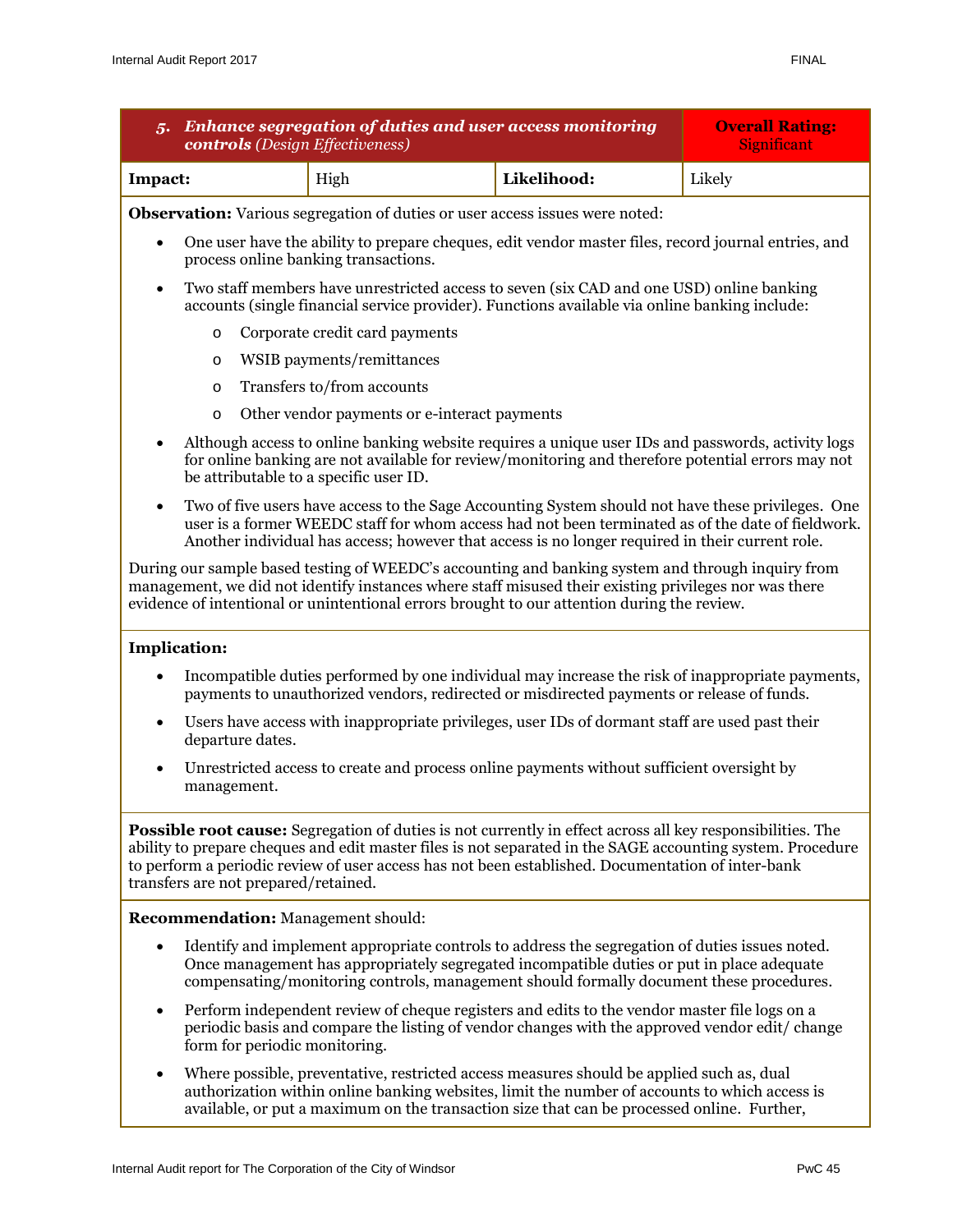*Management Action Plan*

management may be able to request their bank to embed alerts for selected or all transactions.

- Management should establish procedures such that the individual passwords of staff are changed periodically to record that the former staff is no longer able to access the online banking accounts. If preventative/access measures are not possible, management should consider performing transfers using either cheques or in-person at banking facility.
- Review the existing user access and remove the access of former staff and also the staff that are no more working in the accounting/ finance capacity. Further, at least annually perform a user access review for the Sage Accounting System to identify accounts that have been assigned excessive privileges, accounts with access that have not been updated to reflect job position changes and dormant accounts.
- Finally, for above noted monitoring controls, implement a month end checklist that creates predictability in the event of a change in staff, so that these monitoring reports are accounted for. Also refer to consideration for improvement #1.

| <b>Action Plan:</b> | <b>Responsible Party:</b>                                                                                                                                                                                                                                                                                                                                                                                                                                            | COO, WEEDC       |          |
|---------------------|----------------------------------------------------------------------------------------------------------------------------------------------------------------------------------------------------------------------------------------------------------------------------------------------------------------------------------------------------------------------------------------------------------------------------------------------------------------------|------------------|----------|
| 1.<br>3.            | Cheque resister and Vendor Master List will<br>be reviewed once every 6 months.<br>2. List of individuals authorized to access<br>bank accounts will be reviewed every 6<br>months or when staff changes are made.<br>New debit account number will be<br>requested for new employees that have to<br>have bank account access and bank will be<br>informed of the staffing changes.<br>Exit checklist used when an employee<br>leaves the organization will include | <b>Due Date:</b> | Q1, 2018 |
|                     | ensuring that the password is changed and<br>access blocked.                                                                                                                                                                                                                                                                                                                                                                                                         |                  |          |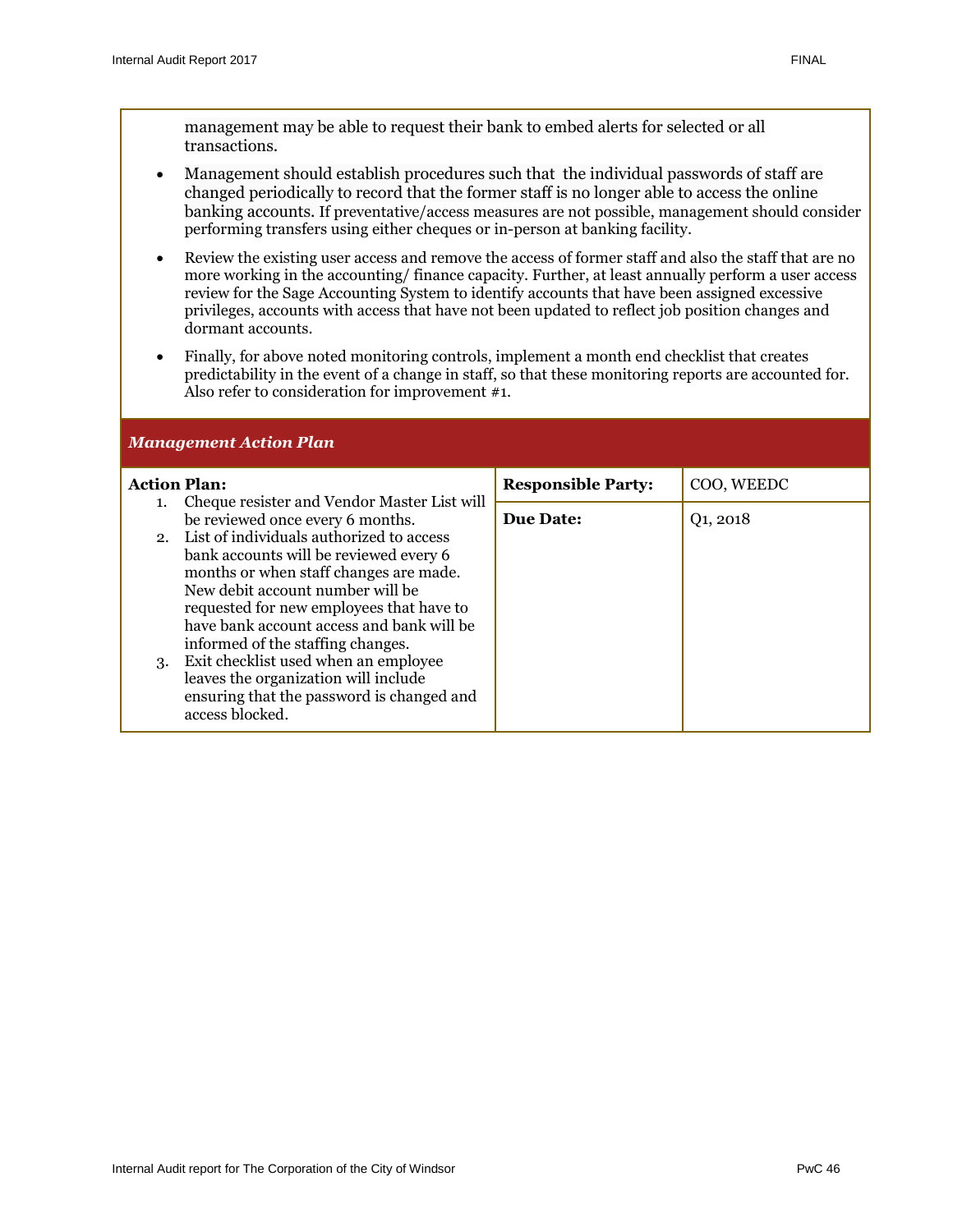## *Considerations for Improvement*

#### **1. Monthly Reporting Schedule/Checklist**

#### **Observation**:

Checklist or schedule of key month end activities is not in effect. Month end closing entailed the following major tasks: recording all financial transactions, reconciling balance sheet accounts including bank reconciliations, review of income & expense accounts, preparing financial statements, preparing operational reports and formal review and approval of this work by the COO and Board. There is a risk that some of the tasks will not be missed or completed in their entirety. The benefit of implementing the checklist is to:

- Use it as a tool to contribute to the efficiency of the month end close process
- Keep everyone in the process organized
- Clearly document each person's role/responsibilities of the tasks at hand
- Outline due dates

#### **Recommendations**:

Management should leverage the use of checklists for staff who perform financial and operational reporting tasks. These checklists should enable management to track the task completion. Such checklists may also be used to demonstrate completion or signoff of period-end financial and operational controls, such as the timely review and approval of bank reconciliations and other operational progress reports. The checklists should be retained to demonstrate timely completion of control activities.

#### **2. Vendor Performance Evaluation**

#### **Observation**:

WEEDC has been obtaining services from different vendors/ external service providers. We noted that the Finance and HR services are currently obtained from external service providers. However, there is no process to evaluate vendor performance against the terms and conditions outlined in contracts/agreements.

The process of evaluating performance can motivate vendors to improve their performance and enhance their efficiency.

**Recommendations**: Management should:

- Develop Vendor Performance Evaluation template to evaluate and improve the overall performance of vendors, contractors and other external service providers.
- Assess compliance with contracts/ agreements during the performance evaluations of vendors and contractors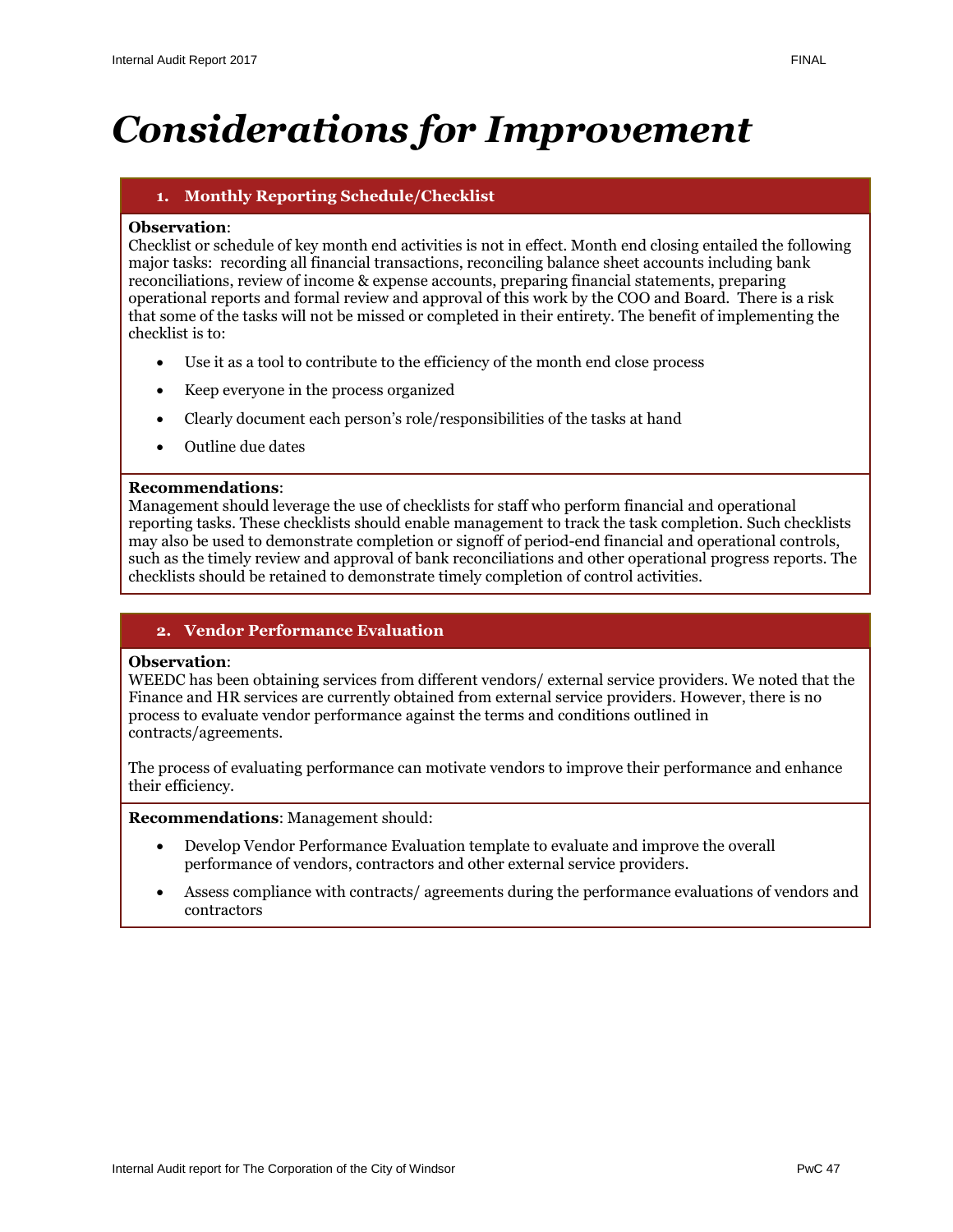#### **Observation**:

Inter account bank transfers are carried out by two individuals who are authorized to perform online banking transactions and transfer funds between accounts without any written or verbal communication. Further, it is verbally communicated to the individuals to maintain certain amount of funds in a particular bank account and transfer the rest. However, such instructions are not found to be documented for timely recording in the General Ledger.

**Recommendations**: An authorization form should be developed to document formal approval for inter account transfers such that accounting records can be updated and sufficient audit trail can be retained. Further, a documented instruction/ directive should be prepared which can provide guidance and direction to the individuals with respect to maintaining online banking accounts.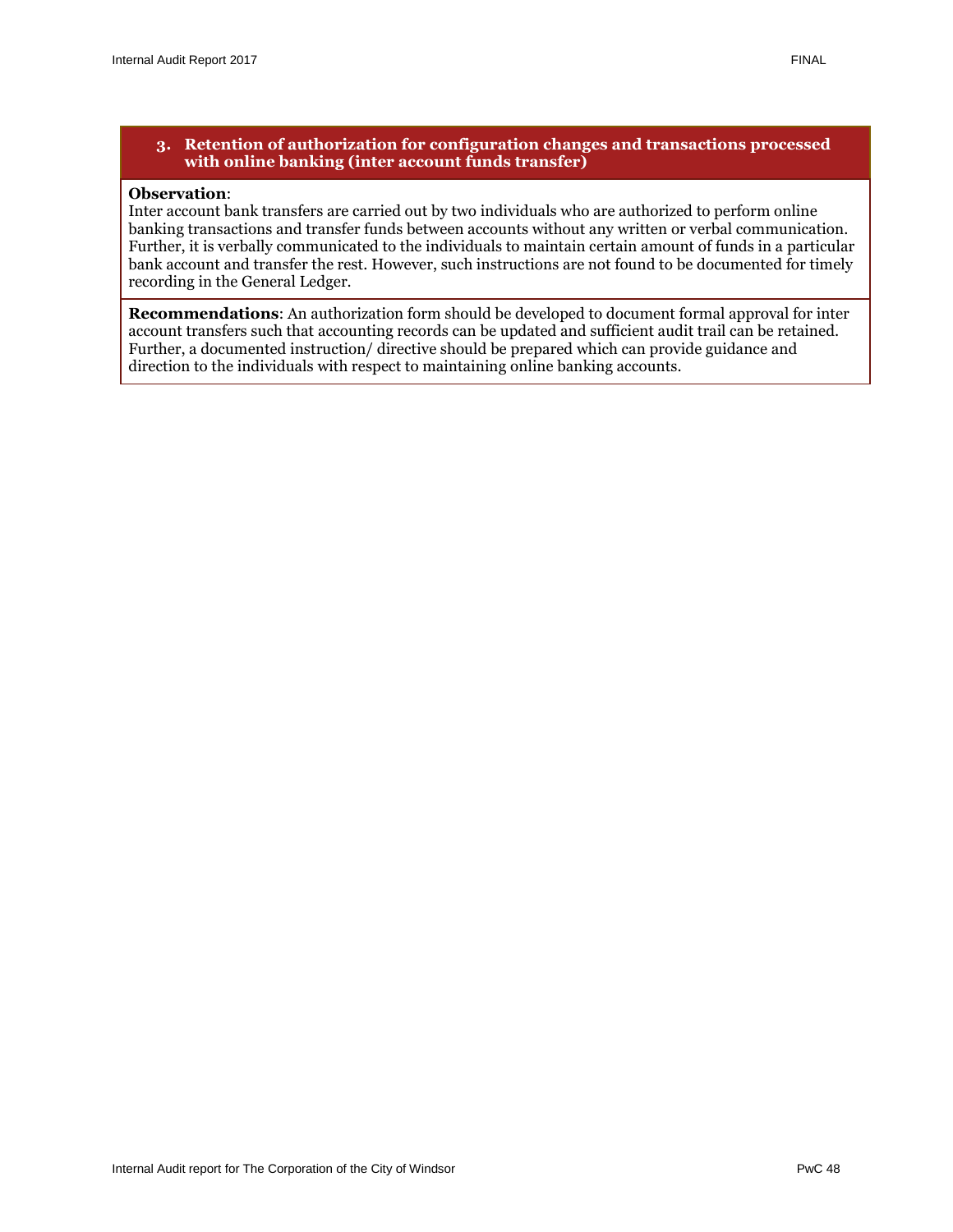## *Appendix A: Basis of Findings Rating and Report Classification*

## *Findings Rating Matrix*

| <b>Audit Findings</b><br><b>Rating</b> |                      | Impact   |                    |             |
|----------------------------------------|----------------------|----------|--------------------|-------------|
|                                        |                      | Low      | Medium             | High        |
| Likelihood                             | <b>Highly Likely</b> | Moderate | <b>Significant</b> | Significant |
|                                        | <b>Likely</b>        | Low      | Moderate           | Significant |
|                                        | <b>Unlikely</b>      | Low      | Low                | Moderate    |

### *Likelihood Consideration*

| <b>Rating</b>        | <b>Description</b>                                                                                                      |
|----------------------|-------------------------------------------------------------------------------------------------------------------------|
| <b>Highly Likely</b> | History of regular occurrence of the event.<br>The event is expected to occur in most circumstances.<br>$\bullet$       |
| <b>Likely</b>        | History of occasional occurrence of the event.<br>$\bullet$<br>The event could occur at some time.<br>$\bullet$         |
| <b>Unlikely</b>      | History of no or seldom occurrence of the event.<br>The event may occur only in exceptional circumstances.<br>$\bullet$ |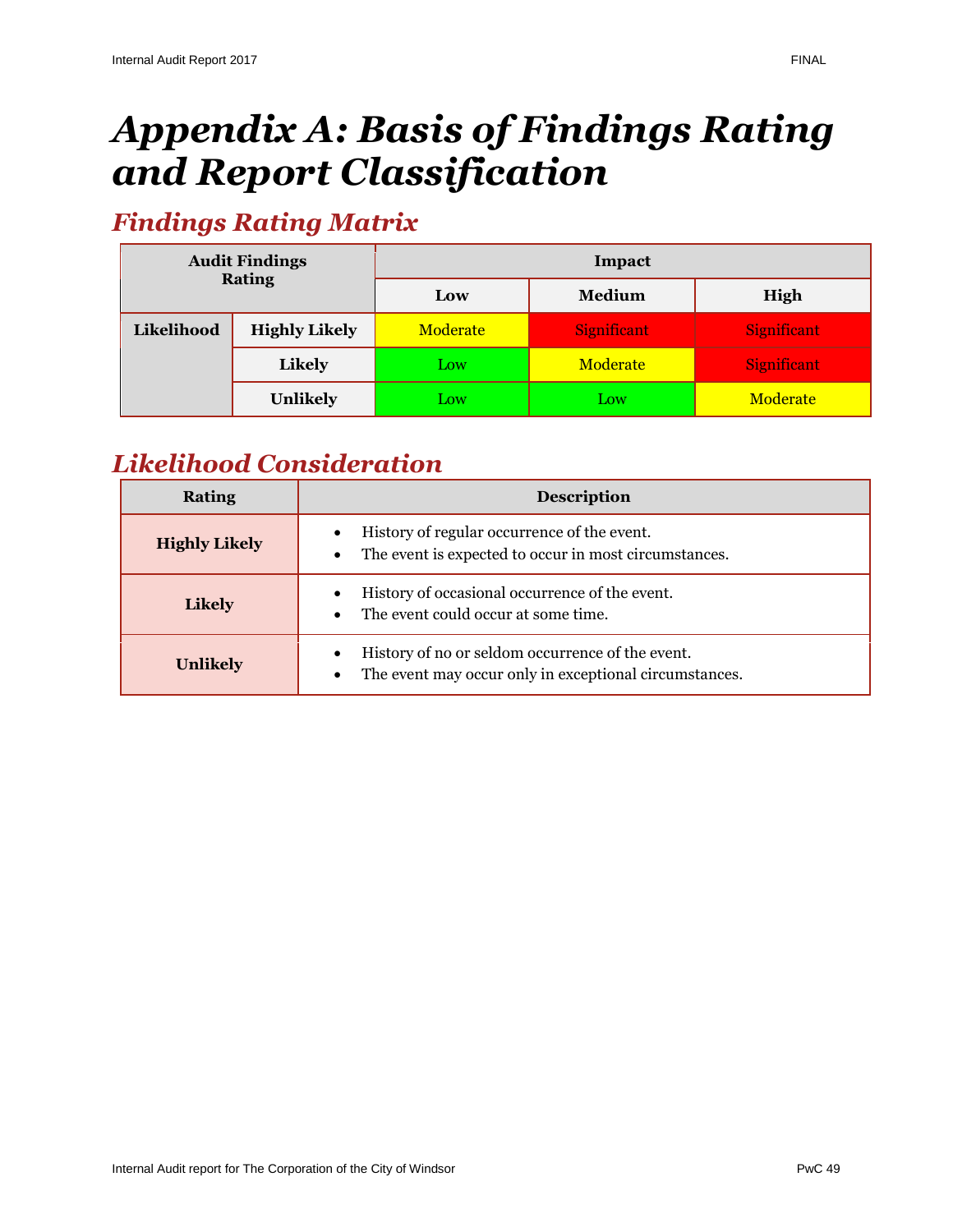## *Impact Consideration*

| <b>Rating</b> | <b>Basis</b>              | <b>Description</b>                                                                                                                                                                                                                                                                                                                                                                                                                                                                        |
|---------------|---------------------------|-------------------------------------------------------------------------------------------------------------------------------------------------------------------------------------------------------------------------------------------------------------------------------------------------------------------------------------------------------------------------------------------------------------------------------------------------------------------------------------------|
| <b>HIGH</b>   | Dollar Value <sup>2</sup> | Financial impact likely to exceed \$250,000 in terms of direct loss or opportunity cost.                                                                                                                                                                                                                                                                                                                                                                                                  |
|               | Judgmental<br>Assessment  | <b>Internal Control</b><br>Significant control weaknesses, which would lead to financial or fraud loss.                                                                                                                                                                                                                                                                                                                                                                                   |
|               |                           | An issue that requires a significant amount of senior management/Board<br>effort to manage such as:<br>Failure to meet key strategic objectives/major impact on strategy and<br>objectives.<br>Loss of ability to sustain ongoing operations:<br>Loss of key competitive advantage / opportunity<br>Loss of supply of key process inputs<br>A major reputational sensitivity e.g., Market share, earnings per share,<br>credibility with stakeholders and brand name/reputation building. |
|               |                           | <b>Legal / Regulatory</b><br>Large scale action, major breach of legislation with very significant financial or<br>reputational consequences.                                                                                                                                                                                                                                                                                                                                             |
| <b>MEDIUM</b> | Dollar Value              | Financial impact likely to be between \$75,000 to \$250,000 in terms of direct loss or<br>opportunity cost.                                                                                                                                                                                                                                                                                                                                                                               |
|               | Judgmental<br>Assessment  | <b>Internal Control</b><br>Control weaknesses, which could result in potential loss resulting from inefficiencies,<br>wastage, and cumbersome workflow procedures.                                                                                                                                                                                                                                                                                                                        |
|               |                           | An issue that requires some amount of senior management/Board effort to<br>manage such as:<br>No material or moderate impact on strategy and objectives.<br>Disruption to normal operation with a limited effect on achievement of<br>corporate strategy and objectives<br>Moderate reputational sensitivity.                                                                                                                                                                             |
|               |                           | <b>Legal</b> / Regulatory<br>Regulatory breach with material financial consequences including fines.                                                                                                                                                                                                                                                                                                                                                                                      |
| LOW           | Dollar Value              | Financial impact likely to be less than \$75,000 in terms of direct loss or opportunity<br>cost.                                                                                                                                                                                                                                                                                                                                                                                          |
|               | Judgmental<br>Assessment  | <b>Internal Control</b><br>Control weaknesses, which could result in potential insignificant loss resulting from<br>workflow and operational inefficiencies.<br>An issue that requires no or minimal amount of senior management/Board<br>effort to manage such as:                                                                                                                                                                                                                       |
|               |                           | Minimal impact on strategy<br>Disruption to normal operations with no effect on achievement of corporate<br>strategy and objectives<br>Minimal reputational sensitivity.                                                                                                                                                                                                                                                                                                                  |
|               |                           | <b>Legal</b> / Regulatory<br>Regulatory breach with minimal consequences.                                                                                                                                                                                                                                                                                                                                                                                                                 |

 $^{\rm 2}$  Dollar value amounts are agreed with the client prior to execution of fieldwork.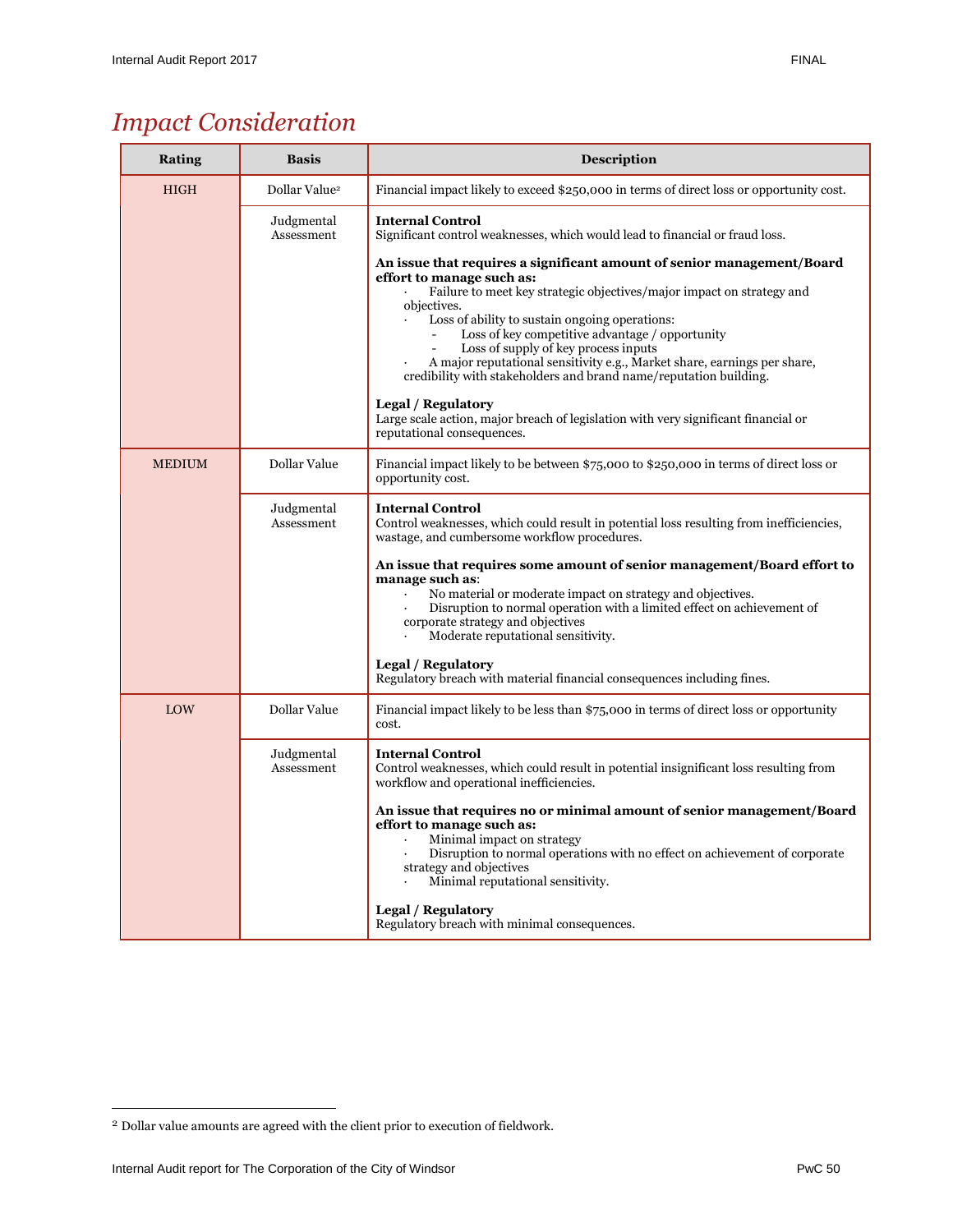## *Audit Report Classification*

| <b>Report</b><br><b>Classification</b>      | The internal audit identified one or more of the following:                                                                                                                                                                                                                                                                                                                                                                                                                                                                                                                                                                                         |
|---------------------------------------------|-----------------------------------------------------------------------------------------------------------------------------------------------------------------------------------------------------------------------------------------------------------------------------------------------------------------------------------------------------------------------------------------------------------------------------------------------------------------------------------------------------------------------------------------------------------------------------------------------------------------------------------------------------|
| <b>Cause for</b><br>considerable<br>concern | Significant control design improvements identified to ensure that risk of<br>material loss is minimized and functional objectives are met.<br>An unacceptable number of controls (including a selection of both significant<br>and minor) identified as not operating for which sufficient mitigating back-up<br>controls could not be identified.<br>Material losses have occurred as a result of control environment deficiencies.<br>$\bullet$<br>Instances of fraud or significant contravention of corporate policy detected.<br>$\bullet$<br>No action taken on previous significant audit findings to resolve the item on a<br>timely basis. |
| <b>Cause for concern</b>                    | Control design improvements identified to ensure that risk of material loss is<br>minimized and functional objectives are met.<br>A number of significant controls identified as not operating for which<br>$\bullet$<br>sufficient mitigating back-up controls could not be identified.<br>Losses have occurred as a result of control environment deficiencies.<br>Little action taken on previous significant audit findings to resolve the item on<br>$\bullet$<br>a timely basis.                                                                                                                                                              |
| No major<br>concerns noted                  | Control design improvements identified, however, the risk of loss is<br>immaterial.<br>Isolated or "one-off" significant controls identified as not operating for which<br>$\bullet$<br>sufficient mitigating back-up controls could not be identified.<br>Numerous instances of minor controls not operating for which sufficient<br>$\bullet$<br>mitigating back-up controls could not be identified.<br>Some previous significant audit action items have not been resolved on a<br>timely basis.                                                                                                                                                |
| No or limited<br>scope for<br>improvement   | No control design improvements identified.<br>Only minor instances of controls identified as not operating which have<br>$\bullet$<br>mitigating back-up controls, or the risk of loss is immaterial.<br>All previous significant audit action items have been closed.                                                                                                                                                                                                                                                                                                                                                                              |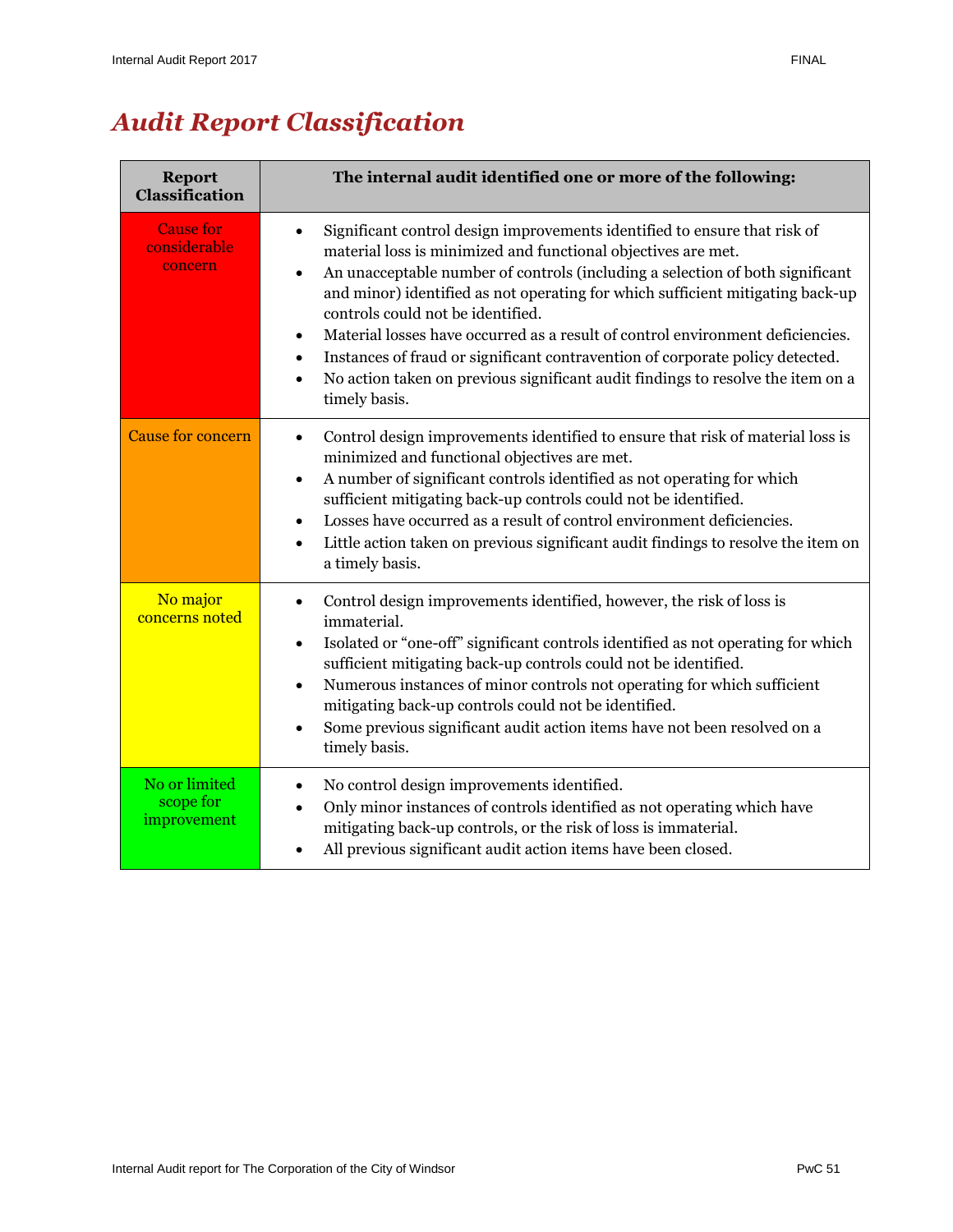## *Appendix B: Control Descriptions*

| <b>Review Area</b>                                          | <b>Control Title</b>                                                                      | <b>Control Description</b>                                                                                                                                                                                                                                                                                                                                                                                                                                 | <b>Reference to</b><br><b>Finding</b>     |
|-------------------------------------------------------------|-------------------------------------------------------------------------------------------|------------------------------------------------------------------------------------------------------------------------------------------------------------------------------------------------------------------------------------------------------------------------------------------------------------------------------------------------------------------------------------------------------------------------------------------------------------|-------------------------------------------|
| <b>City Reporting</b><br>Relationship &<br>Agreement        | 1. WEEDC and City<br>Agreement(s)                                                         | Oversight of WEEDC management is maintained through the Board of Directors, of which the Mayor of<br>Windsor and Warden of Essex County sit on. The Board meets on a monthly basis to discuss monthly<br>performance measures and metrics, and approve monthly financial statements. Minutes are recorded by<br>Executive Liaison and reviewed by CEO, the Chair and the BoD prior to posting on the Corporation's<br>website.                             |                                           |
|                                                             | 2. MoU between<br><b>WEEDC</b> and City<br>of Windsor                                     | WEEDC provides updates to the City of Windsor on the various strategic initiatives and metrics through<br>the MoU. The MoU identifies the key deliverables the City of Windsor expects from WEEDC. MoU and its<br>deliverables will be presented to the Board of WEEDC for approval and status on items in the MoU will be<br>provided to the CAO of the City of Windsor on an annual basis, beginning at the end of 2017.                                 | Finding $#1$                              |
| Governance,<br>Strategic<br>Leadership &<br>Tone at the top | 3. Communication<br>between WEEDC<br><b>Board of Directors</b><br>and WEEDC<br>Management | Each year a Strategic Work Plan is created and approved by the Board of Directors. This work plan<br>includes details of progress achieved in the current year and establishes targets for the upcoming year.<br>This plan is reviewed, by the board, on an annual basis to ensure proper implementation.                                                                                                                                                  |                                           |
| <b>Policy Framework</b><br>and Evidence of<br>Compliance    | 4. Policies and                                                                           | Policies related to confidentiality, conflict of interest, employee's' responsibility, privacy, hiring, cash<br>Procedures Review handling, reporting, etc. are approved by the Board of Directors. Newly hired employees are required to<br>sign-off the code of conduct and other WEEDC policies. These signed documents are retained in the<br>employee personal file. All revisions to policies and procedures are approved by the Board of Directors. | Finding $#2$                              |
| Integrity of<br>Management<br>Information                   | 5. Monthly<br><b>Statement Review</b><br>by Board of<br>Directors                         | Month-end financial statements are prepared by the External Accountant upon completion of all month-<br>end processes. The statements are reviewed by the COO prior to submission to the Finance Committee for<br>approval. Approved statements are distributed to the Board members at monthly meetings.                                                                                                                                                  | Consideration<br>for<br>Improvement<br>#1 |
|                                                             |                                                                                           |                                                                                                                                                                                                                                                                                                                                                                                                                                                            | Finding $#3$                              |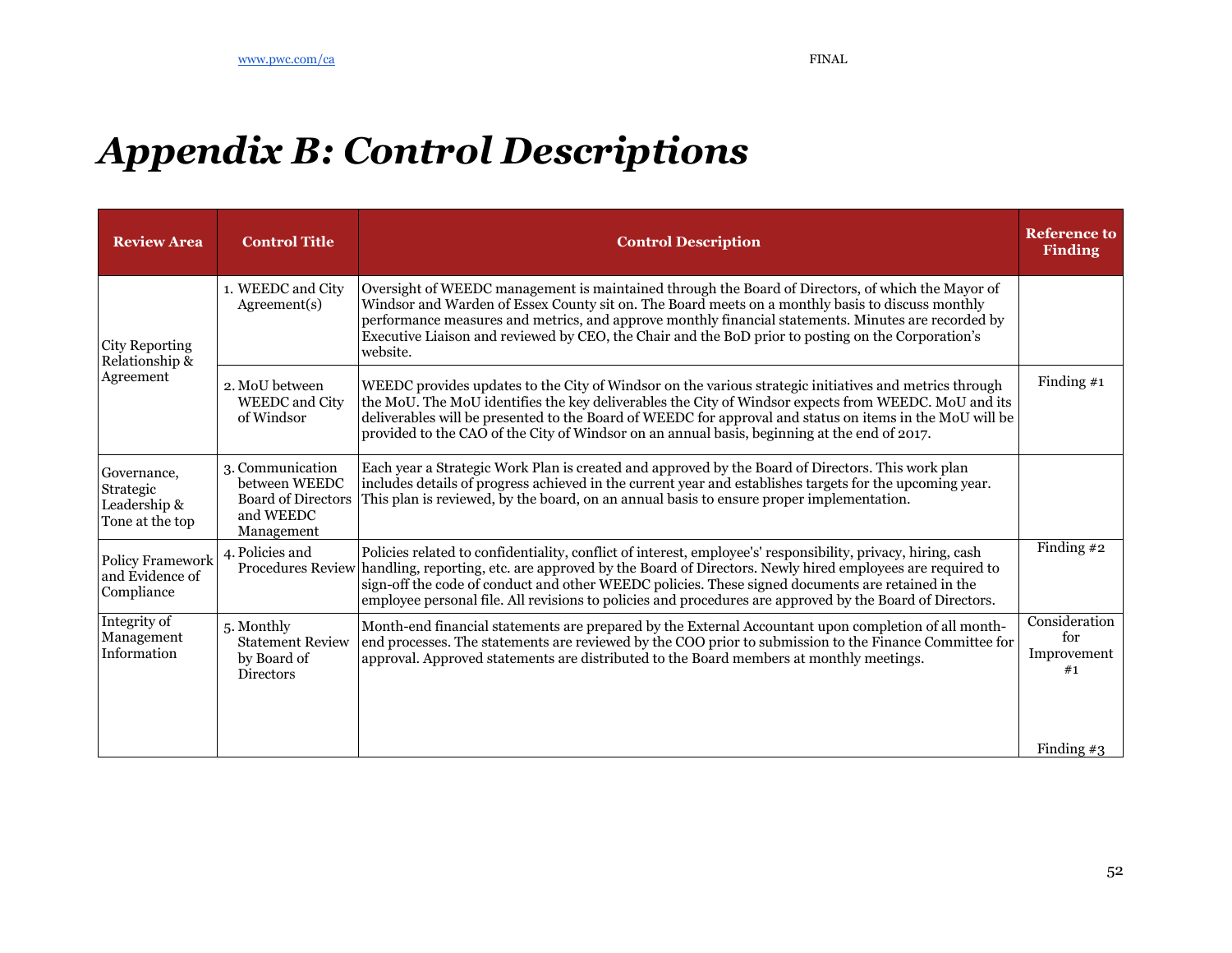| <b>Review Area</b>                           | <b>Control Title</b>                        | <b>Control Description</b>                                                                                                                                                                                                                                                                                                                                                                                                                                                                                                                                                                                                                                                                                                            | Reference to<br><b>Finding</b>                                                   |
|----------------------------------------------|---------------------------------------------|---------------------------------------------------------------------------------------------------------------------------------------------------------------------------------------------------------------------------------------------------------------------------------------------------------------------------------------------------------------------------------------------------------------------------------------------------------------------------------------------------------------------------------------------------------------------------------------------------------------------------------------------------------------------------------------------------------------------------------------|----------------------------------------------------------------------------------|
|                                              | 6. Quarterly Report<br>Review               | Monthly operational reports are prepared by the Directors of each Department, in which operational<br>results are compared against various metrics and budgeted figures for as a form of measuring<br>performance. All operational reports are submitted to the COO for approval. Approved reports are<br>presented to the Board members at monthly meetings. This information is further compiled for the<br>quarterly report and submitted to the Director of Marketing & Communications, who compiles the<br>quarterly progress report and submits to CEO for approval. CEO verbally approves the report and<br>subsequently, this quarterly report is published on the corporation's website and also emailed to<br>stakeholders. | Consideration<br>for<br>Improvement<br>#1                                        |
| <b>Fraud Risk</b><br>Management<br>Protocols | 7. Fraud Risk<br>Management<br>Policy       | Fraud is categorized on the basis of internal fraud or external fraud. For any external fraud, CEO and the<br>BoD is informed and actions are taken accordingly. For any internal fraud, CEO and the department head<br>is informed and necessary steps are taken thereafter.                                                                                                                                                                                                                                                                                                                                                                                                                                                         | Finding $#3$<br>Finding $#4$                                                     |
| Financial<br>Management<br>Process           | 8. Process for Budget<br>Development        | On the basis of prior year budget, COO presents a preliminary budget to the City. Upon approval of the<br>funding by the City, a detailed line-item internal budget is prepared by External Accountant /Bookkeeper<br>and COO. Directors submit their department budgets to COO, and the compiled budget is submitted to<br>the Finance Committee for their review. The budget is then approved by the WEEDC Board of Directors.                                                                                                                                                                                                                                                                                                      |                                                                                  |
|                                              | and Bank                                    | 9. Controls over Cash WEEDC operates 7 different bank accounts (6 CAD and 1 USD). Monthly bank reconciliations are<br>performed by the External Accountant to ensure reconciliation of cash accounts to bank balances. Any<br>discrepancies are investigated by the External Accountant through inquiry with Office Management<br>Coordinator and the appropriate department head. Bank reconciliations are reviewed by the COO.                                                                                                                                                                                                                                                                                                      | Finding $#1$<br>and<br>Finding $#3$<br>Consideration<br>for<br>Improvement<br>#3 |
|                                              | 10. Online Banking<br><b>Account Access</b> | WEEDC's online bank account access is limited to the Office Management Coordinator and the Executive<br>Liaison, to which each individual has their own username and password. Online banking is used to make<br>monthly payment to WSIB, Corporate credit cards bills of staff, and transfer from checking account to<br>saving account to ensure sufficient funds are available for Payroll withdrawal. Wire order transfer are<br>performed by the Office Management Coordinator or the Executive liaison for which a form is completed<br>and dual signature is required for approval.                                                                                                                                            | Finding $#5$<br>Consideration<br>for<br>Improvement<br>$\#3$                     |
|                                              |                                             | Monthly payroll and WSIB payment sheet is prepared by the HR Consultant which is reviewed by the<br>COO and then sent to the Office Management Coordinator who then releases the payment via online<br>banking to ADP for disbursement.                                                                                                                                                                                                                                                                                                                                                                                                                                                                                               |                                                                                  |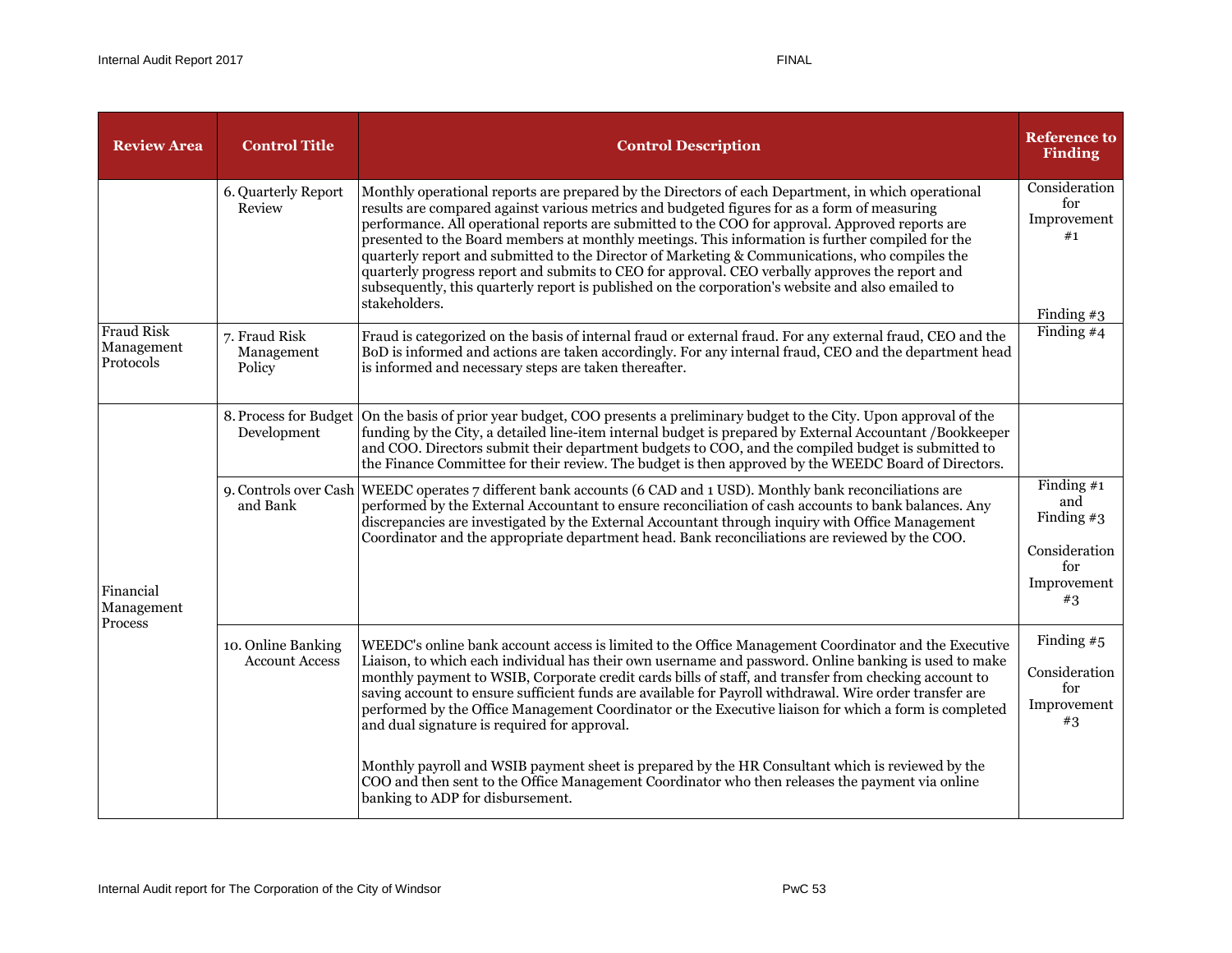| <b>Review Area</b>                     | <b>Control Title</b>                                 | <b>Control Description</b>                                                                                                                                                                                                                                                                                                                                                                                                                                                                                                                                                                   | <b>Reference to</b><br><b>Finding</b>                     |
|----------------------------------------|------------------------------------------------------|----------------------------------------------------------------------------------------------------------------------------------------------------------------------------------------------------------------------------------------------------------------------------------------------------------------------------------------------------------------------------------------------------------------------------------------------------------------------------------------------------------------------------------------------------------------------------------------------|-----------------------------------------------------------|
|                                        | 11. Disbursement                                     | Invoices are approved by the respective Department Heads and coded to the appropriate project and are<br>Approval Process further reviewed and approved by the COO or the CEO. The approved invoices are then reviewed by the<br>Office Management Coordinator in terms of authorization before inputting into the system. Subsequently<br>a payment cheque is generated by the Office Management Coordinator via system and all cheques require<br>dual signature. Cheques are stored in locked drawer for which the access is limited to the Office<br>Management Coordinator and the COO. | Finding $#5$<br>Consideration<br>for<br>Improvement<br>#2 |
| Media<br>Monitoring, and<br>Escalation | 12. Media Relations,<br>Monitoring and<br>Escalation | Media Monitoring and Escalation department is run by the Director, Marketing & Communications.<br>Formal Communication and Media Relation protocol is documented and social media policies and<br>procedures also exist. All employees are required to adhere to specific social media rules as set out in the<br>social media policy.                                                                                                                                                                                                                                                       |                                                           |
|                                        | 13. Process and<br>controls over<br>media response   | The Director, Marketing & Communications receives all the queries/concerns from media. Additionally,<br>google alerts services are also obtained which send alerts on any media posted online that is related to<br>WEEDC and its operations.                                                                                                                                                                                                                                                                                                                                                |                                                           |
|                                        |                                                      | The queries that require response are discussed with the CEO. After the consent of CEO appropriate<br>response is delivered. The spokesperson for the media is the CEO, all the speaking notes are prepared in<br>advance by the Director, Marketing & Communications who ensures that the notes are appropriate and<br>relevant to the required response. Before addressing the media on serious matters, the Director,<br>Marketing & Communications also coordinate and liaises with the coordinator at Mayor's office.                                                                   |                                                           |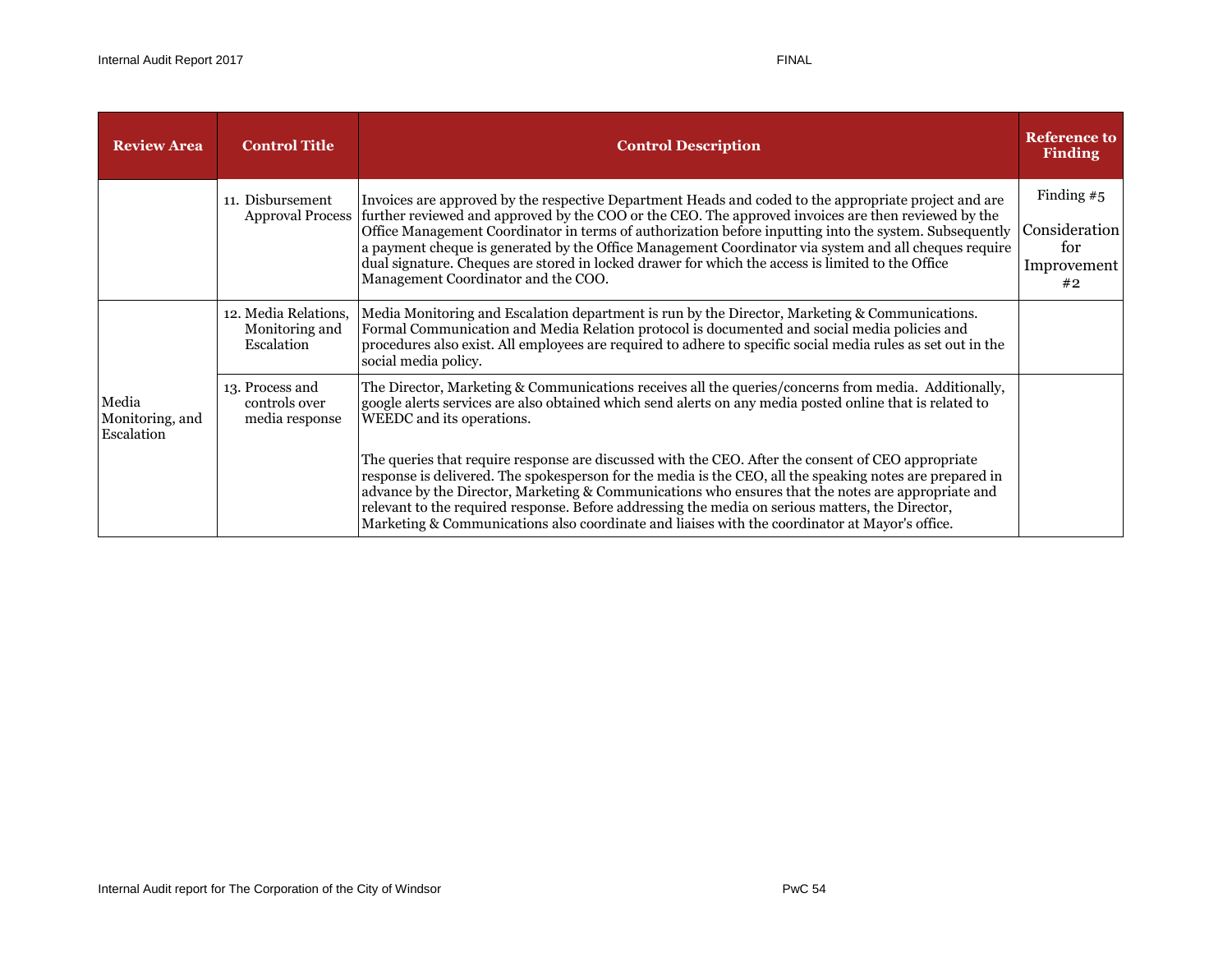## *Appendix C: Limitations and responsibilities*

### *Limitations inherent to the Internal Auditor's work*

We have undertaken the "targeted" internal audit of Windsor Essex Economic Development Corporation, subject to the limitations outlined below.

### *Internal control*

Internal control systems, no matter how well designed and operated, are affected by inherent limitations. These include the possibility of poor judgment in decision-making, human error, control processes being deliberately circumvented by employees and others, management overriding controls and the occurrence of unforeseeable circumstances.

### *Future periods*

Our assessment of controls is for the period specified only. Historic evaluation of effectiveness is not relevant to future periods due to the risk that:

- the design of controls may become inadequate because of changes in operating environment, law, regulation or other; or
- the degree of compliance with policies and procedures may deteriorate.

### *Responsibilities of management and Internal Auditors*

It is management's responsibility to develop and maintain sound systems of risk management, internal control and governance and for the prevention and detection of irregularities and fraud. Internal audit work should not be seen as a substitute for management's responsibilities for the design and operation of these systems.

We endeavor to plan our work so that we have a reasonable expectation of detecting significant control weaknesses and, if detected, we shall carry out additional work directed towards identification of consequent fraud or other irregularities. However, internal audit procedures alone, even when carried out with due professional care, do not guarantee that fraud will be detected.

Accordingly, our examinations as internal auditors should not be relied upon solely to disclose fraud, defalcations or other irregularities which may exist.